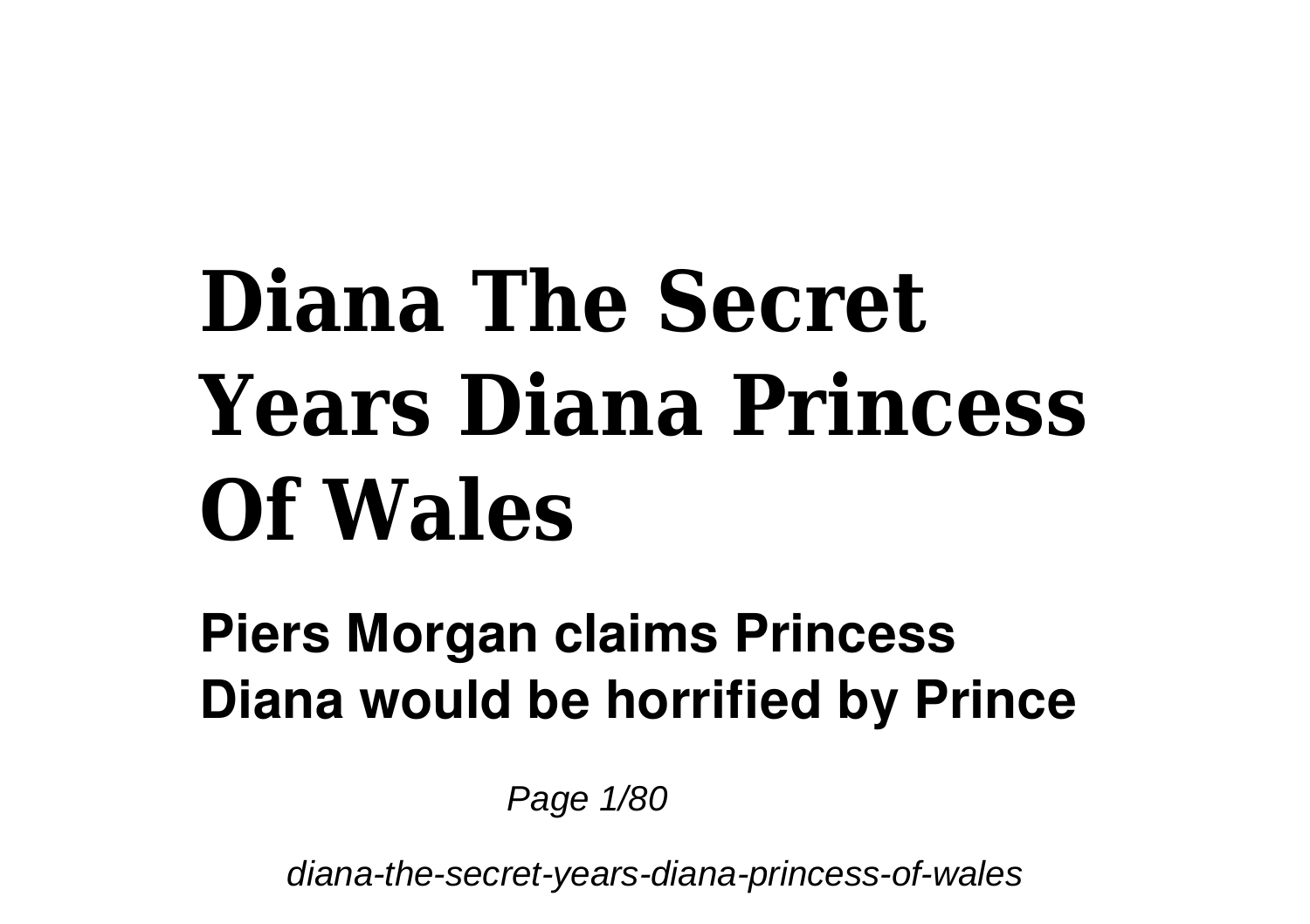# **Harry's rift with royal family in his own tell-all US interview**

Kate, 39, who is currently based in Kensington Palace, London, has been a pillar of strength for her husband during an 'exceptionally hard year for him', Katie Nicholl told OK!. EXCLUSIVE Royal expert Andrew Page 2/80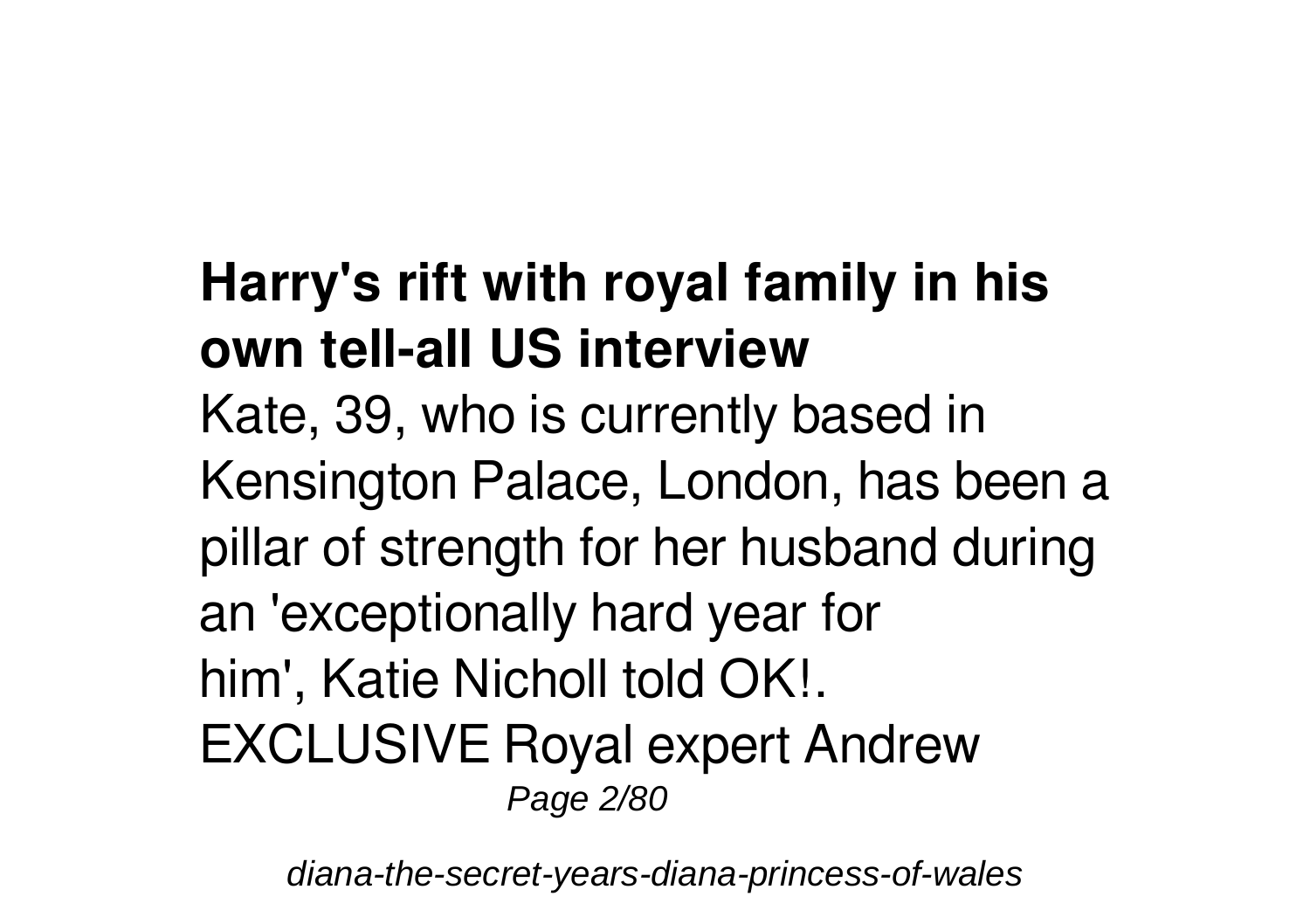Morton exclusively reveals that Prince Harry might not attend the unveiling of a statue of Princess Diana - leaving Prince William to mark the occasion without his brothe ...

And we will be hanging on every insult hurled, every secret revealed ... The 99-year-old Duke was in hospital when Page 3/80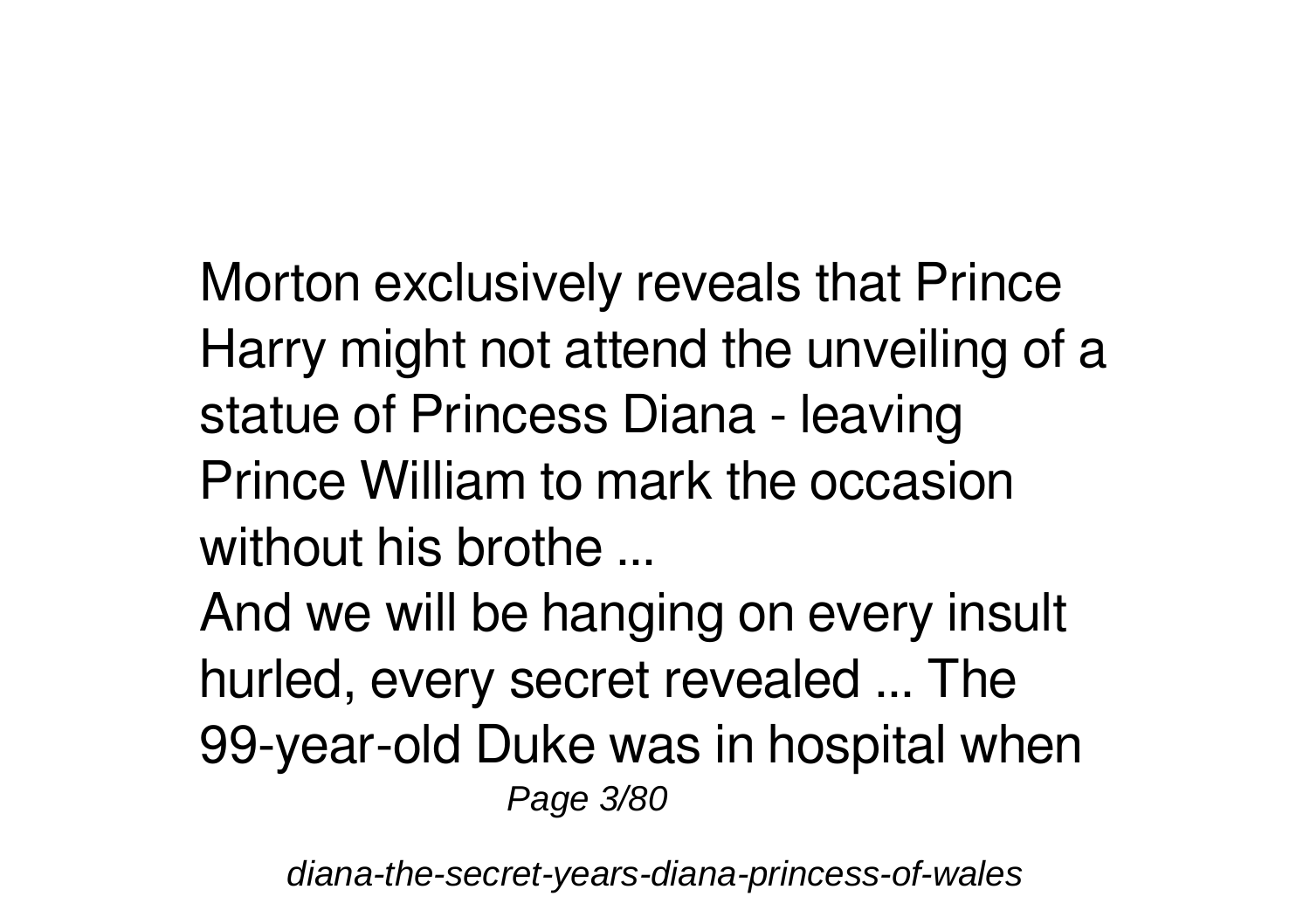Meghan, in her £3,300 Armani dress and Princess Diana bracelet, sat down with ...

She would turn them over." The royal expert added that "if Diana had lived for another 30 years, she wouldn't have spoken to her." Another royal expert likened Meghan Markle and Prince ... Page 4/80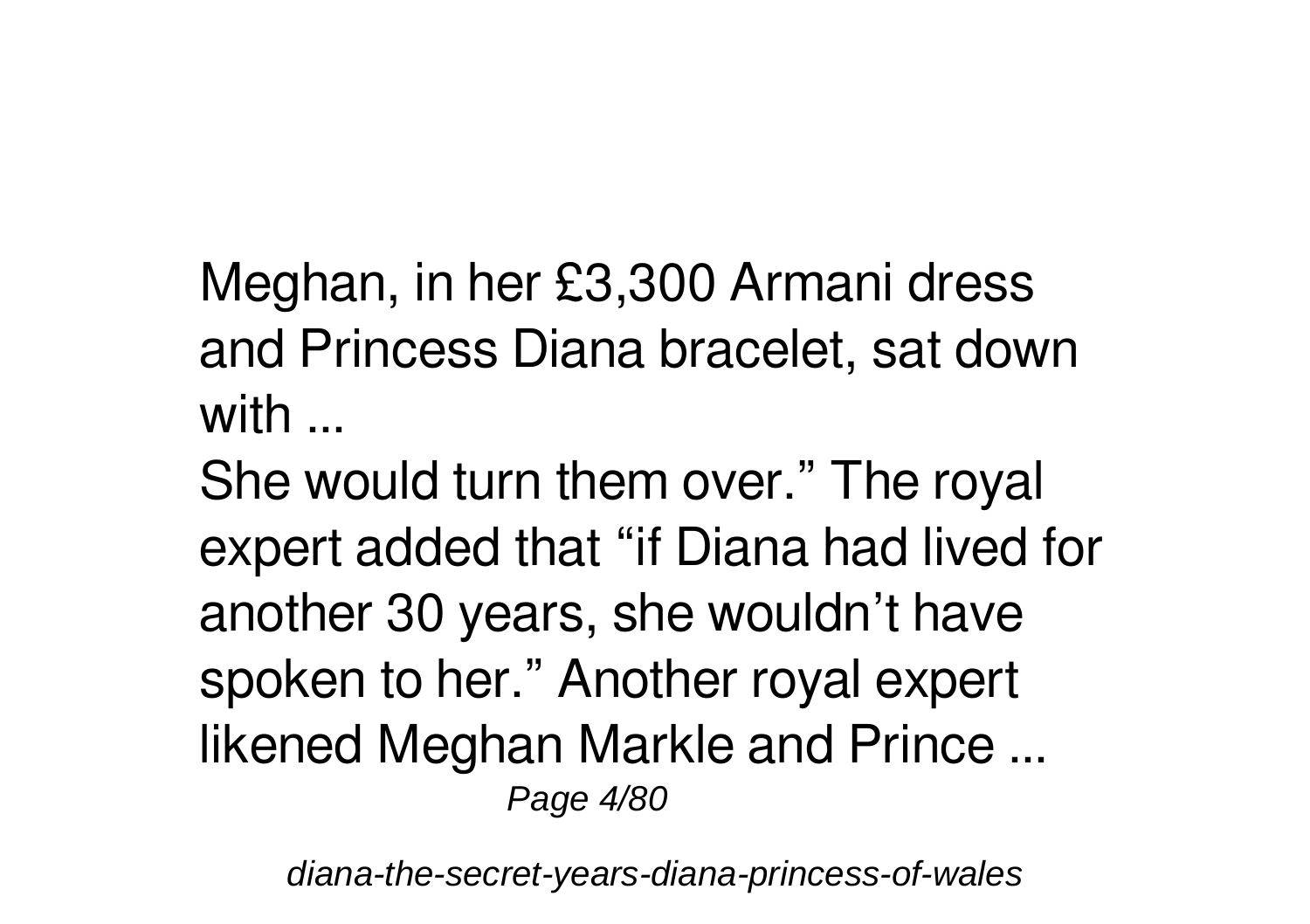### **Diana The Secret Years Diana**

He told radio station LBC last year: "My mother was a massive royalist and she camped on the Mall for Charles and Diana's wedding, she camped on the Mall for Andrew and Fergie's wedding and loves the ...

Page 5/80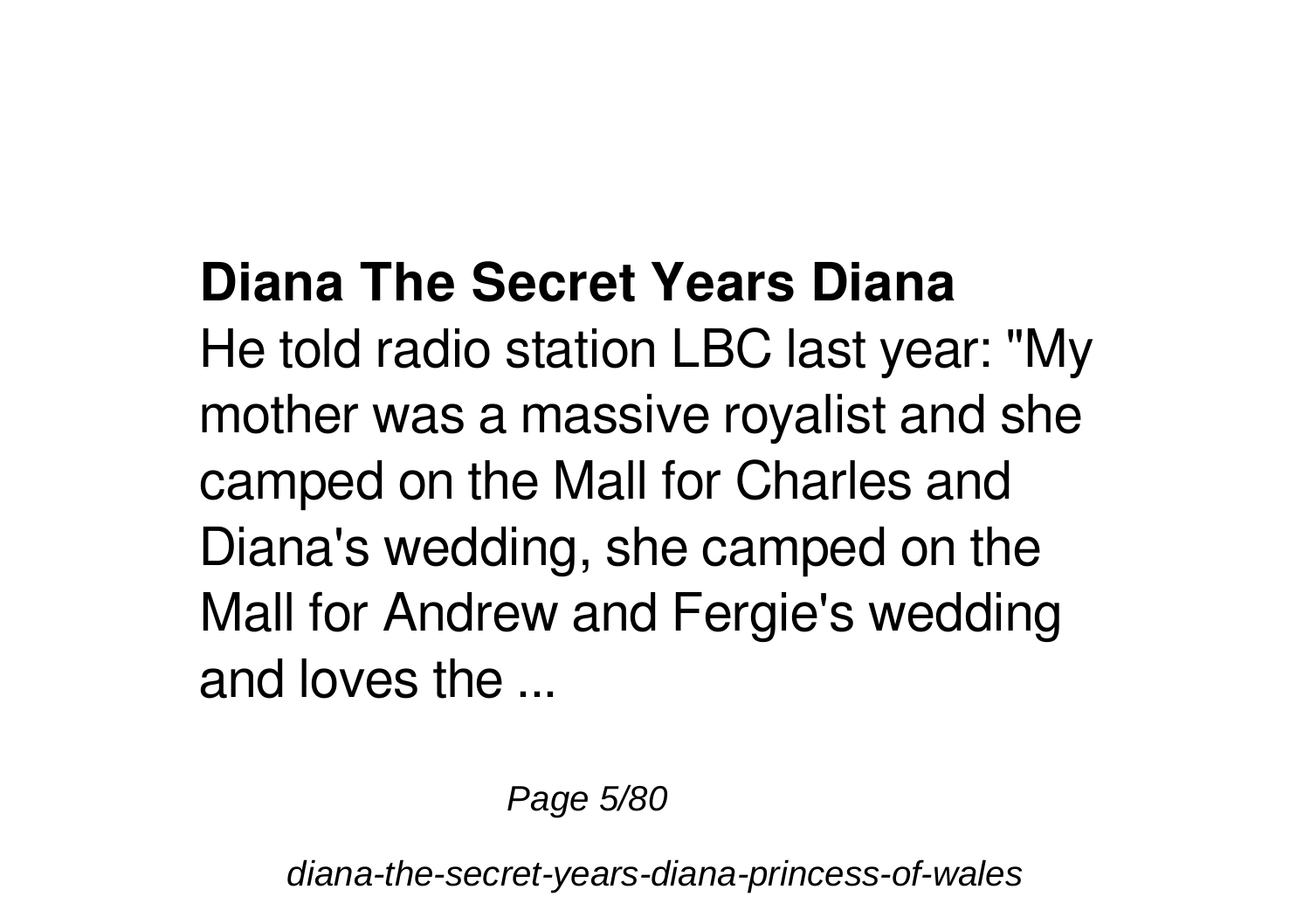# **Piers Morgan Claims Princess Diana Would Be 'Horrified' by Harry and Meghan's Interview**

Long before Prince Harry and Meghan, Duchess of Sussex sat down for an interview special with media personality Oprah Winfrey, Princess Diana gave an explosive interview about her life as a Page 6/80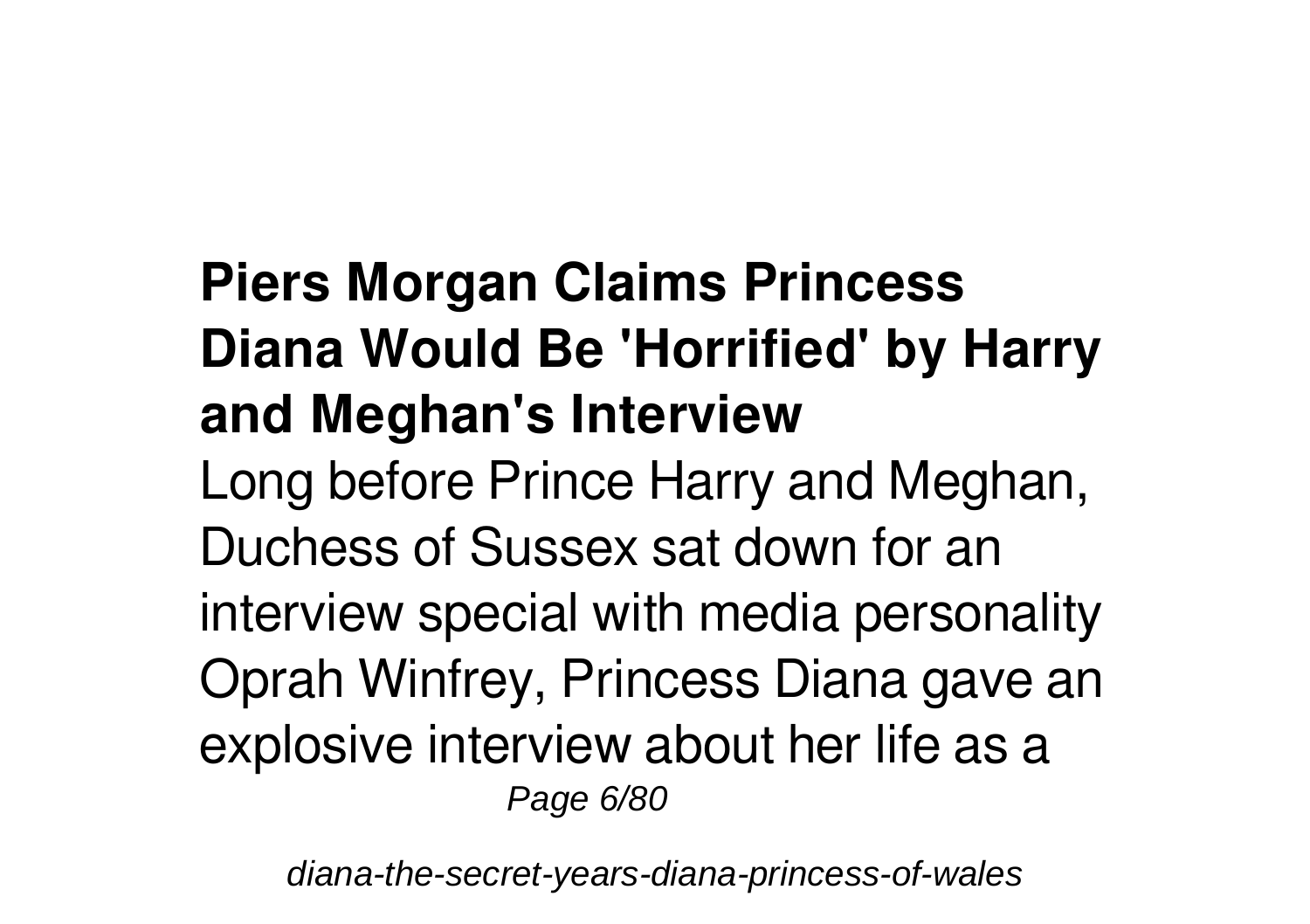```
royal and ...
```
# **When You Can Watch Netflix's Documentary on Princess Diana's Infamous Interview**

It's no secret to royal fans that Prince Harry and Prince William's relationship has been strained in recent years.

Page 7/80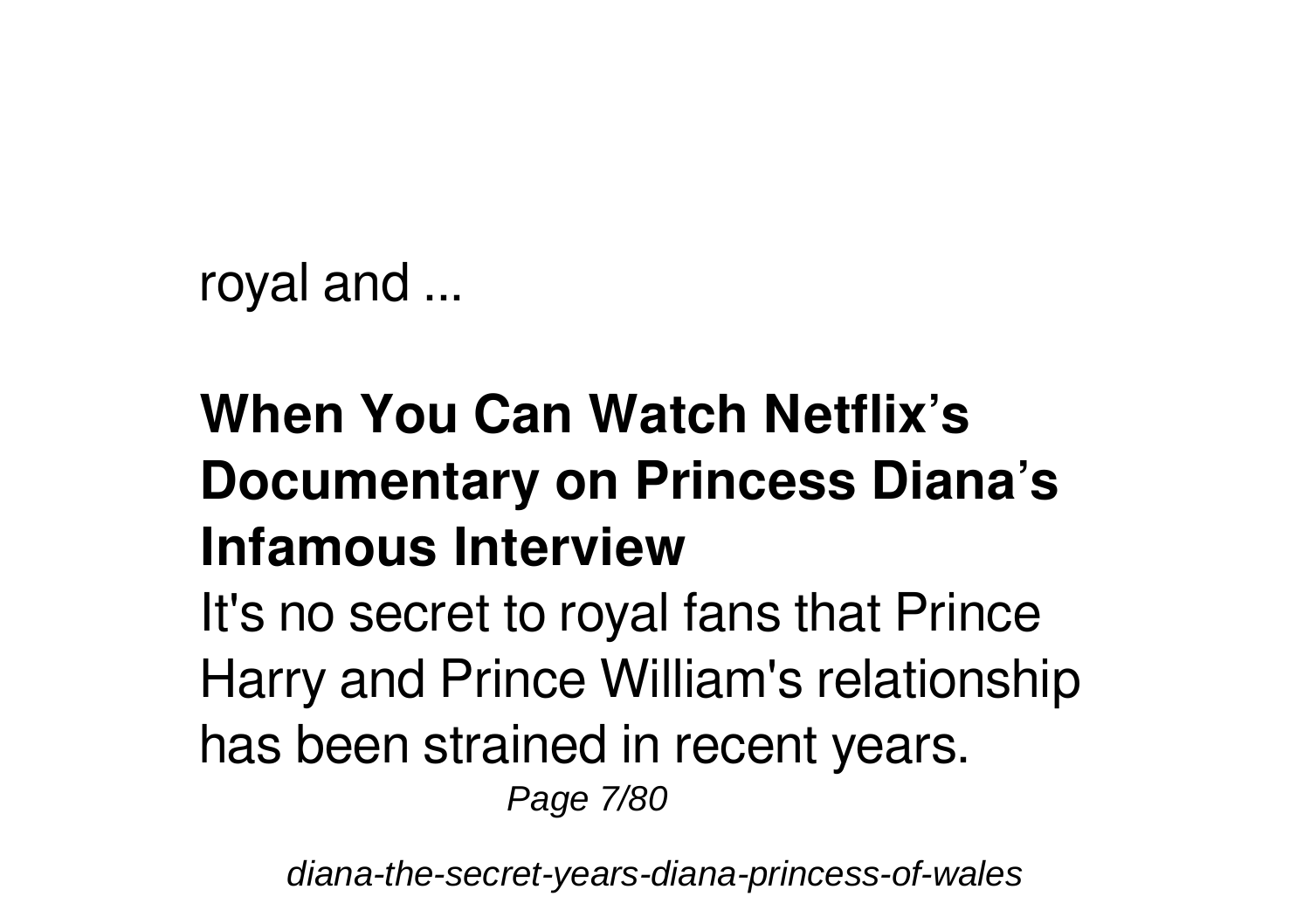Harry confirmed during his recent sitdown interview with Oprah Winfrey that the ...

# **Prince William's Feud With Harry Is the "Hardest" Thing He's Faced Since Losing Princess Diana, Expert Says**

Page 8/80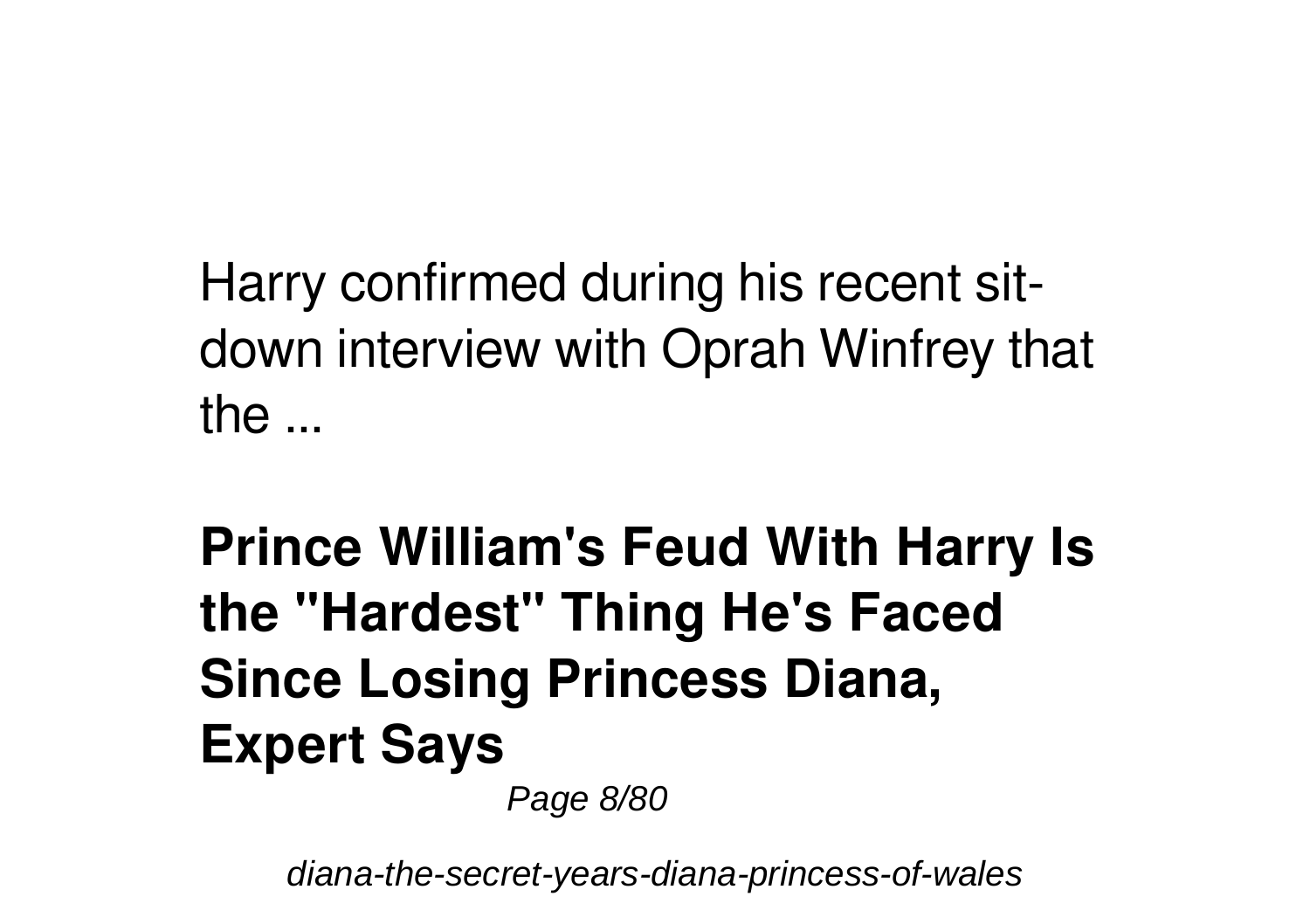Kate, 39, who is currently based in Kensington Palace, London, has been a pillar of strength for her husband during an 'exceptionally hard year for him', Katie Nicholl told OK!.

# **Kate Middleton is the 'silent power behind Prince William', royal**

Page 9/80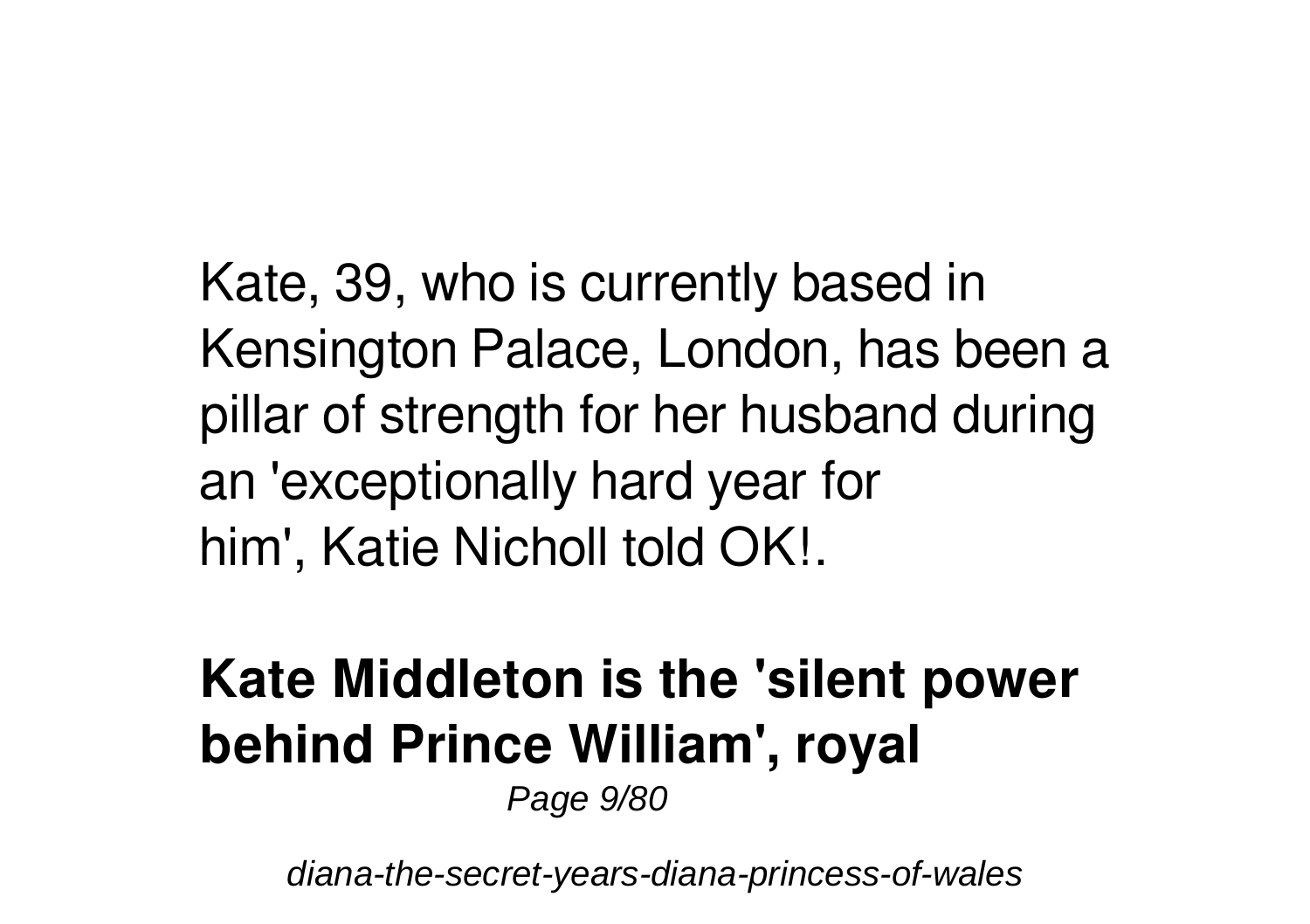#### **experts claims**

Piers Morgan has claimed Princess Diana would be "horrified" by the rift between Prince Harry and the royal family. The 56-year-old presenter - who quit ITV's Good Morning Britain over comments he ...

Page 10/80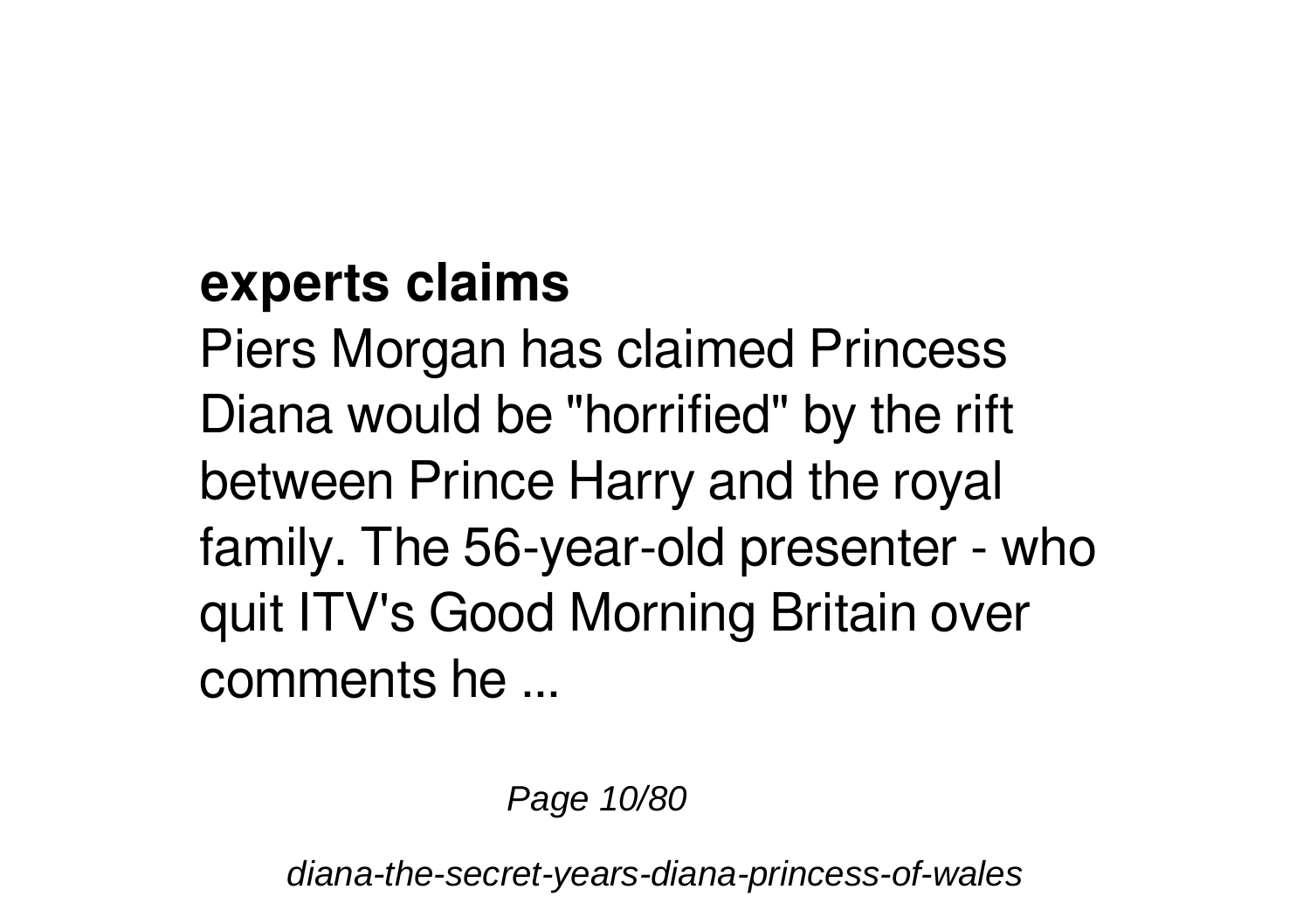# **Piers Morgan claims Princess Diana would be horrified by Prince Harry's rift with royal family in his own tell-all US interview**

It is really no secret that the two princes ... and comforting each other for years after the death of their beloved mother, Princess Diana. However, shortly Page 11/80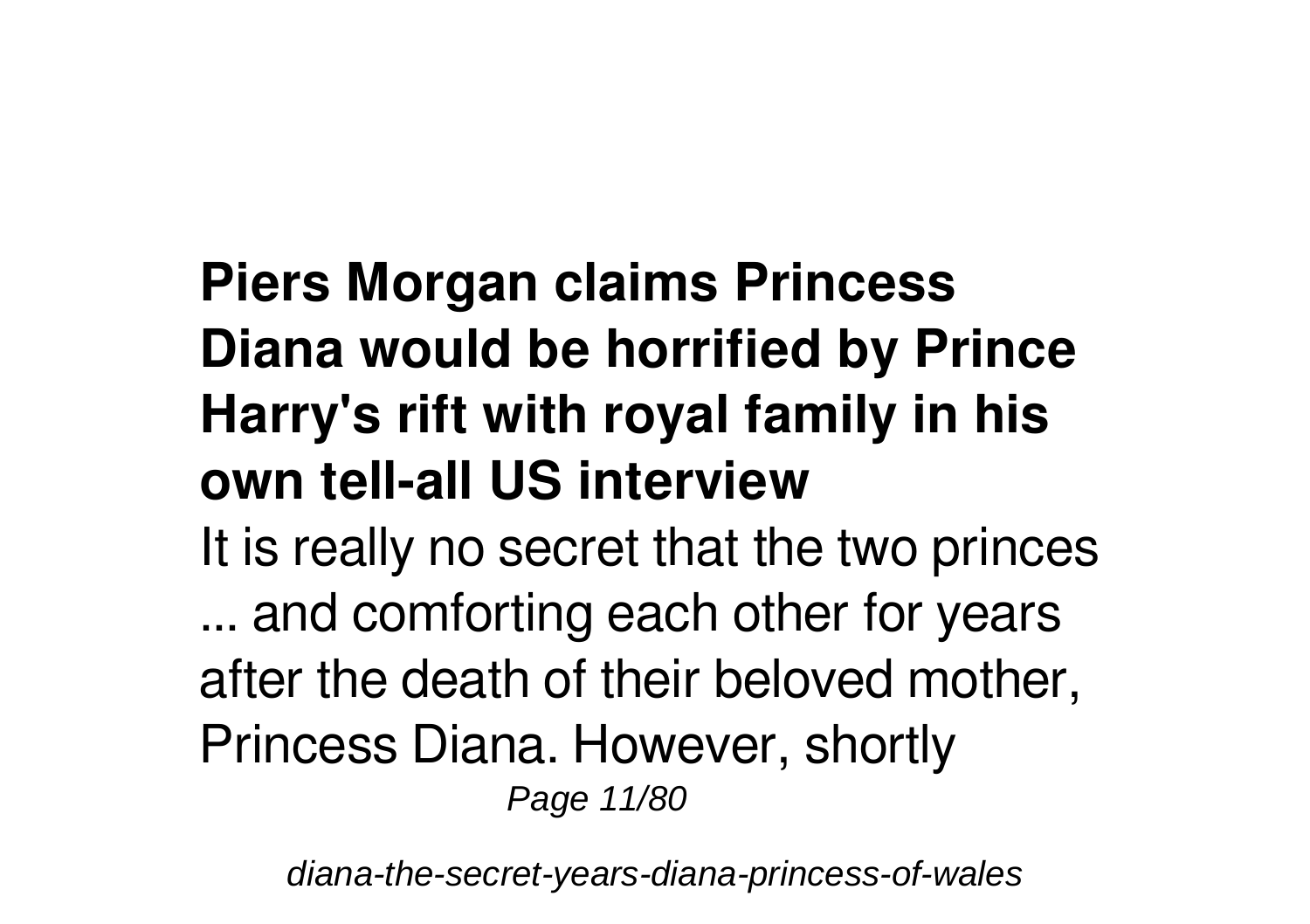before Harry and Meghan's 2018 wedding, ...

**Why Meghan Markle and Kate Middleton Have Reportedly Not Spoken 'Directly In Over a Year'** Margaret encouraged the Queen of England to indulge Diana's as she Page 12/80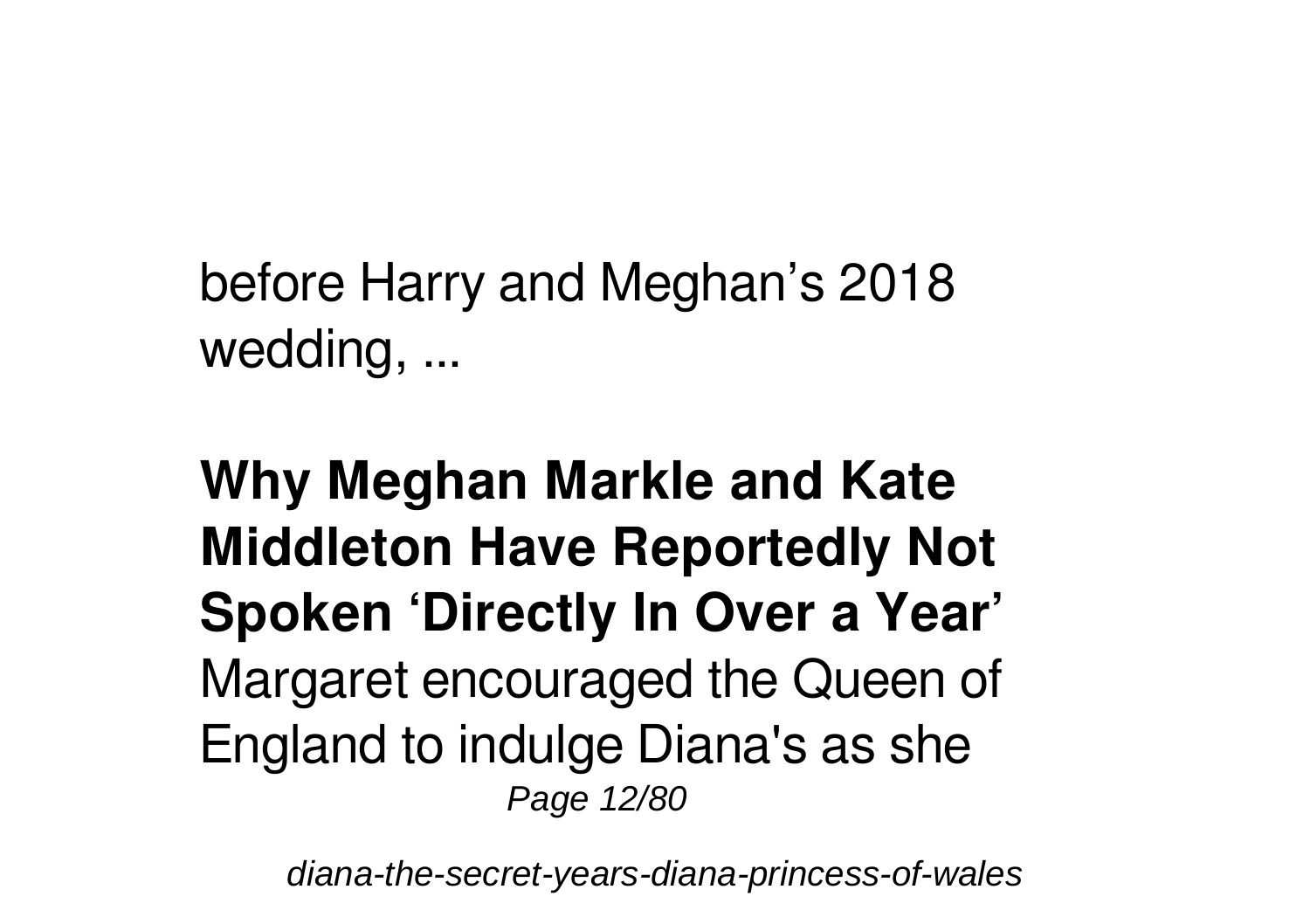settled into Royal life but as she saw it, Diana repaid them by airing dirty linen in public.

**ANDREW MORTON: The Panorama interview changed everything as The Queen's sister cut Diana off** Piers Morgan has claimed Princess Page 13/80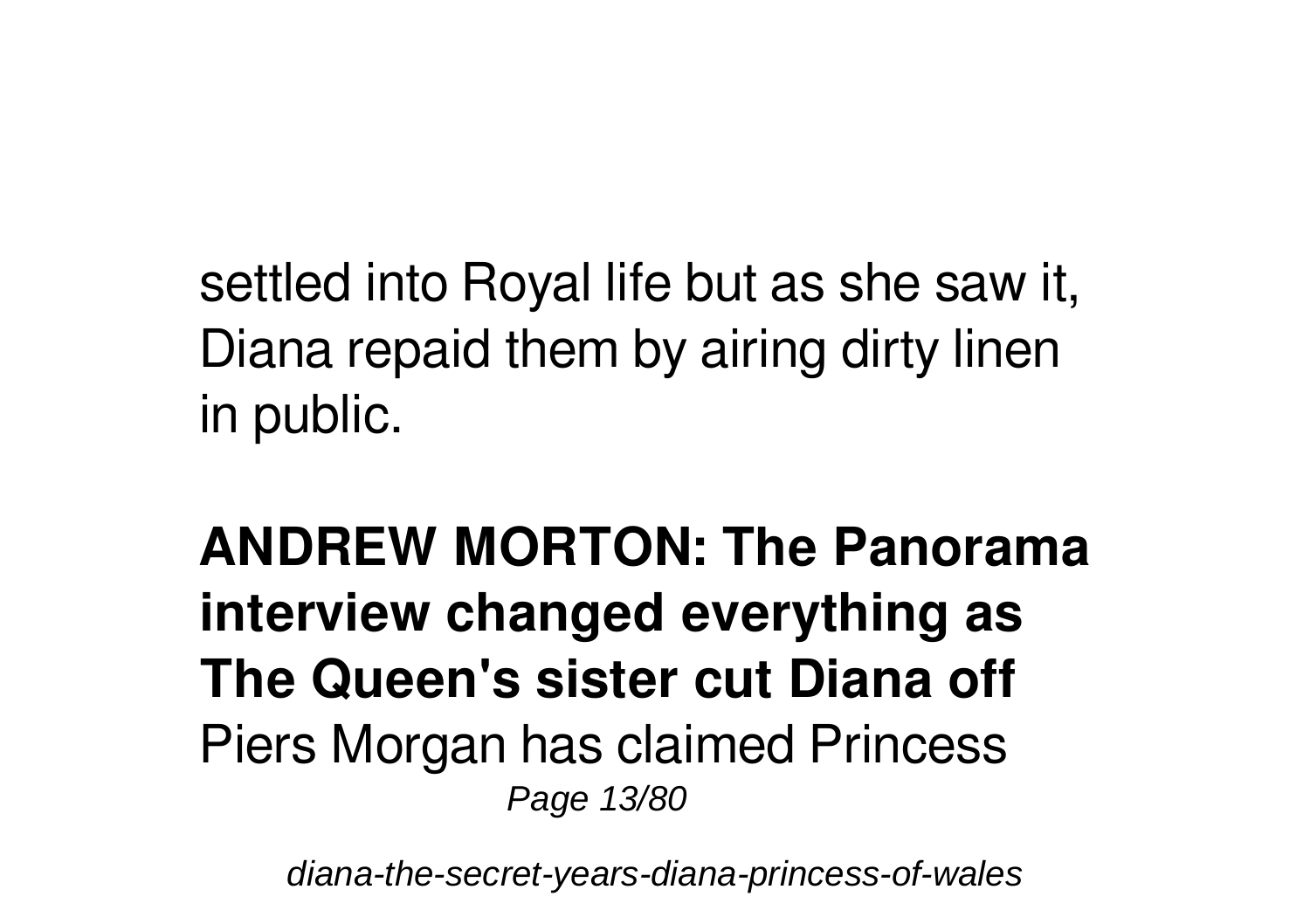Diana would be horrified to see Prince Harry's "smearing" of the Queen and his "split" from brother Prince William. Speaking to US TV host Tucker Carlson in his first ...

# **Piers Morgan: 'I knew Princess Diana well. I think she would be**

Page 14/80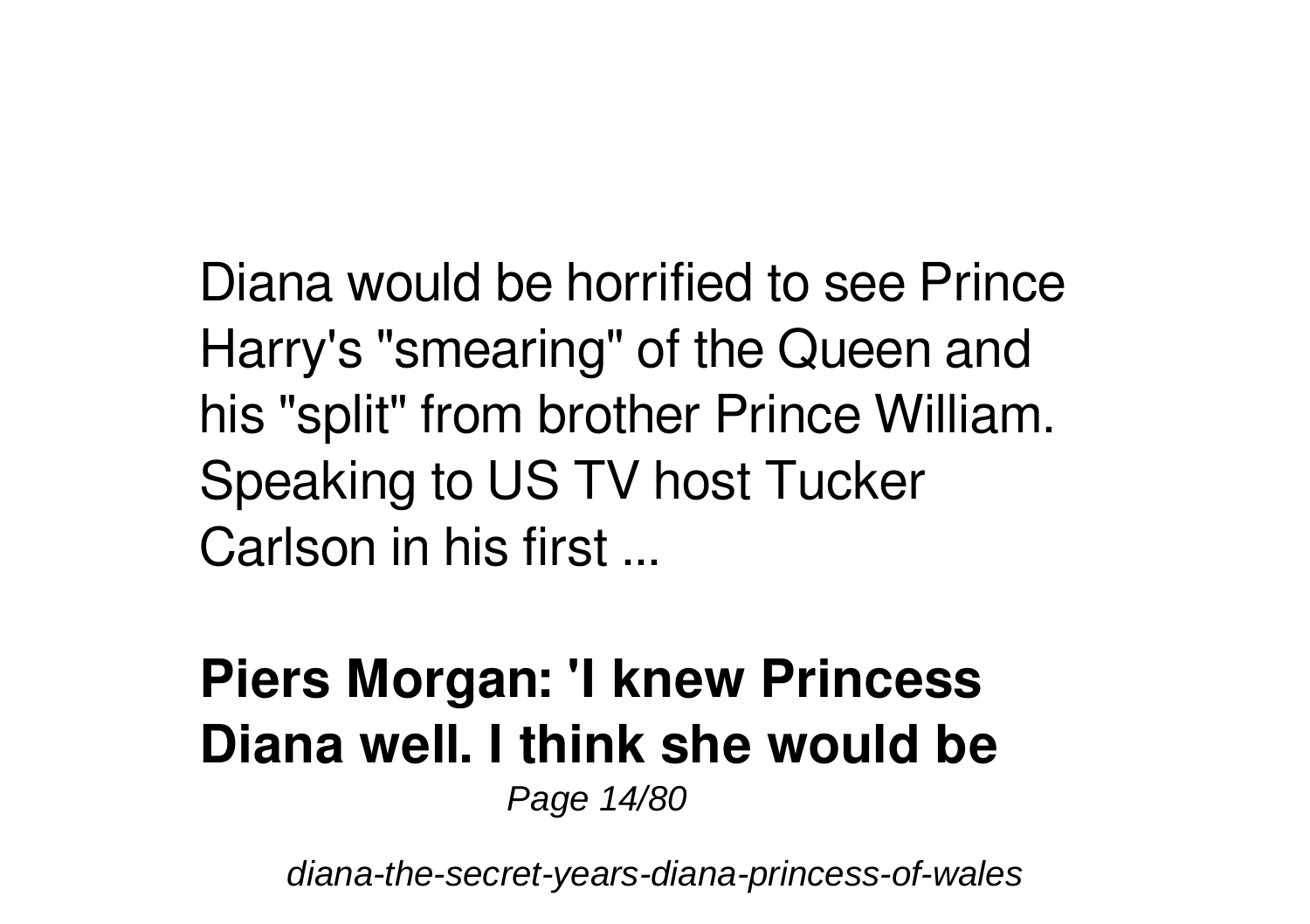#### **horrified'**

UPSHUR COUNTY Texas (KLTV) - Deputies with the Upshur County Sheriff's Office have arrested a Diana man in connection with the death of a 60-year-old man. Jeffrey David Swanner, 31, was arrested ...

Page 15/80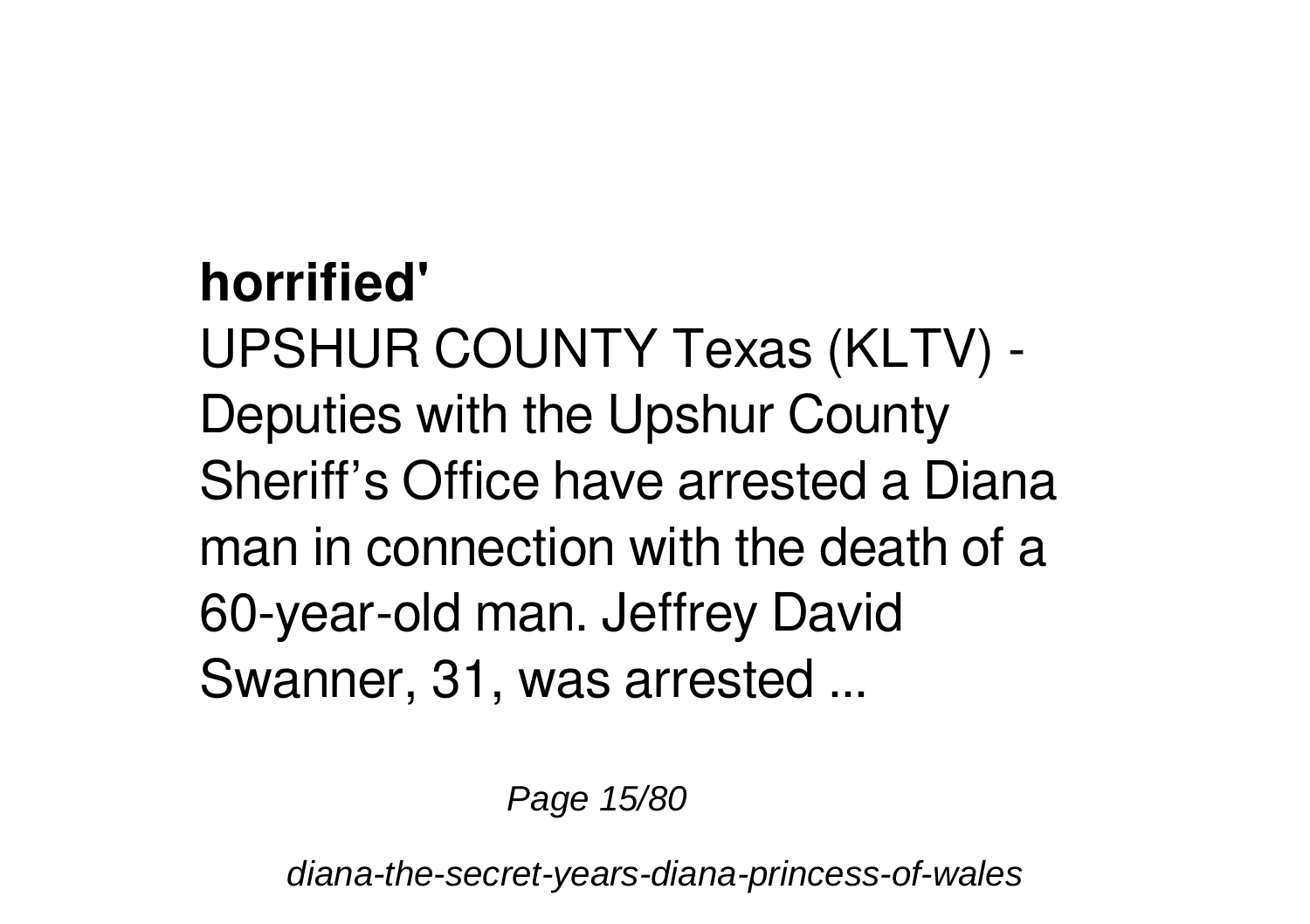# **Diana man arrested in connection with death of 60-year-old man** Princess Diana's former apartment is gaining some very special recognition this year. In early April, English Heritage, a charitable organization that looks after more than 400 historic buildings, ...

Page 16/80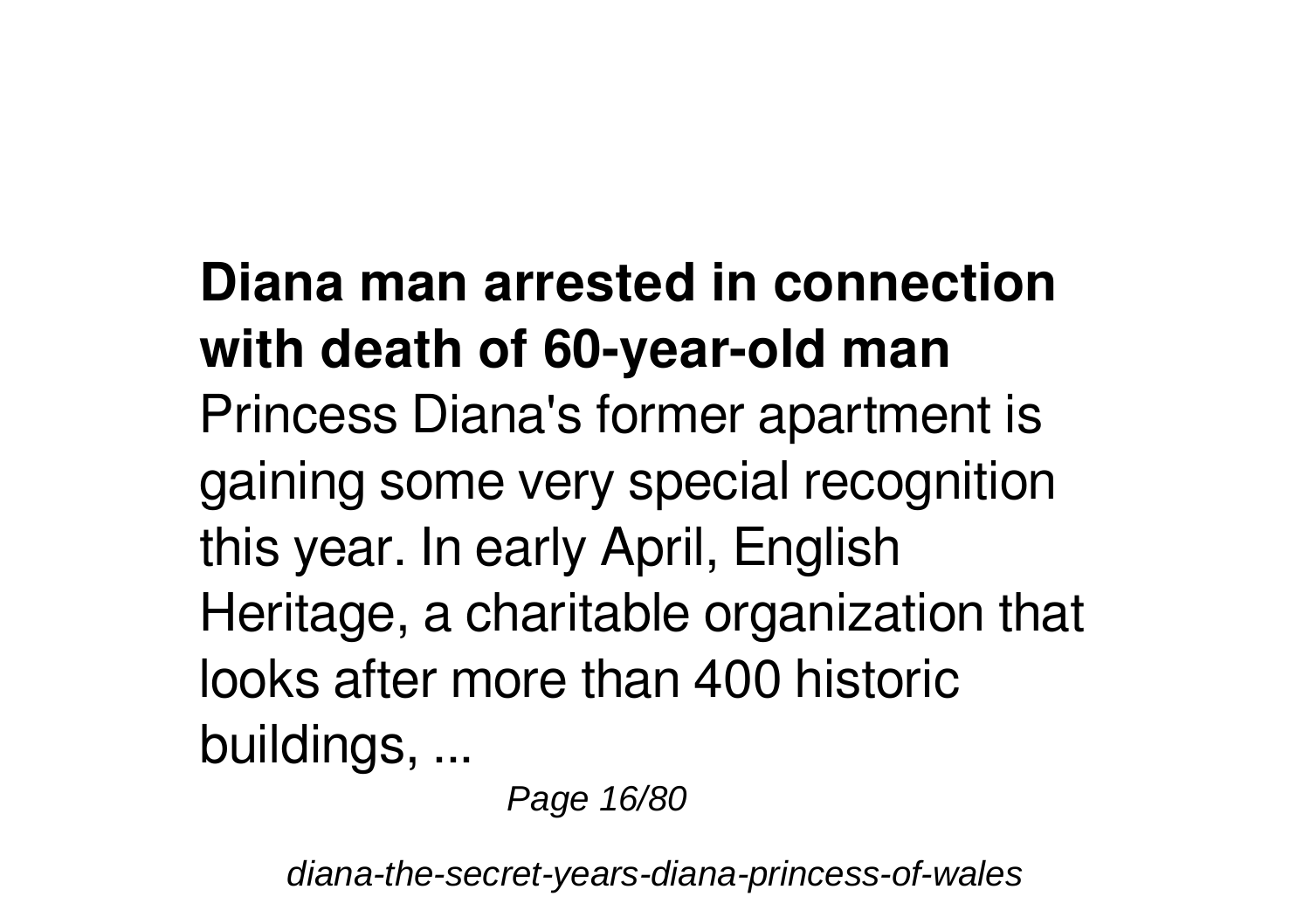# **Princess Diana's 'Happy Place' Is Becoming an Official Heritage Site — and You Can Visit**

Princess Diana will be honored with a plaque at the London apartment where she lived with her friends before marrying Prince Charles. The plaque Page 17/80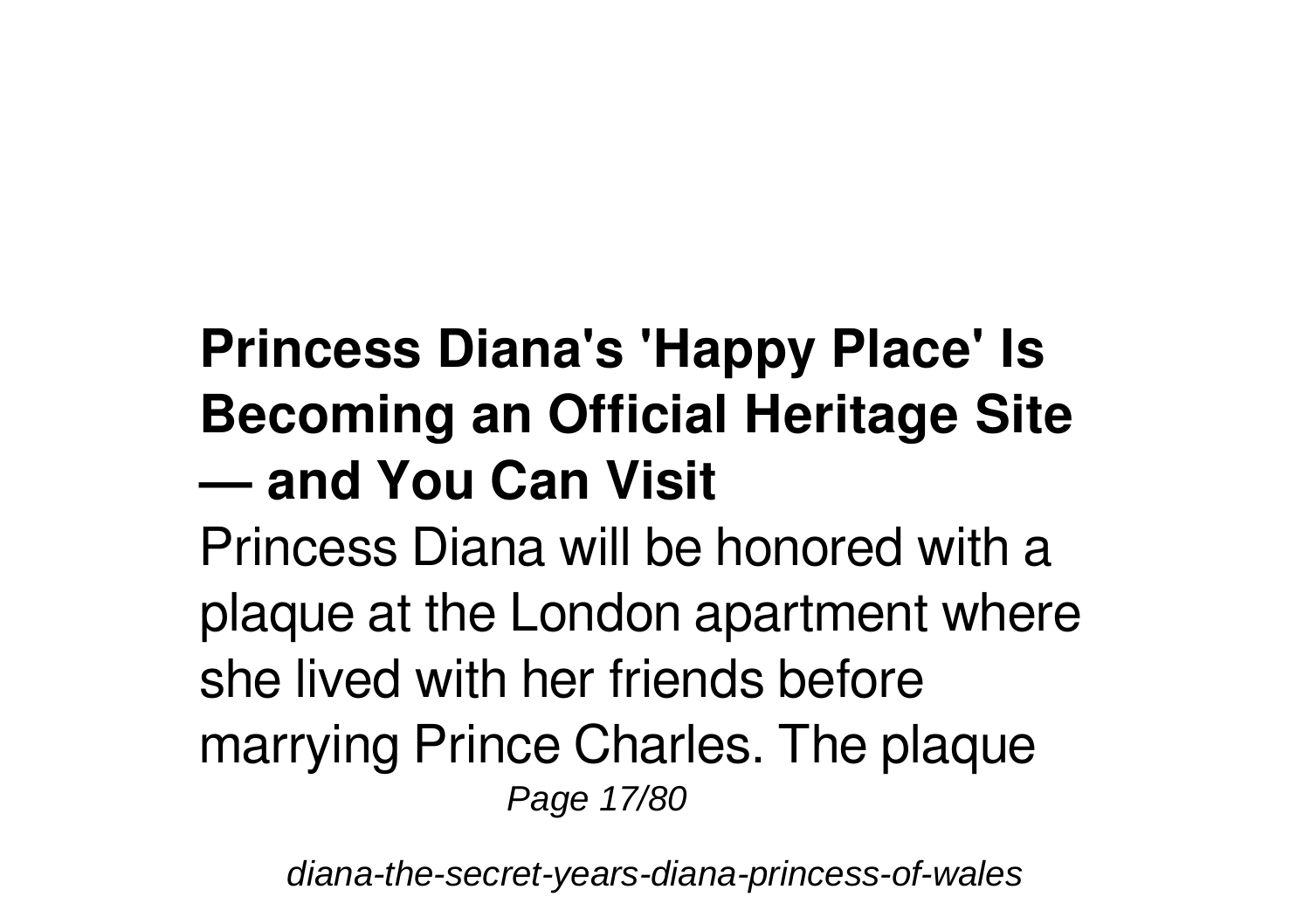will be installed this year, what would have been her ...

#### **Princess Diana Will Be Honored With a Blue Plaque at Her London Apartment** Kristen Stewart looks exactly like Princess Diana in new photos from the Page 18/80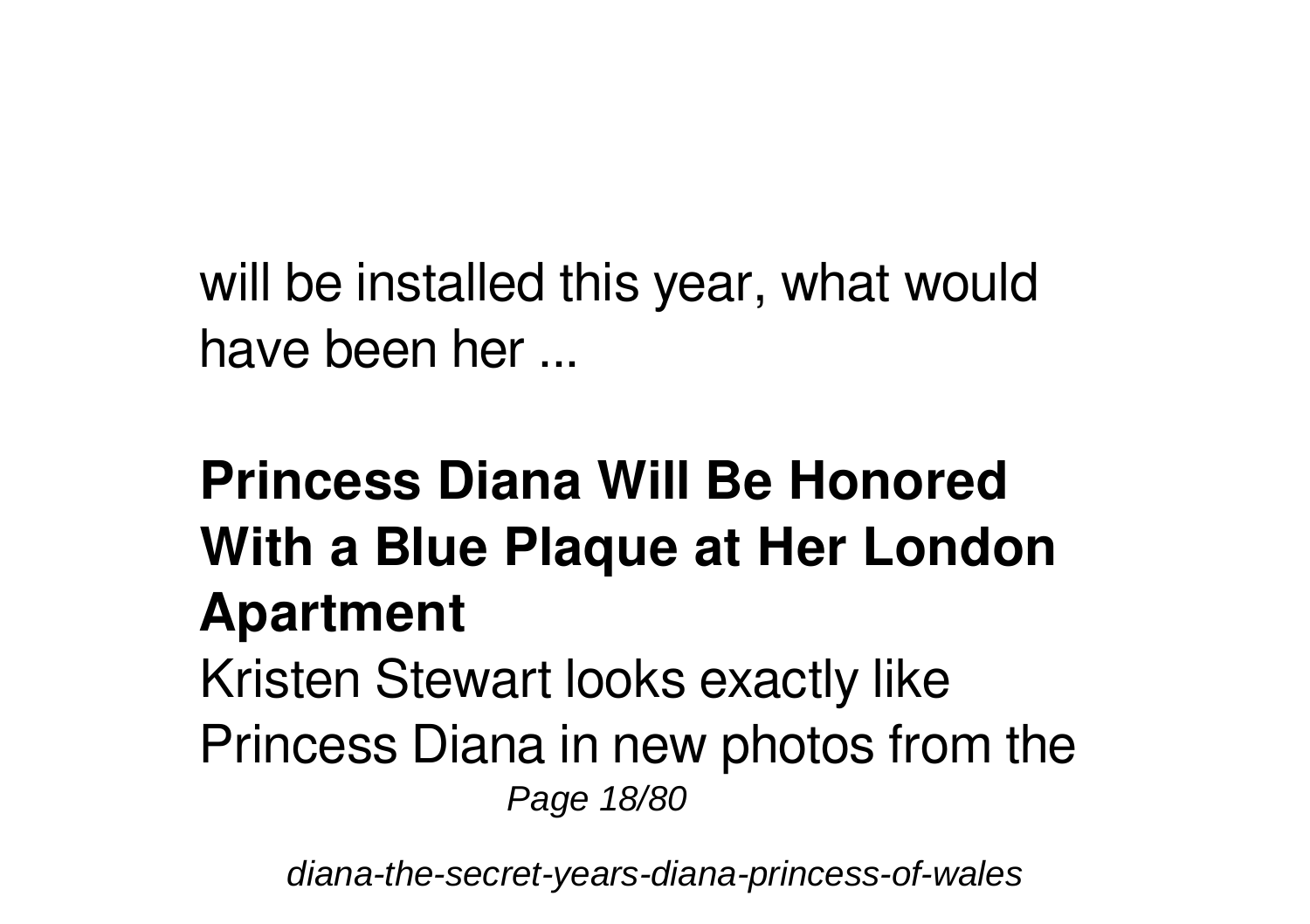set of her upcoming movie, Spencer. The 30-year-old actress is playing the iconic, late royal in the biopic, which is expected ...

**Kristen Stewart Spotted in Character as Princess Diana with the Young Actors Playing William** Page 19/80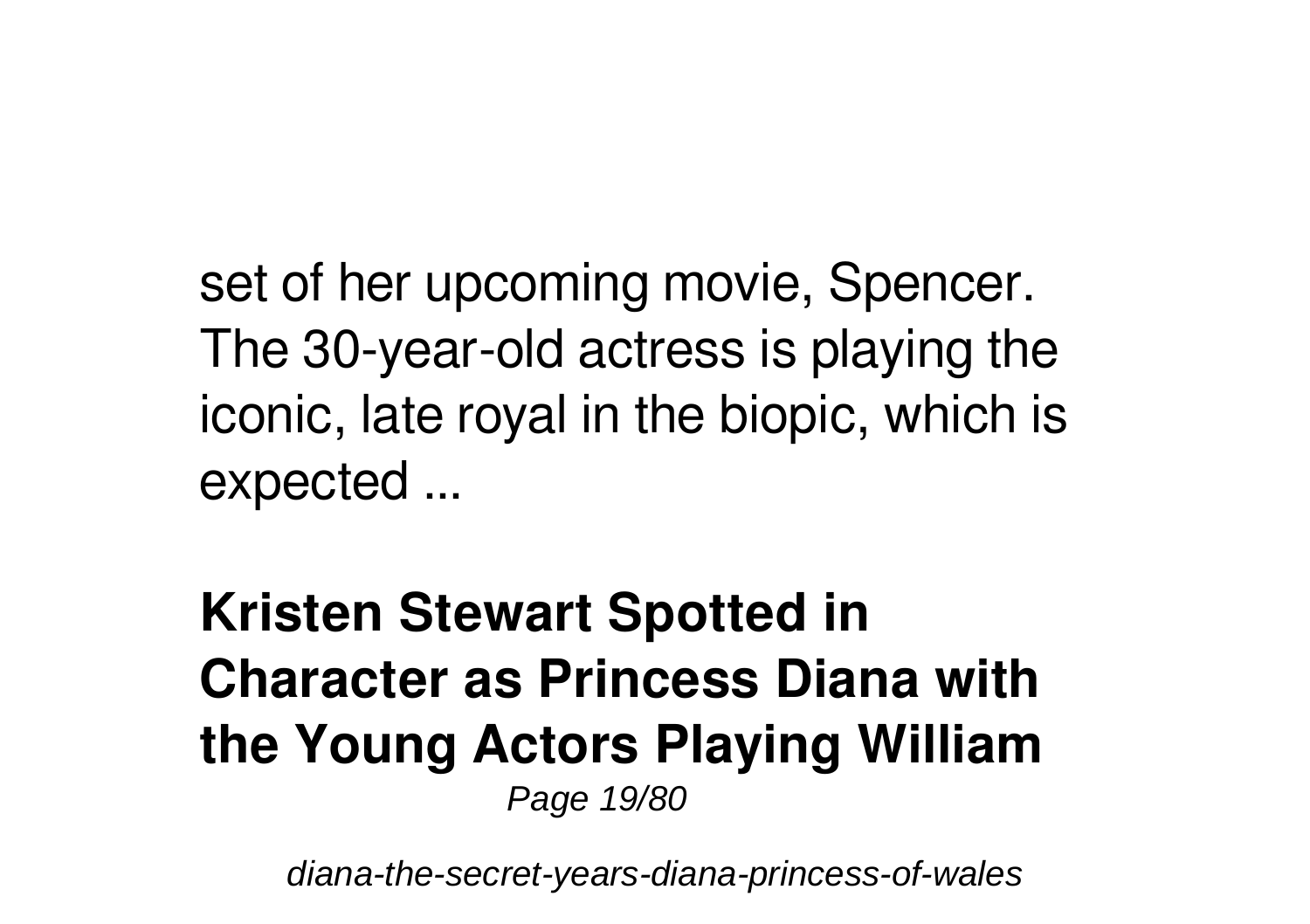### **and Harry**

Daubed in bright colours and expressing love and affection for the grandmother they never knew, the Mother's' Day cards made for "Granny Diana" by Prince George, Princess Charlotte and ...

Page 20/80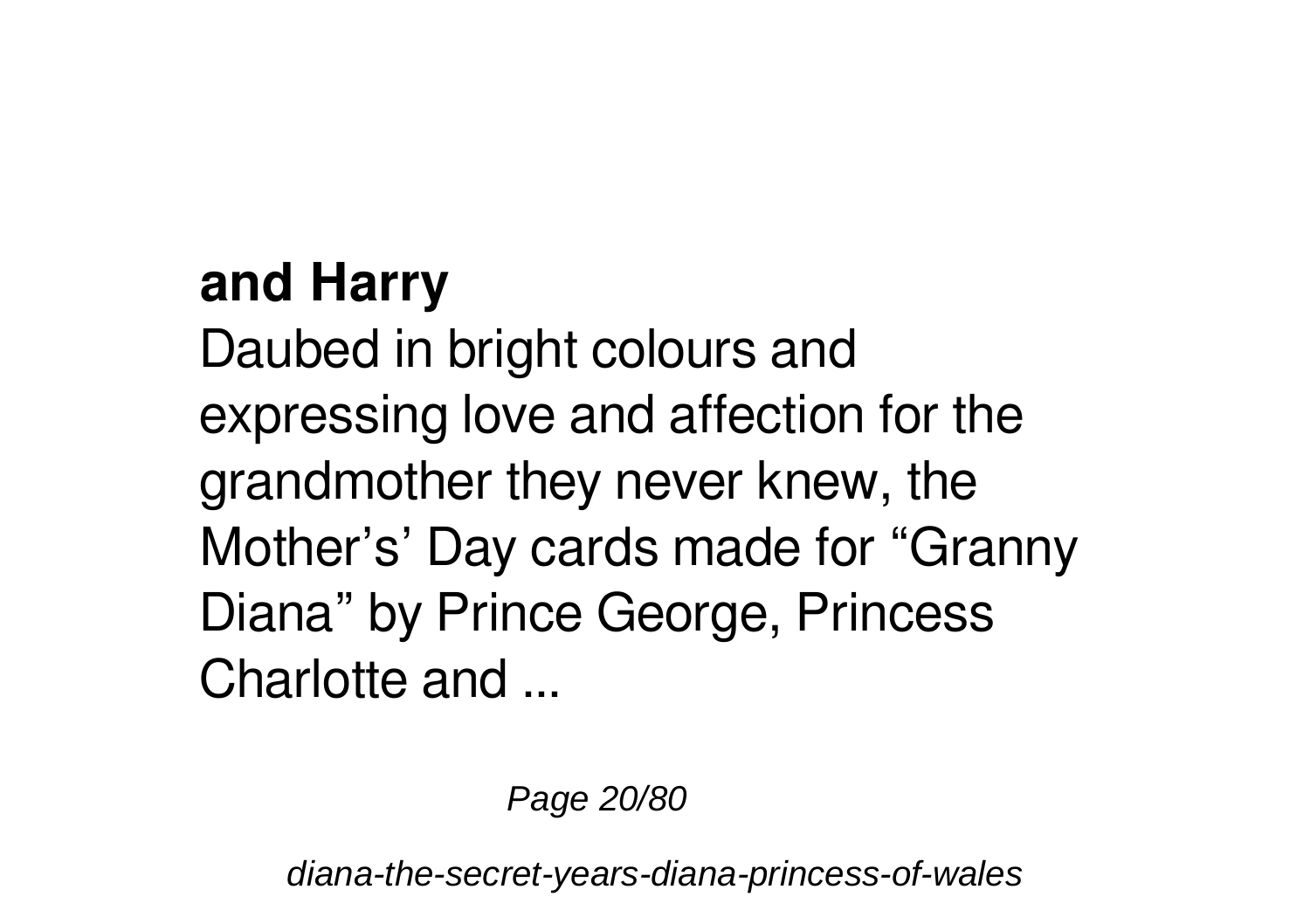#### **Prince William's message to the world: 'I am Diana's son too'** English Heritage, which manages more than 400 historic houses and monuments, said it would erect the medallion in what would have been Diana's 60th year, after officials in London's local government ... Page 21/80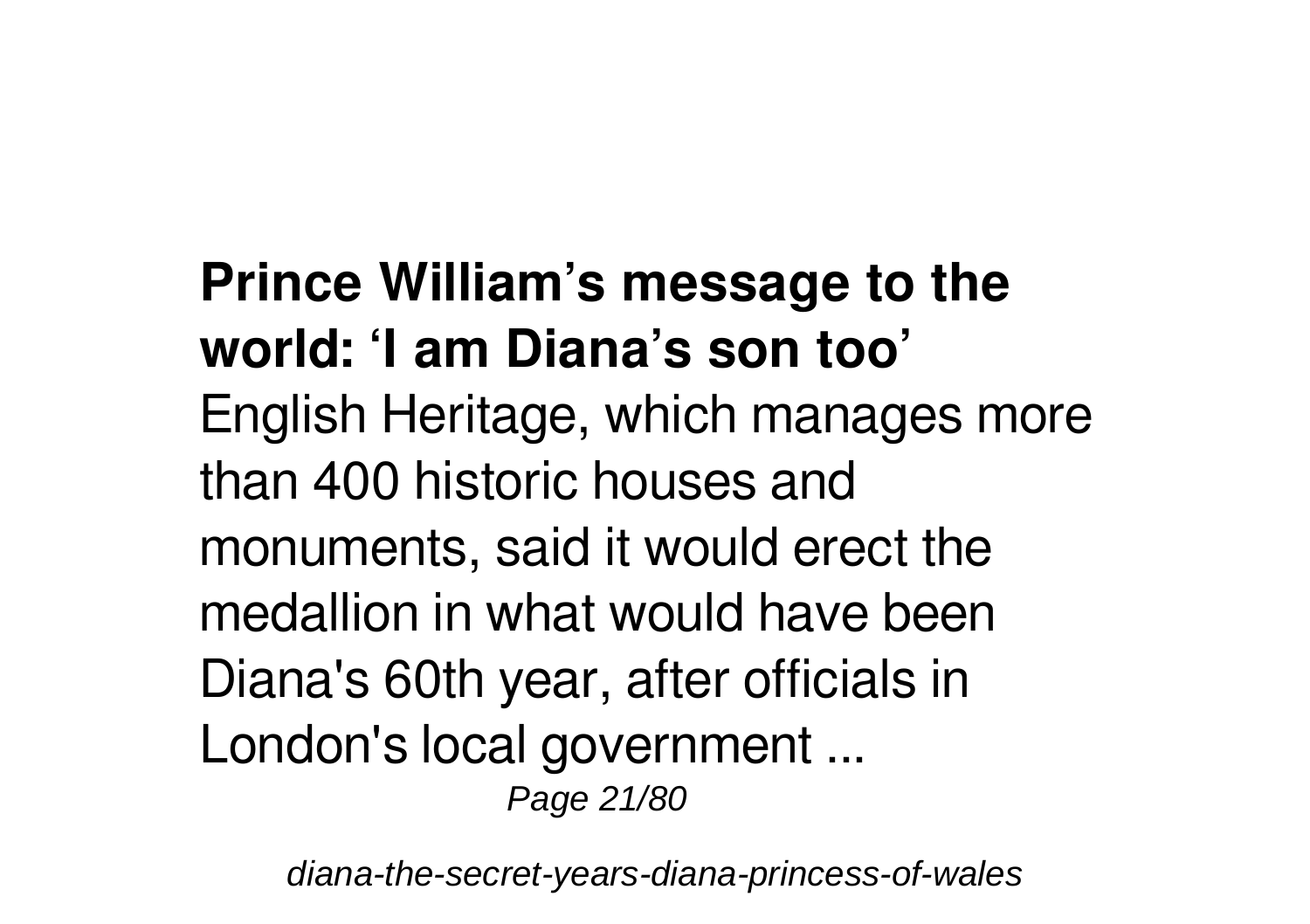# **Princess Diana to receive plaque outside the London flat she lived in before marrying Charles**

Her participation in the novel was initially kept a secret, but Morton decided to ... The two royals filed for divorce in 1996. Diana died a year later. Page 22/80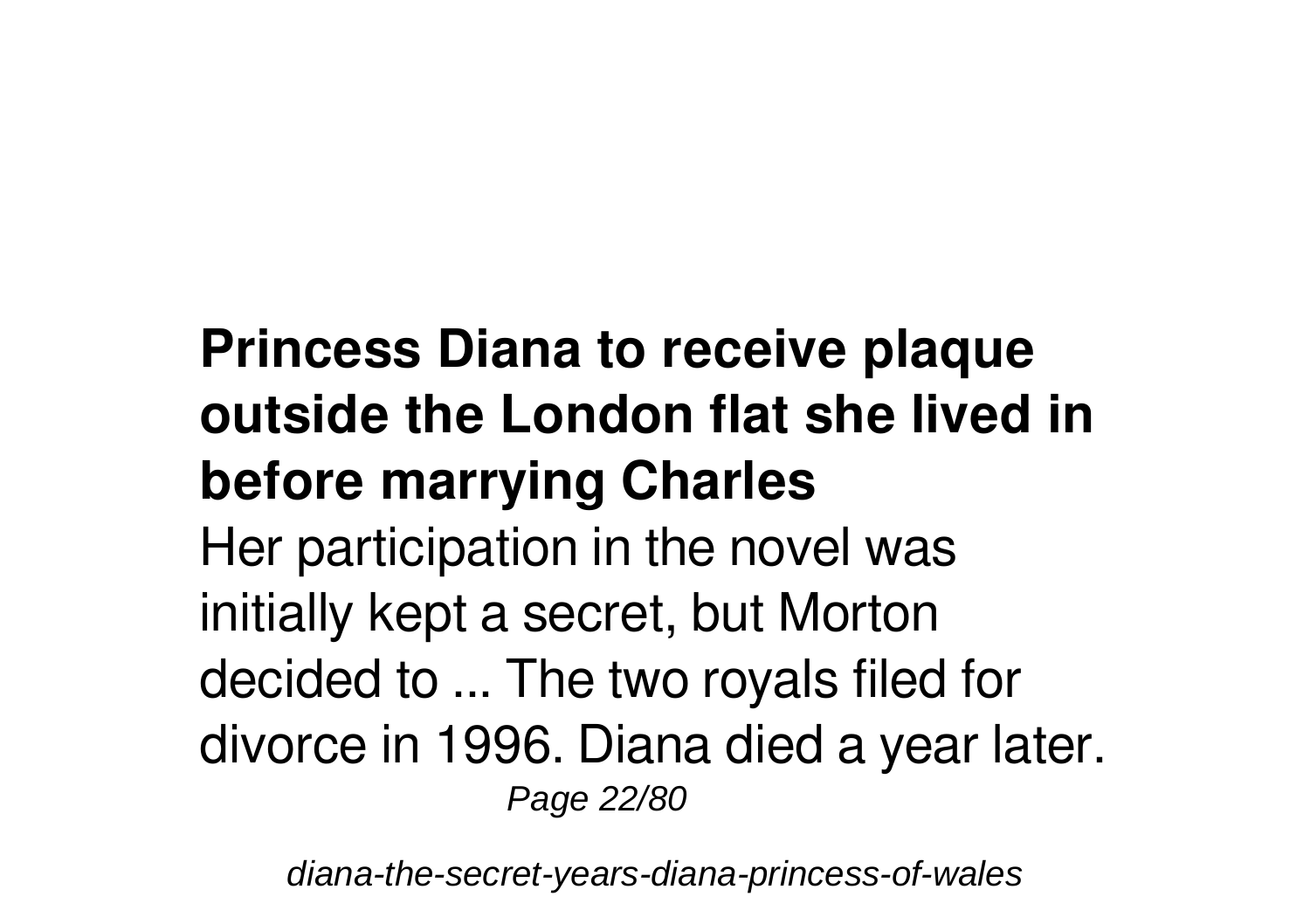#### The couple's stark age difference and

...

#### **This Is What Really Happened Between Prince Charles and Princess Diana** EXCLUSIVE Royal expert Andrew Morton exclusively reveals that Prince Page 23/80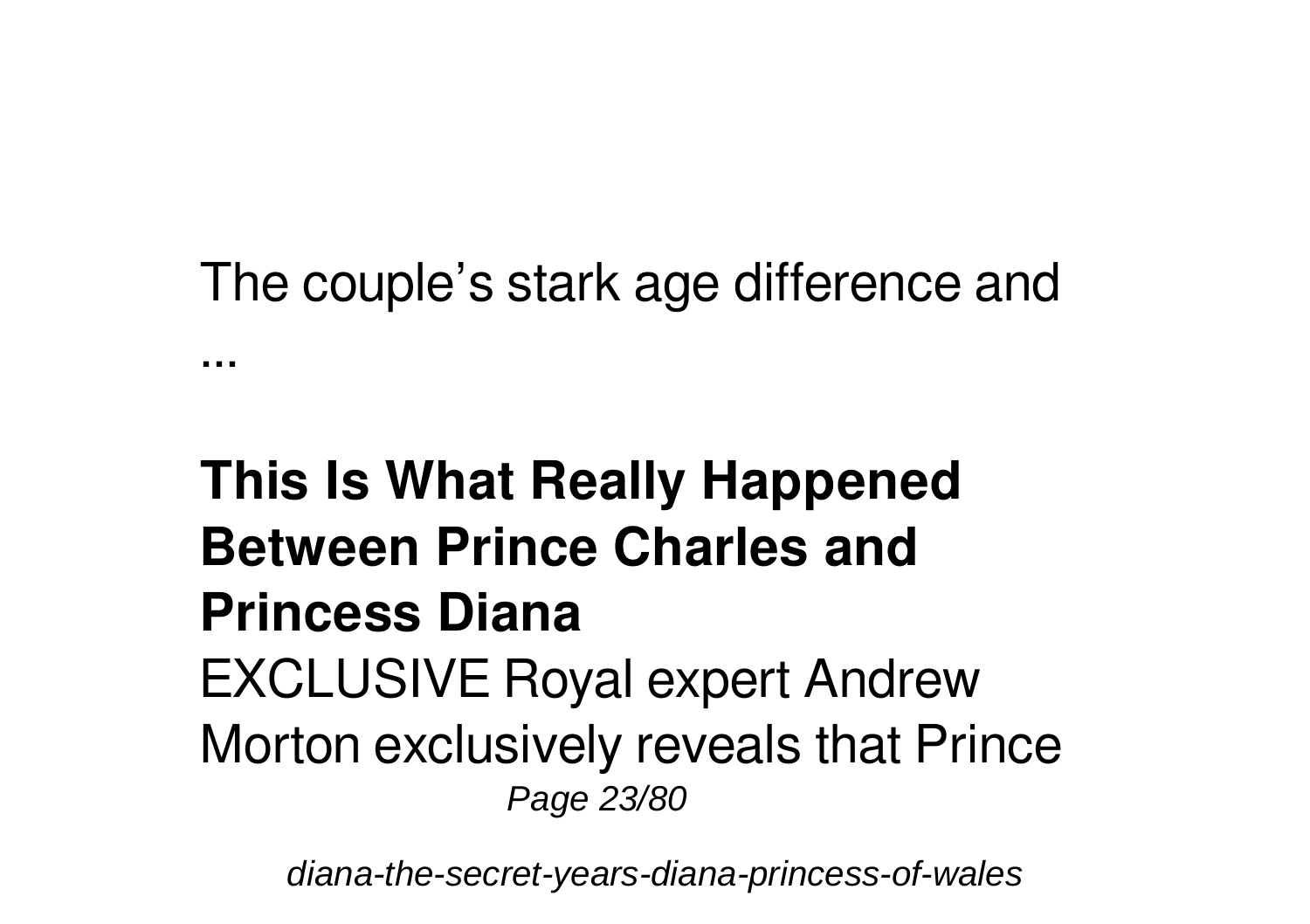Harry might not attend the unveiling of a statue of Princess Diana - leaving Prince William to mark the occasion without his brothe ...

**Prince Harry and William to unveil statue of mother Diana - but Harry may not appear after public fallout** Page 24/80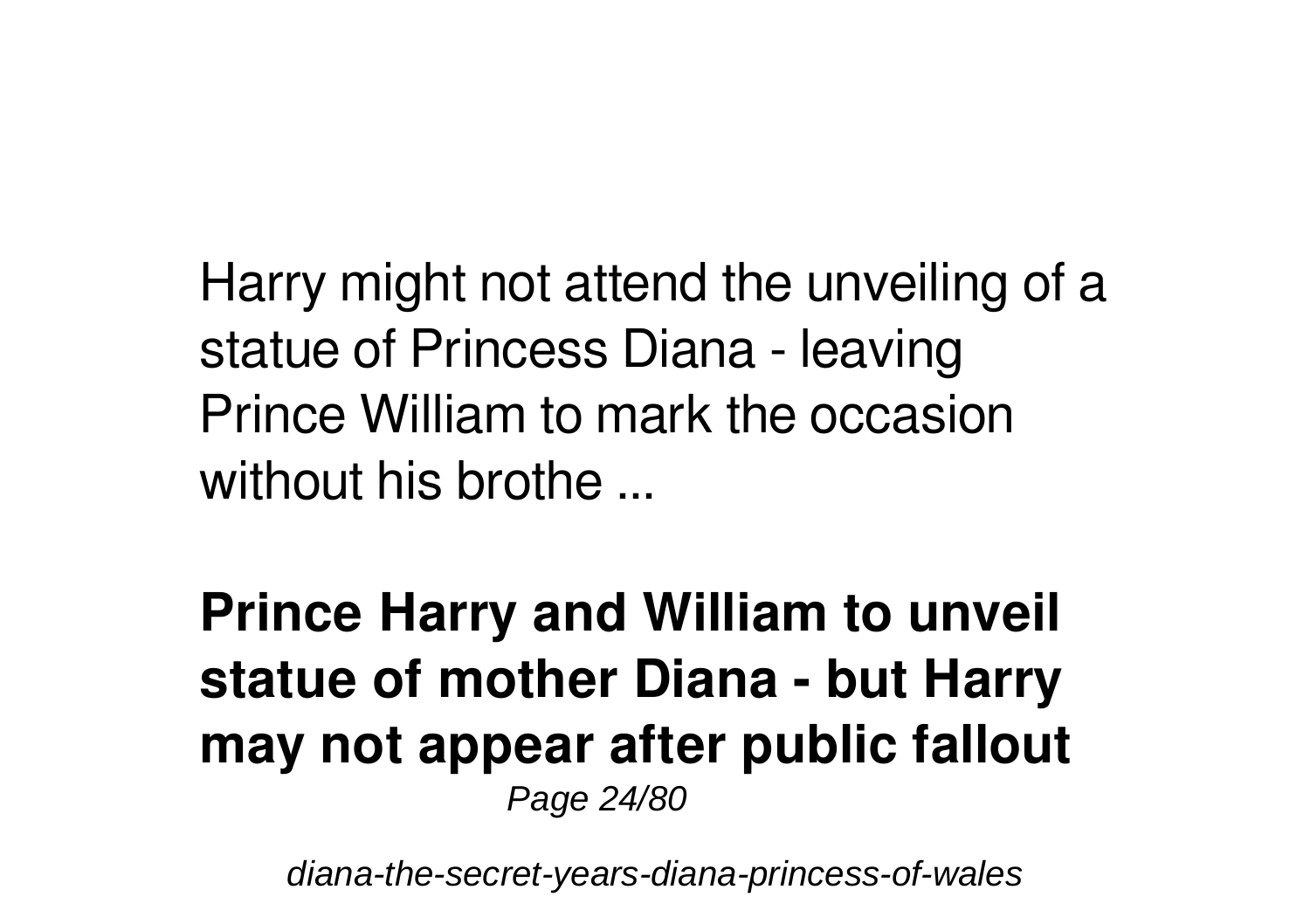The British charity English Heritage announced Thursday that it will honor the late Princess Diana and five other women with "blue plaques," a 155-yearold tradition that pays tribute to notable

#### **Britain's Princess Diana to receive** Page 25/80

...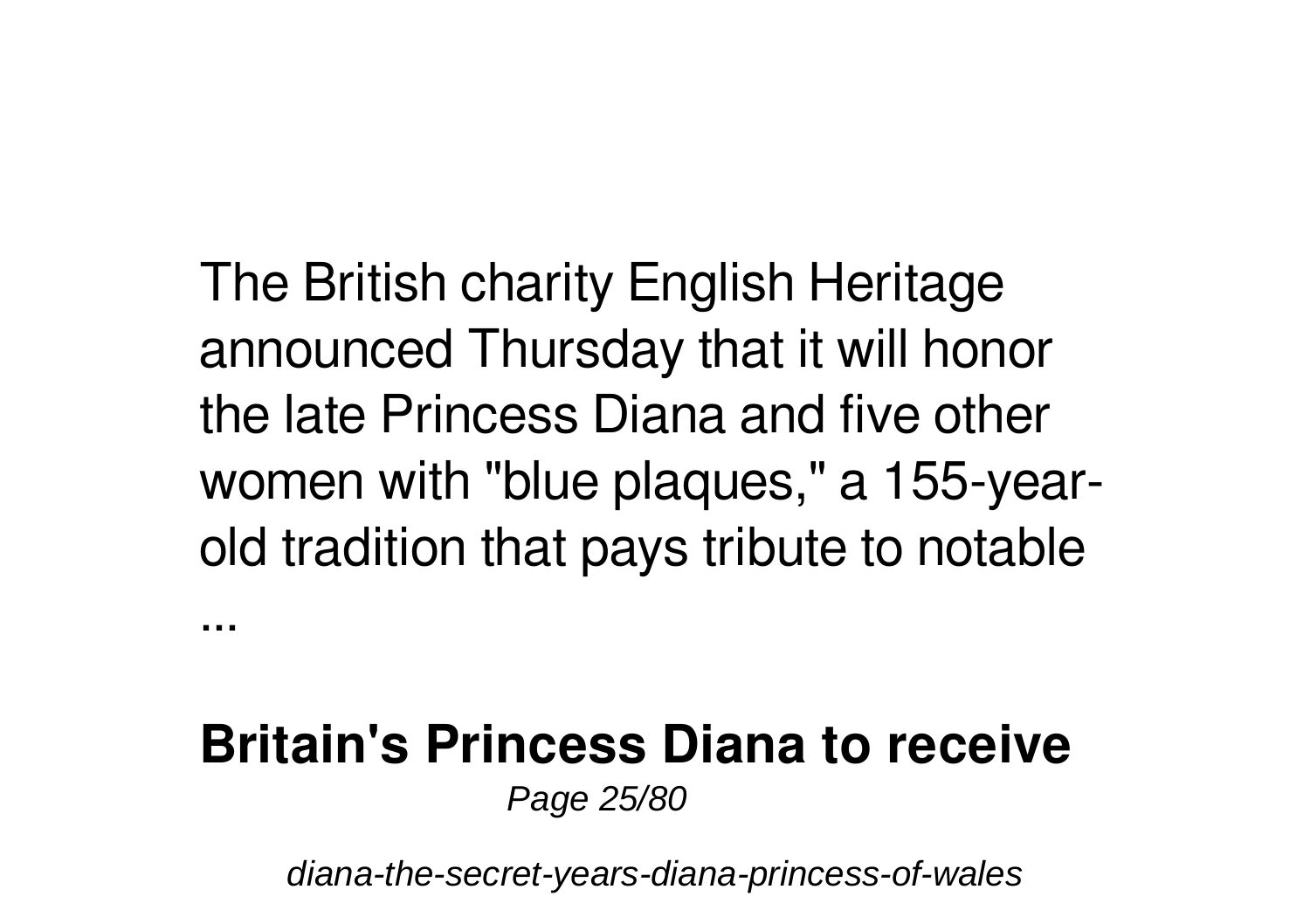#### **historic blue plaque this year**

And we will be hanging on every insult hurled, every secret revealed ... The 99-year-old Duke was in hospital when Meghan, in her £3,300 Armani dress and Princess Diana bracelet, sat down with  $\overline{\phantom{a}}$ 

Page 26/80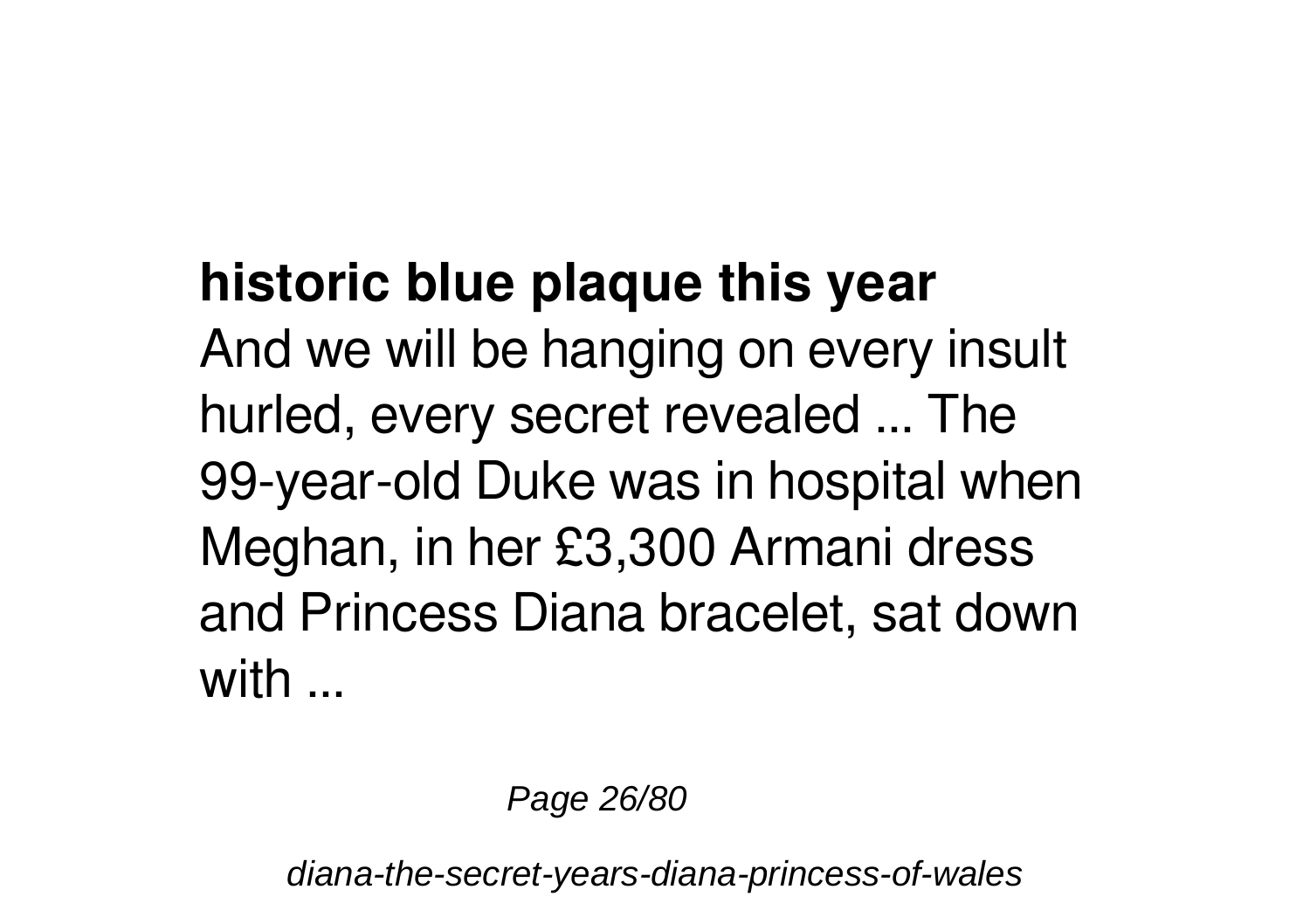# **Royal Family facing possibly the most dramatic weekend since Princess Diana's death over 23**

#### **years ago**

She would turn them over." The royal expert added that "if Diana had lived for another 30 years, she wouldn't have spoken to her." Another royal expert Page 27/80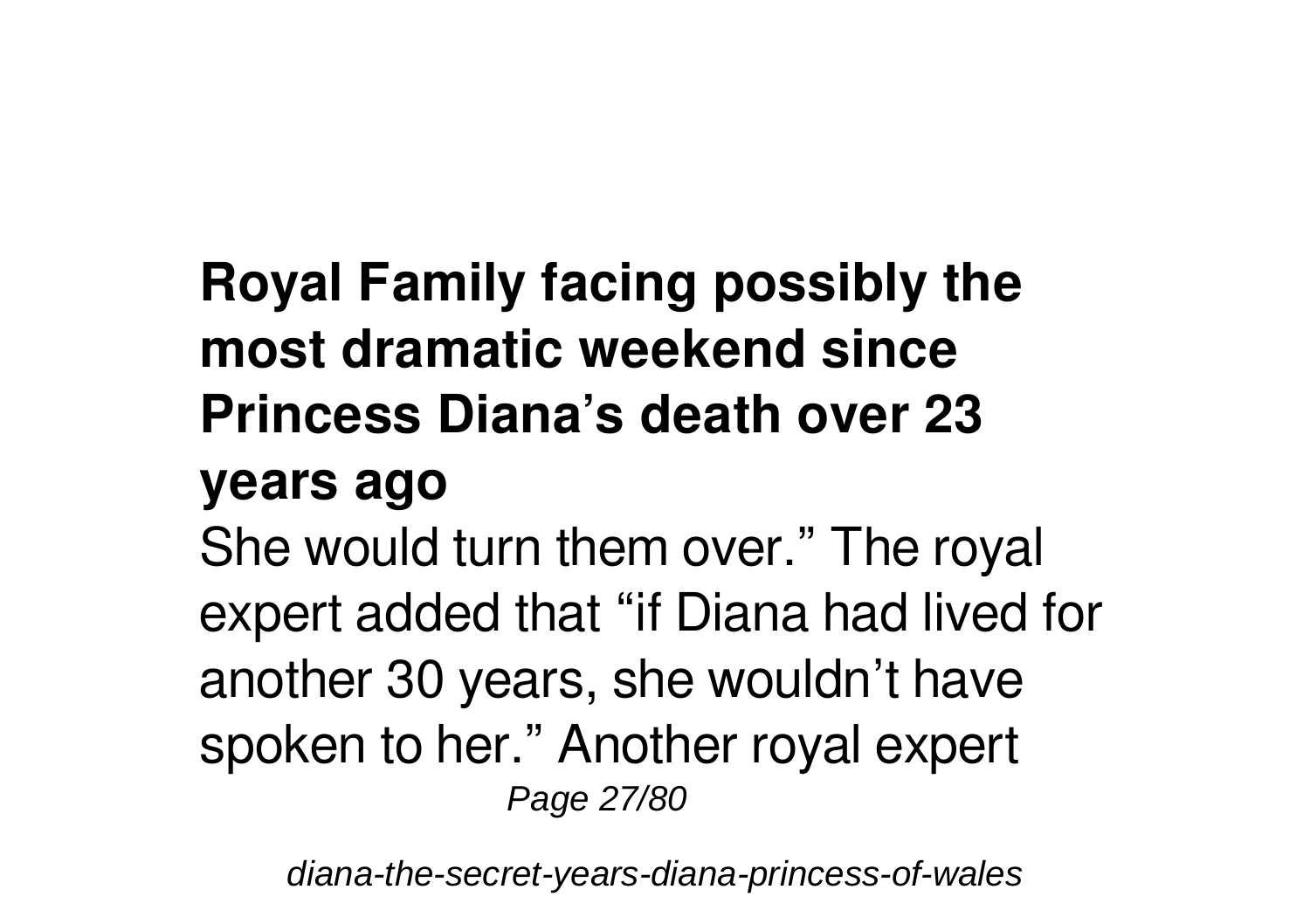likened Meghan Markle and Prince ...

# **Princess Margaret 'would not have spoken to Diana if she had lived for another 30 years'**

A Discovery of Witches Season 2 premiered this morning on Sundance Now, Shudder, and AMC+, leaving fans Page 28/80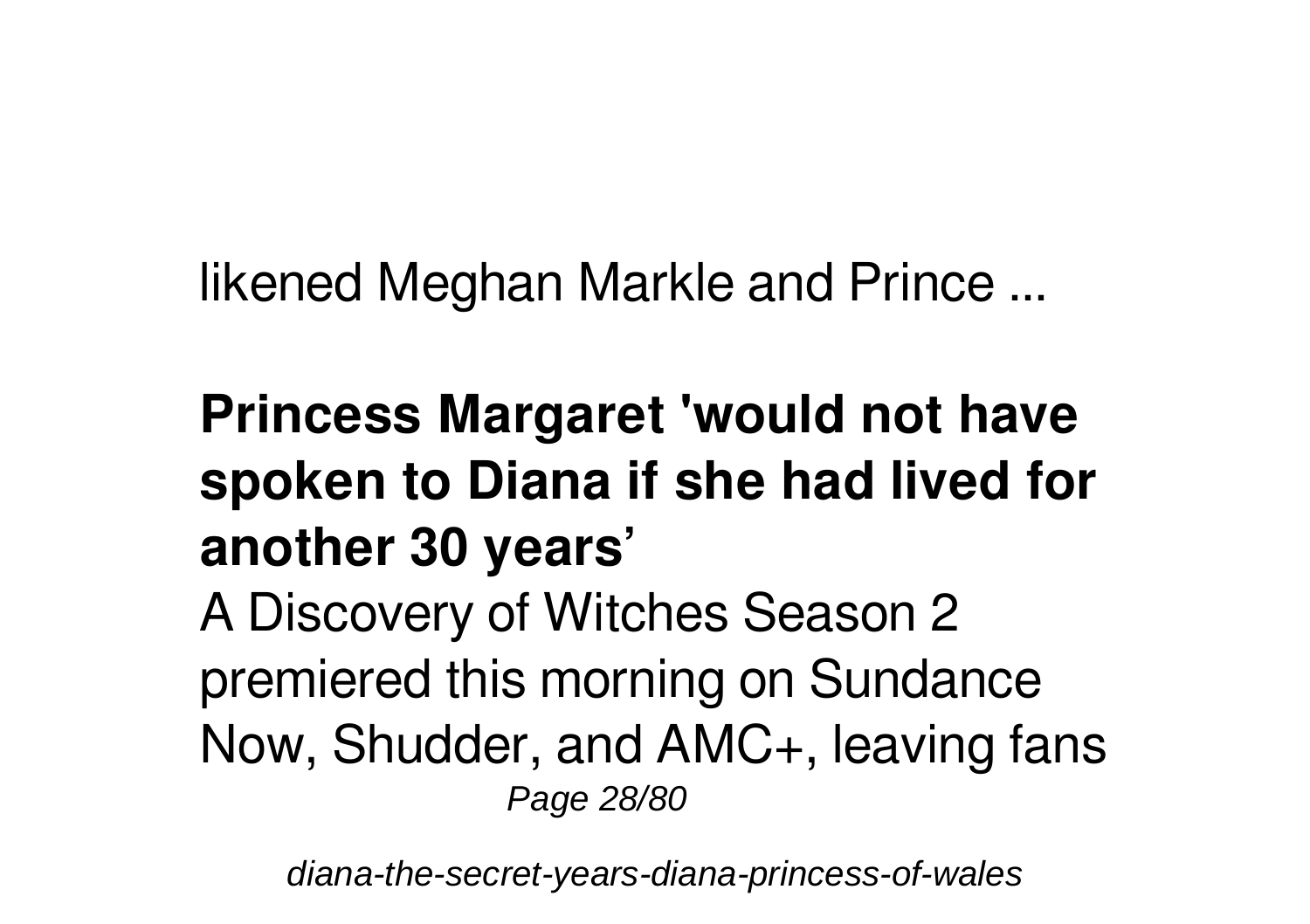with their final glimpses of Matthew (Matthew Goode) and Diana (Teresa Palmer) in the 16th ...

#### **It is really no secret that the two princes ... and comforting each other** Page 29/80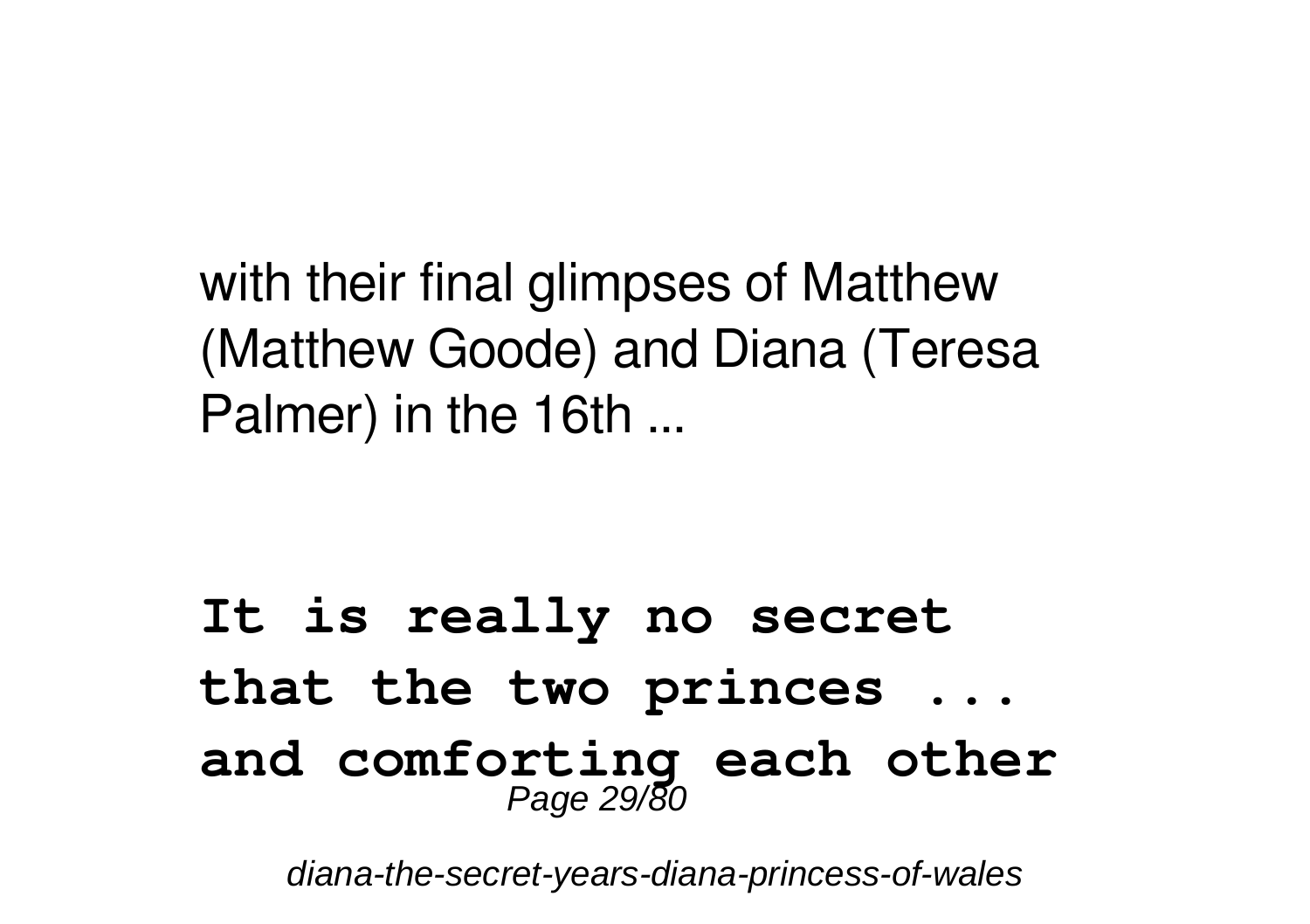**for years after the death of their beloved mother, Princess Diana. However, shortly before Harry and Meghan's 2018 wedding, ... Princess Diana to receive plaque outside the London**

Page 30/80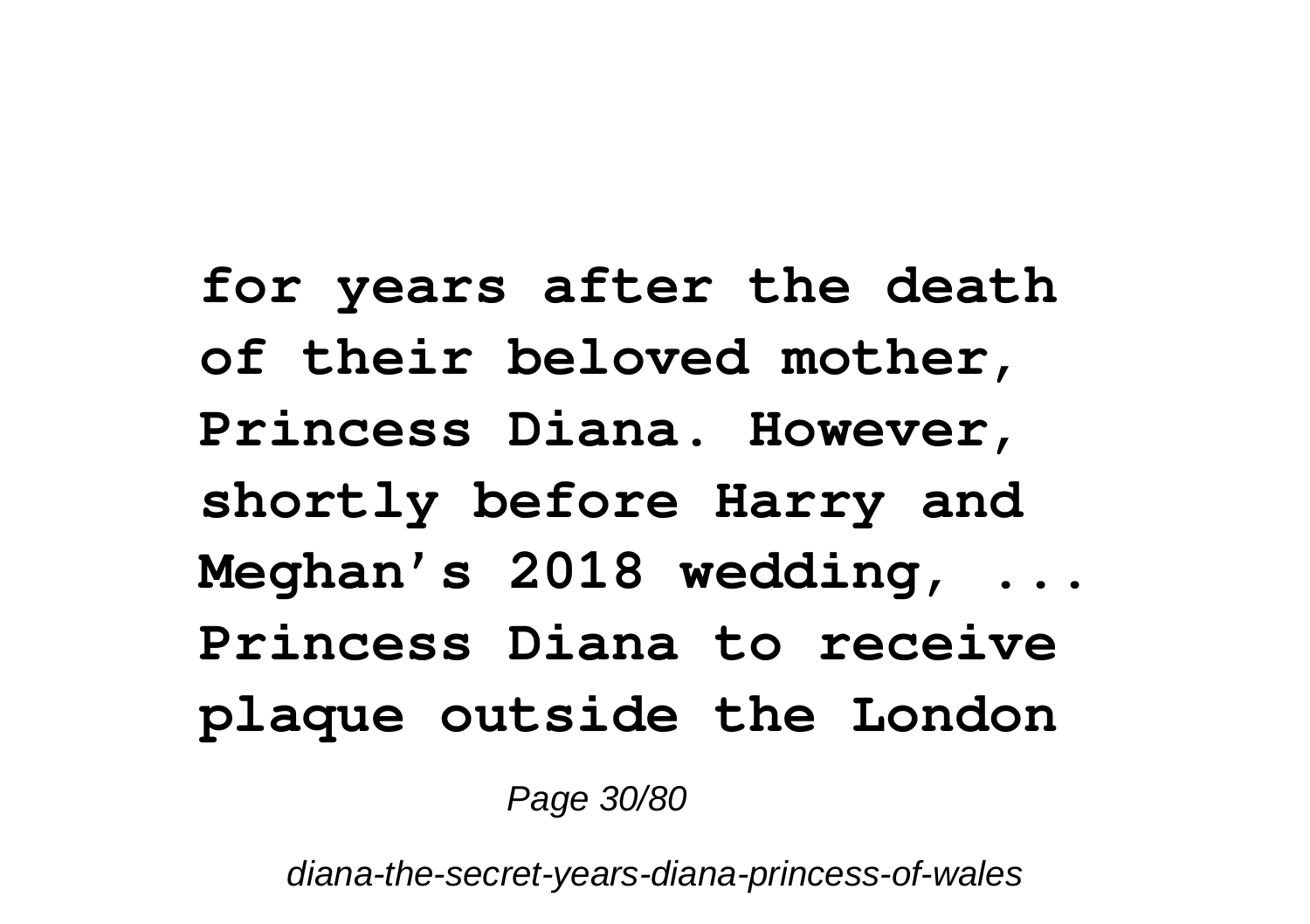**flat she lived in before marrying Charles Piers Morgan Claims Princess Diana Would Be 'Horrified' by Harry and Meghan's Interview ANDREW MORTON: The**

Page 31/80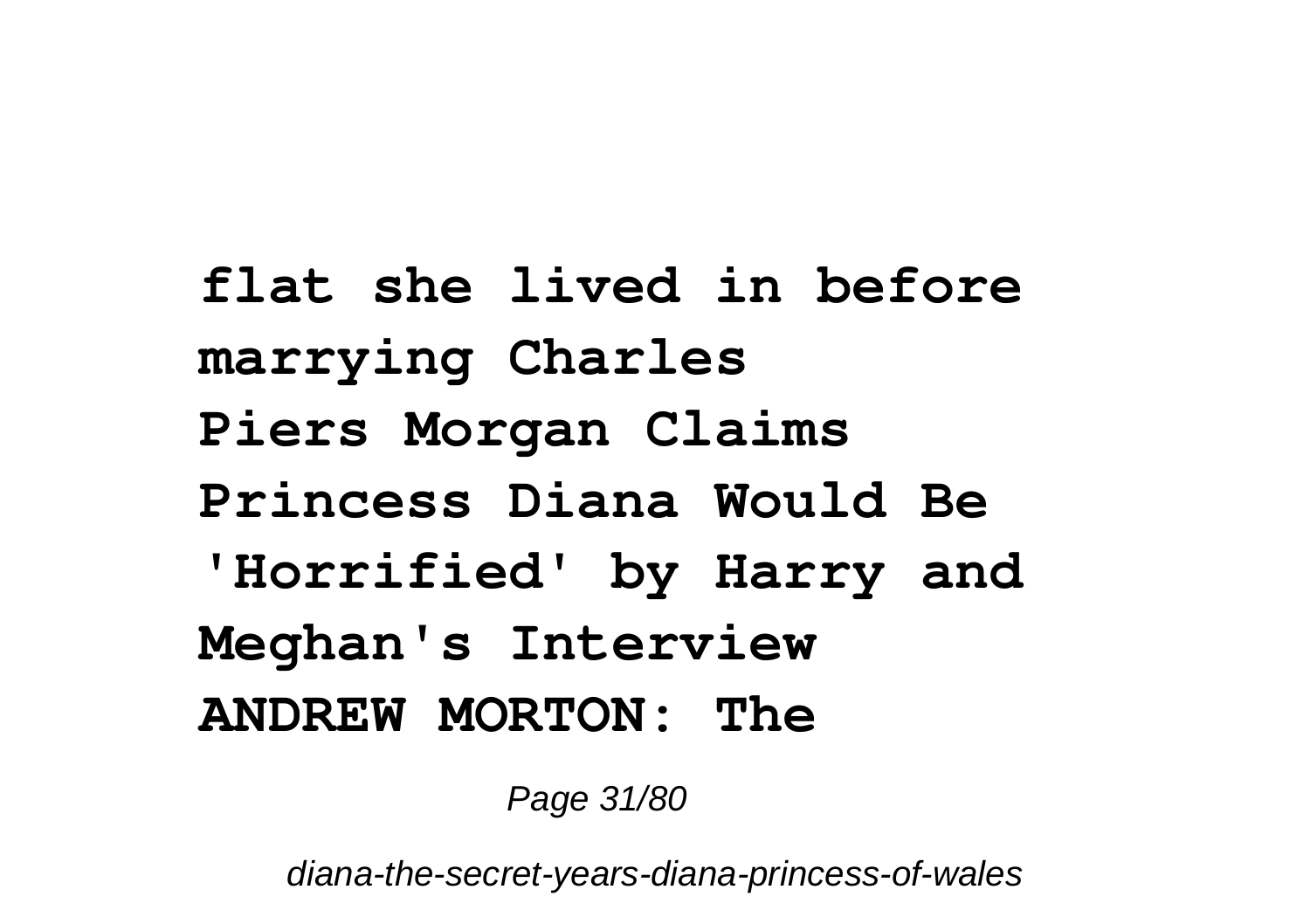**Panorama interview changed everything as The Queen's sister cut Diana off He told radio station LBC last year: "My mother was a massive royalist and she camped on the Mall for**

Page 32/80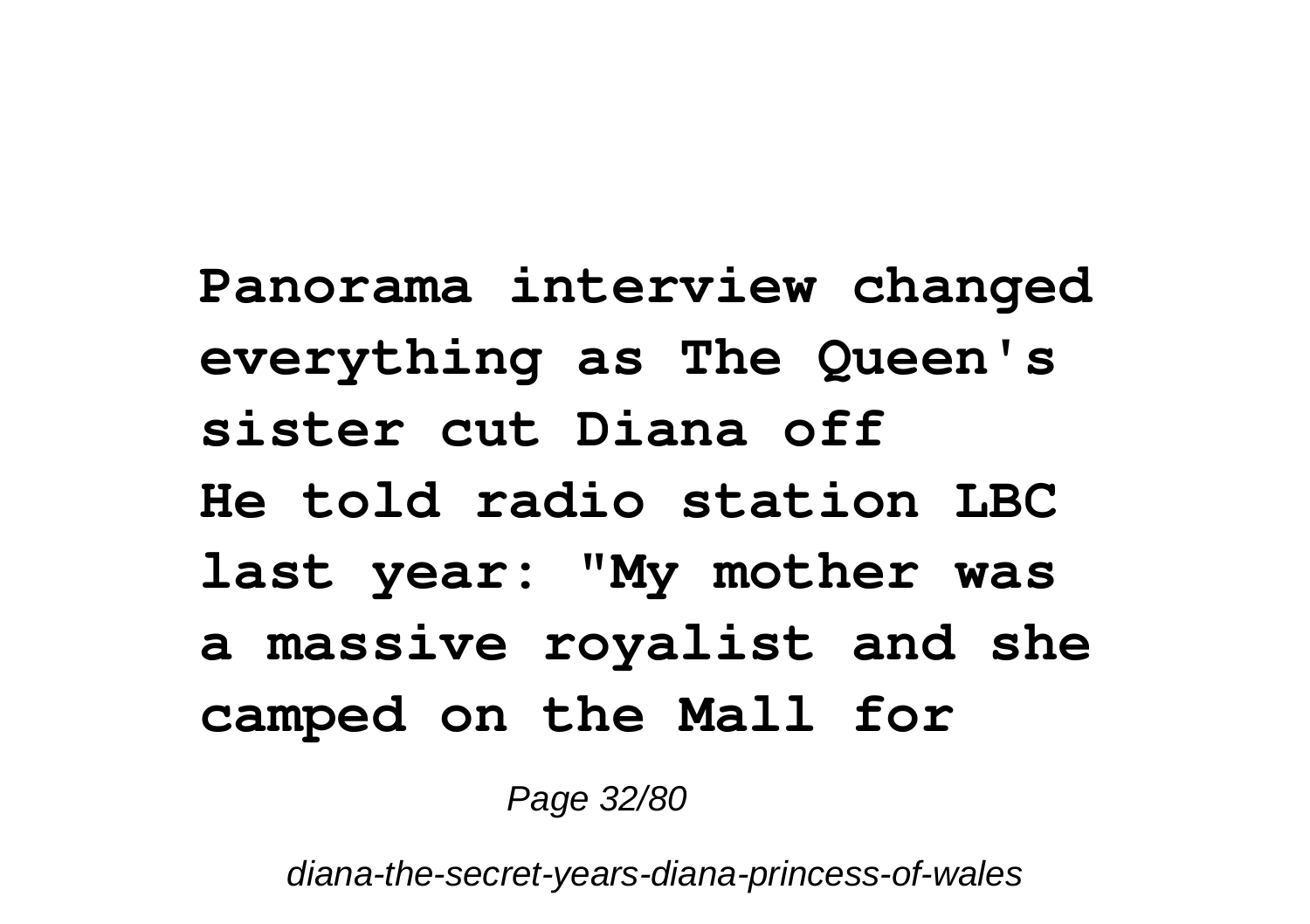**Charles and Diana's wedding, she camped on the Mall for Andrew and Fergie's wedding and loves the ...**

# *It's no secret to royal fans*

Page 33/80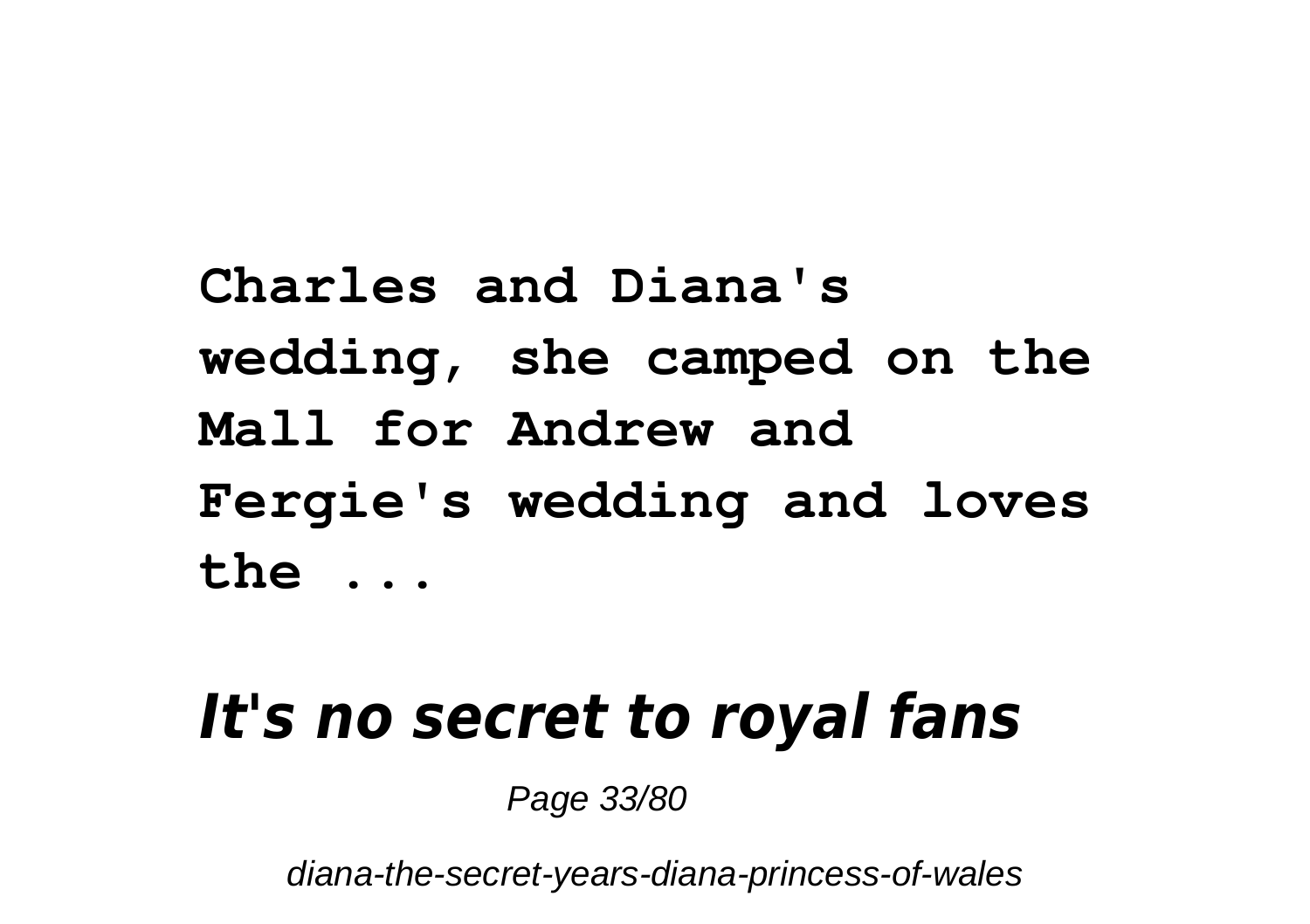*that Prince Harry and Prince William's relationship has been strained in recent years. Harry confirmed during his recent sit-down interview with Oprah Winfrey that the ...* Page 34/80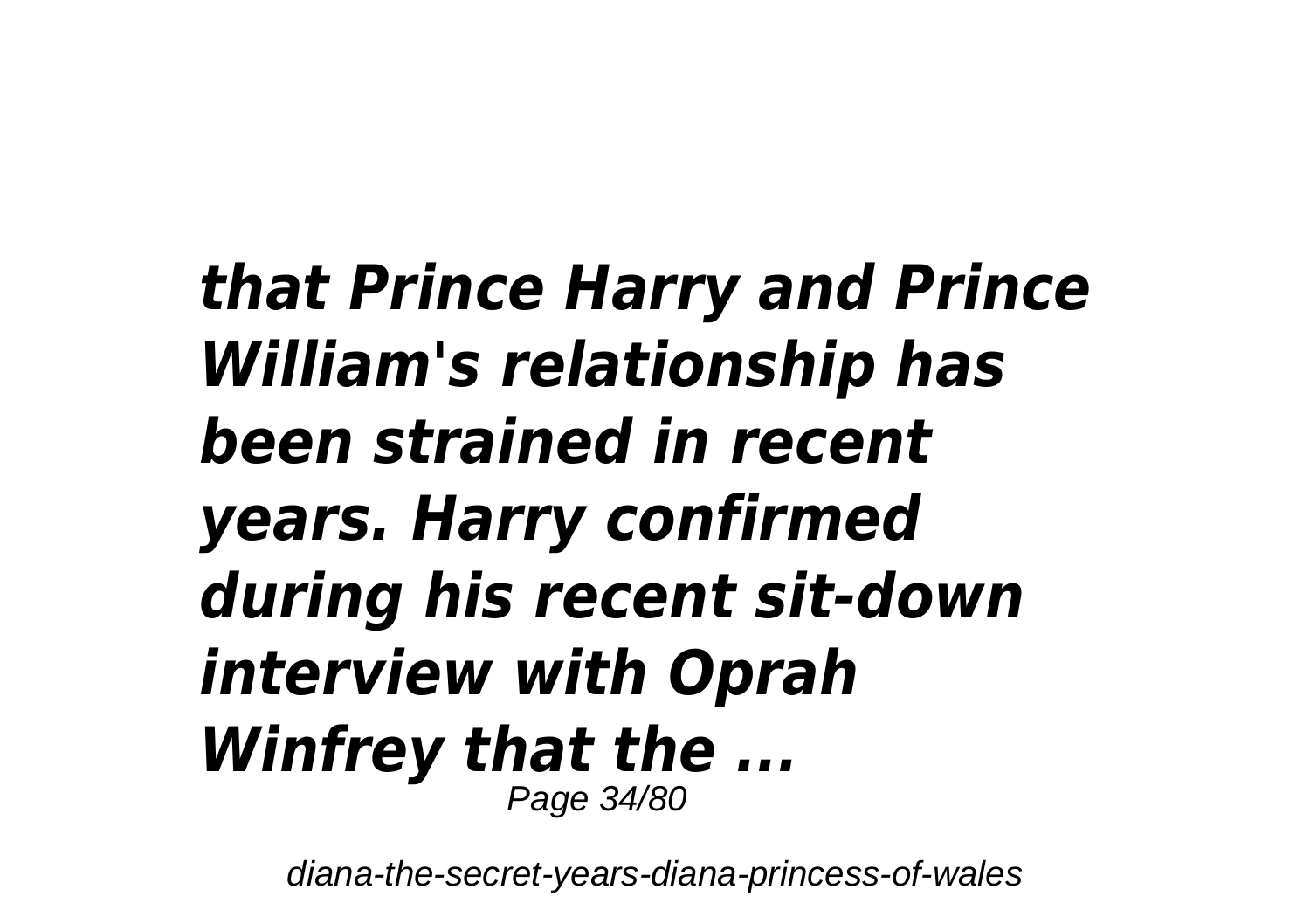# *The British charity English Heritage announced Thursday that it will honor the late Princess Diana and five other women with "blue plaques," a 155-year-old tradition that pays tribute to* Page 35/80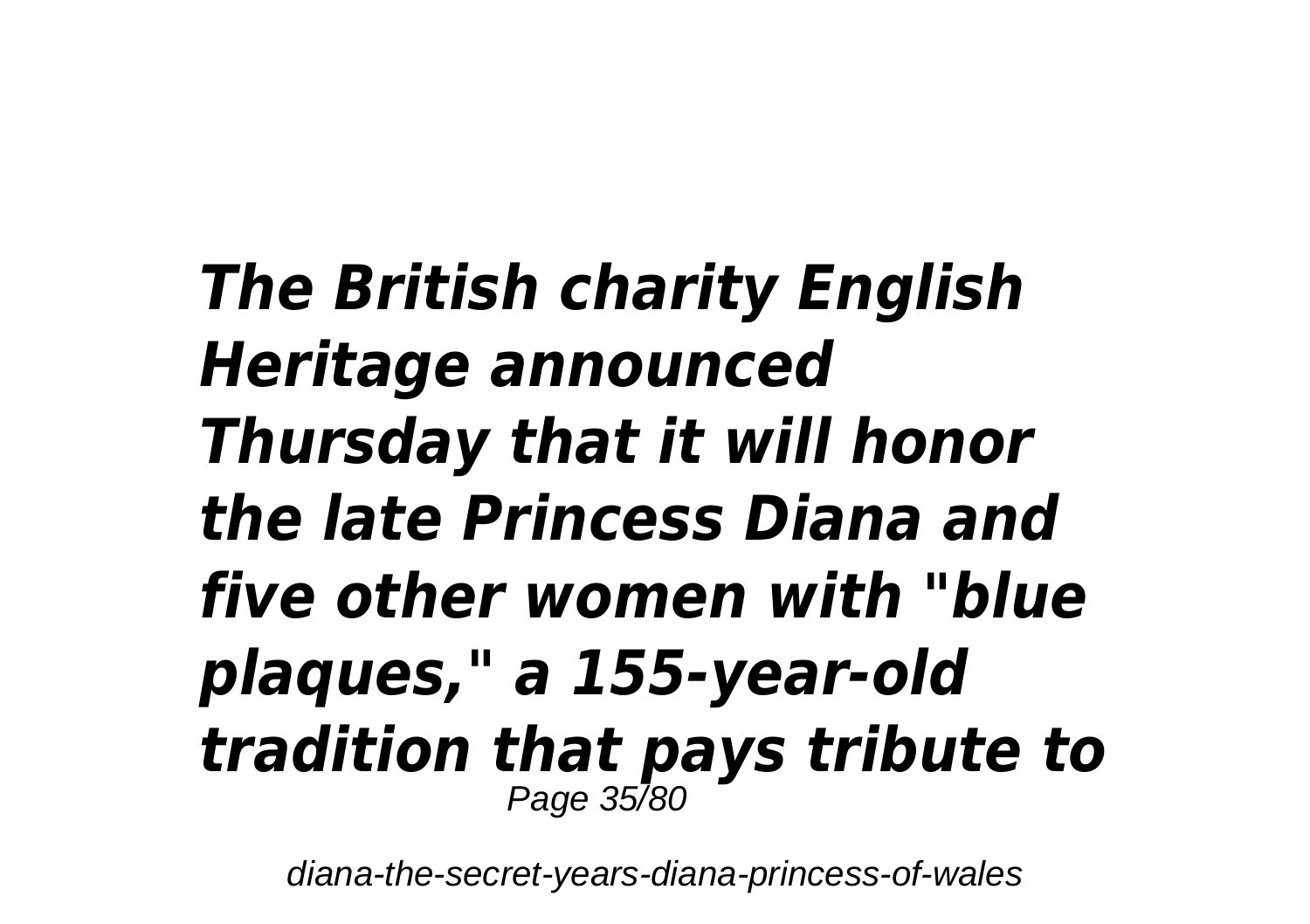## *notable ...*

# *This Is What Really Happened Between Prince Charles and Princess Diana Kristen Stewart looks exactly like Princess Diana* Page 36/80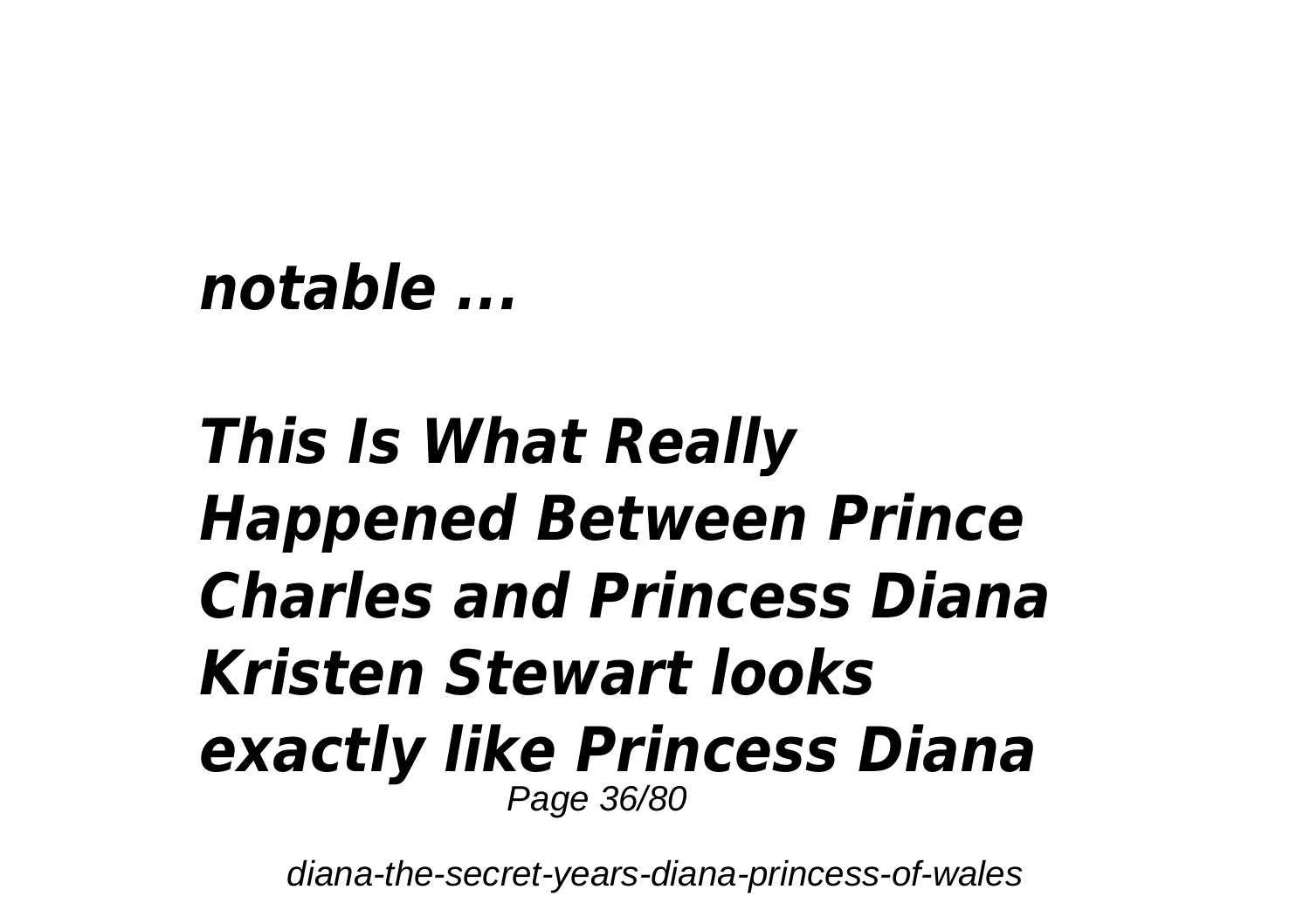*in new photos from the set of her upcoming movie, Spencer. The 30-year-old actress is playing the iconic, late royal in the biopic, which is expected ...*

Page 37/80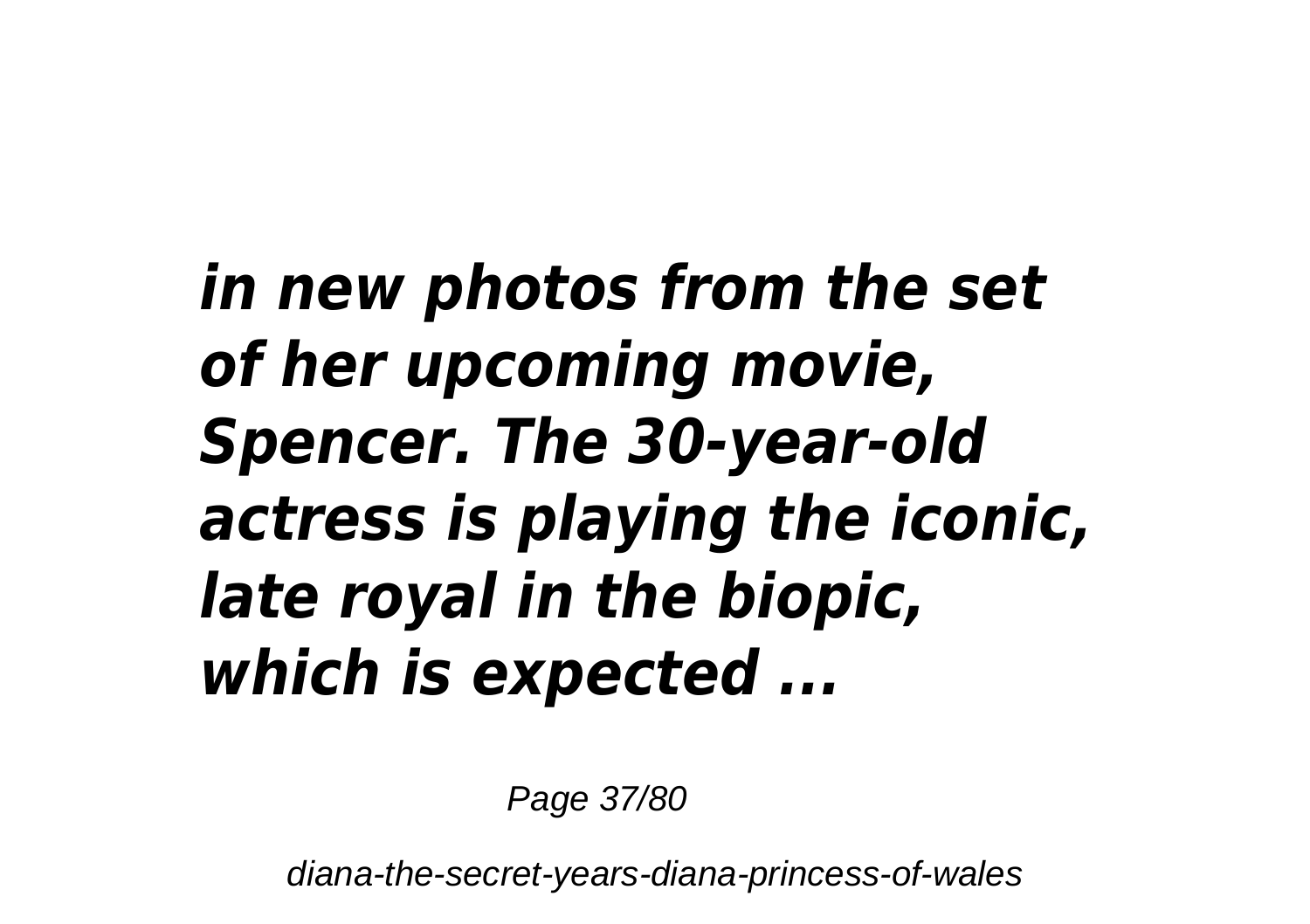*Diana The Secret Years Diana A Discovery of Witches Season 2 premiered this morning on Sundance Now, Shudder, and AMC+, leaving fans with their final glimpses of Matthew (Matthew Goode) and Diana (Teresa Palmer) in the 16th ...*

Page 38/80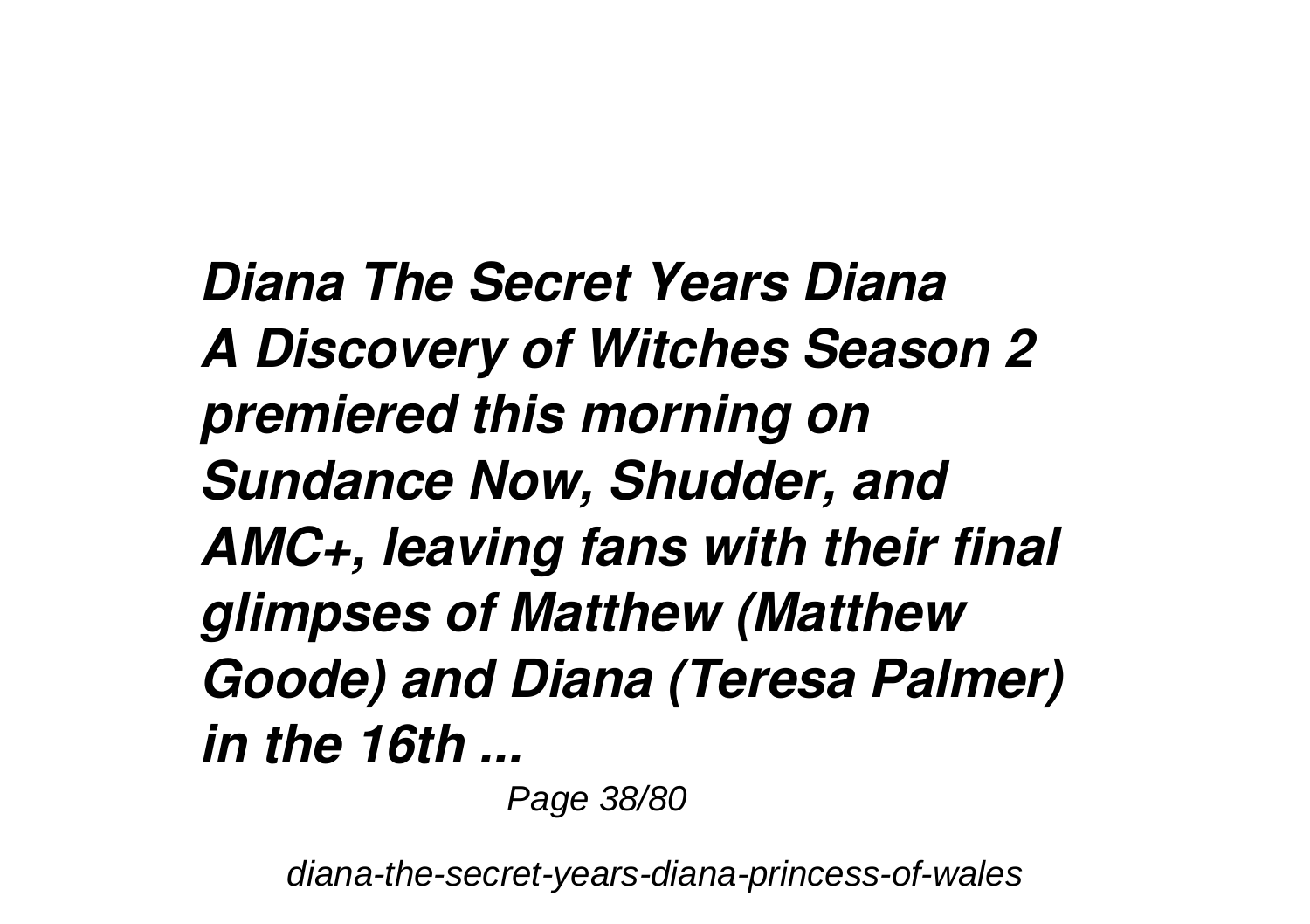*Her participation in the novel was initially kept a secret, but Morton decided to ... The two royals filed for divorce in 1996. Diana died a year later. The couple's stark age difference and ... Princess Diana will be honored with a plaque at the London apartment*

Page 39/80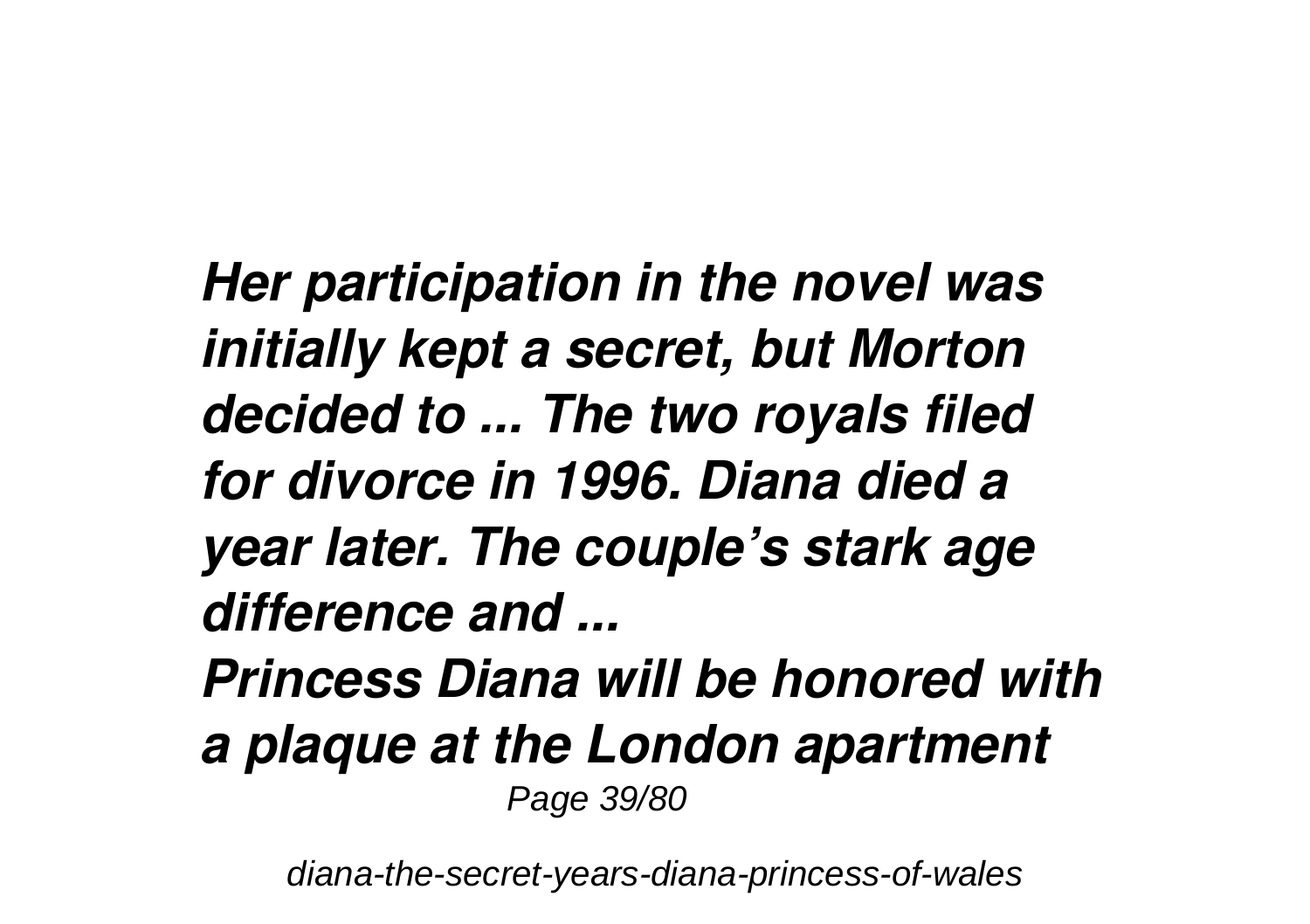*where she lived with her friends before marrying Prince Charles. The plaque will be installed this year, what would have been her ... Diana The Secret Years Diana He told radio station LBC last year: "My mother was a massive royalist and she camped on the Mall for* Page 40/80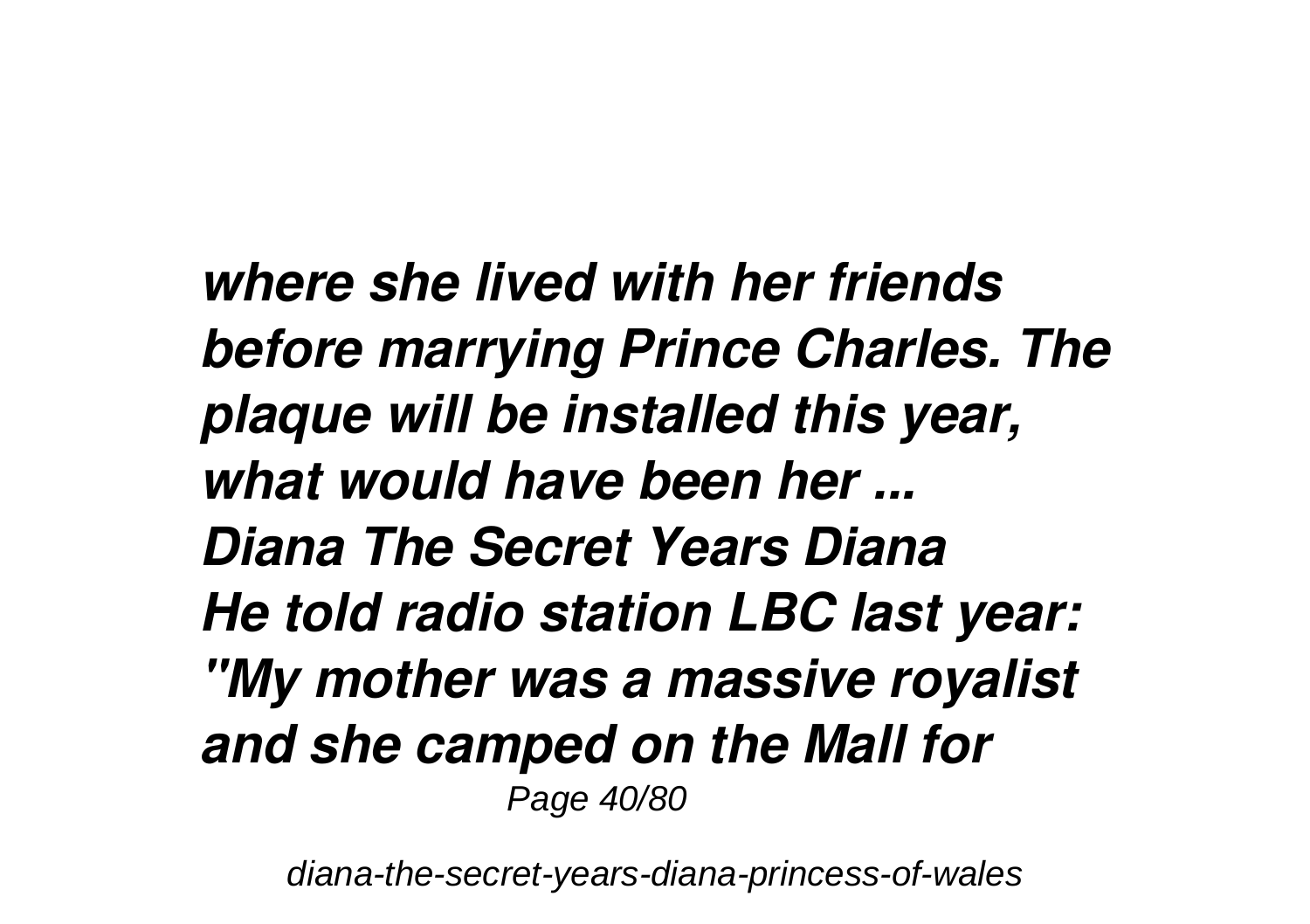*Charles and Diana's wedding, she camped on the Mall for Andrew and Fergie's wedding and loves the ...*

*Piers Morgan Claims Princess Diana Would Be 'Horrified' by Harry and Meghan's Interview Long before Prince Harry and* Page 41/80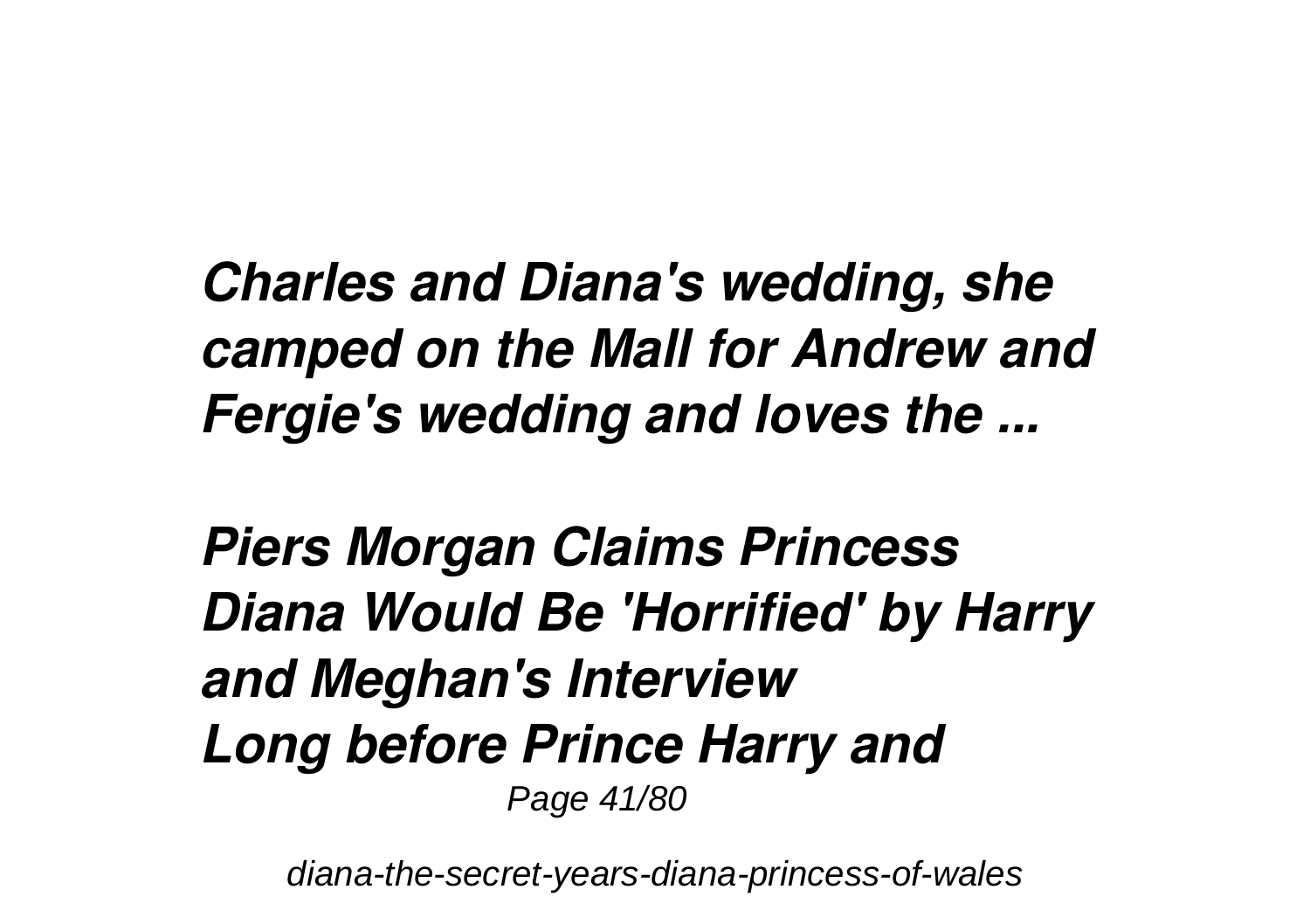*Meghan, Duchess of Sussex sat down for an interview special with media personality Oprah Winfrey, Princess Diana gave an explosive interview about her life as a royal and ...*

#### *When You Can Watch Netflix's* Page 42/80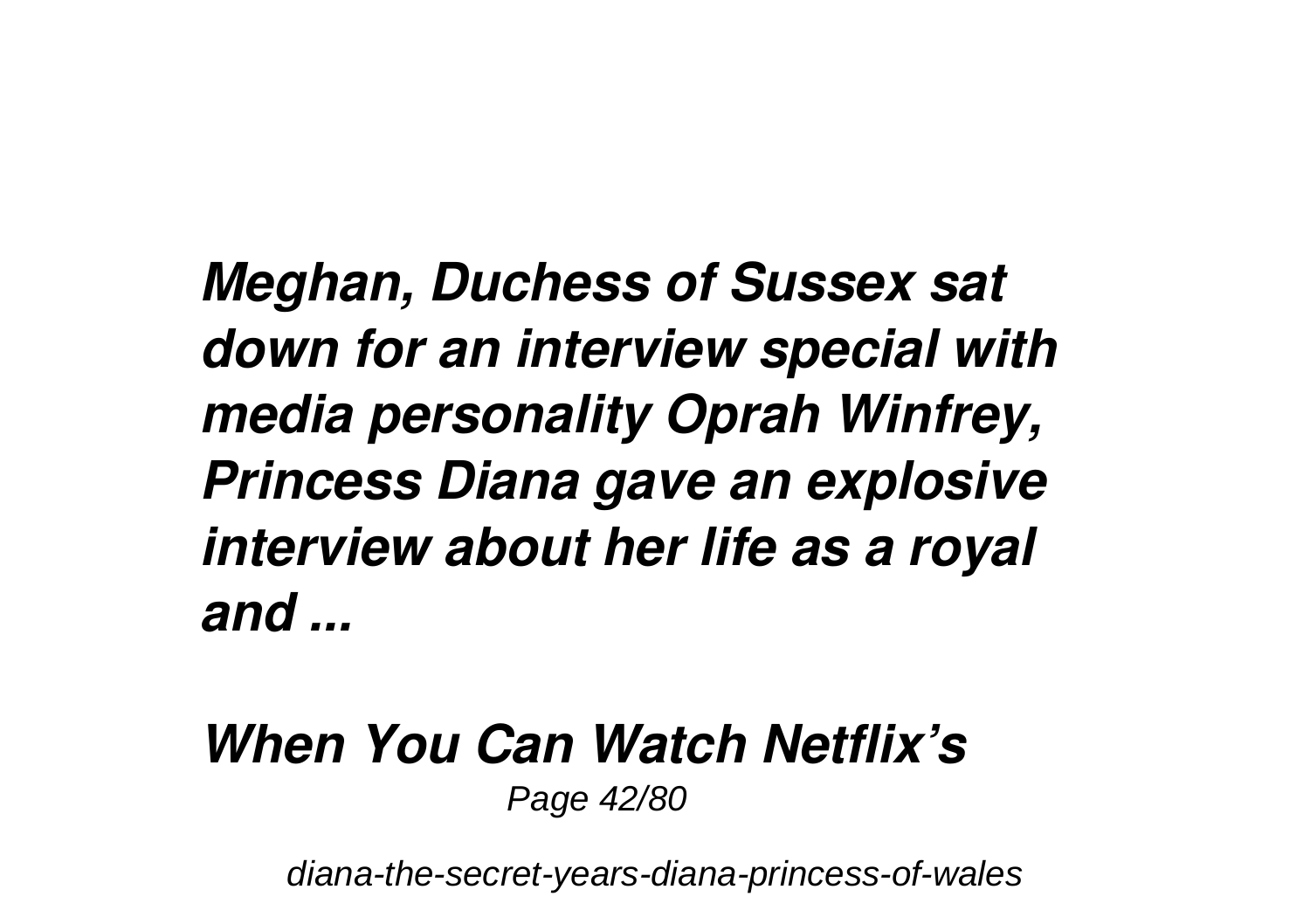*Documentary on Princess Diana's Infamous Interview It's no secret to royal fans that Prince Harry and Prince William's relationship has been strained in recent years. Harry confirmed during his recent sit-down interview with Oprah Winfrey that the ...* Page 43/80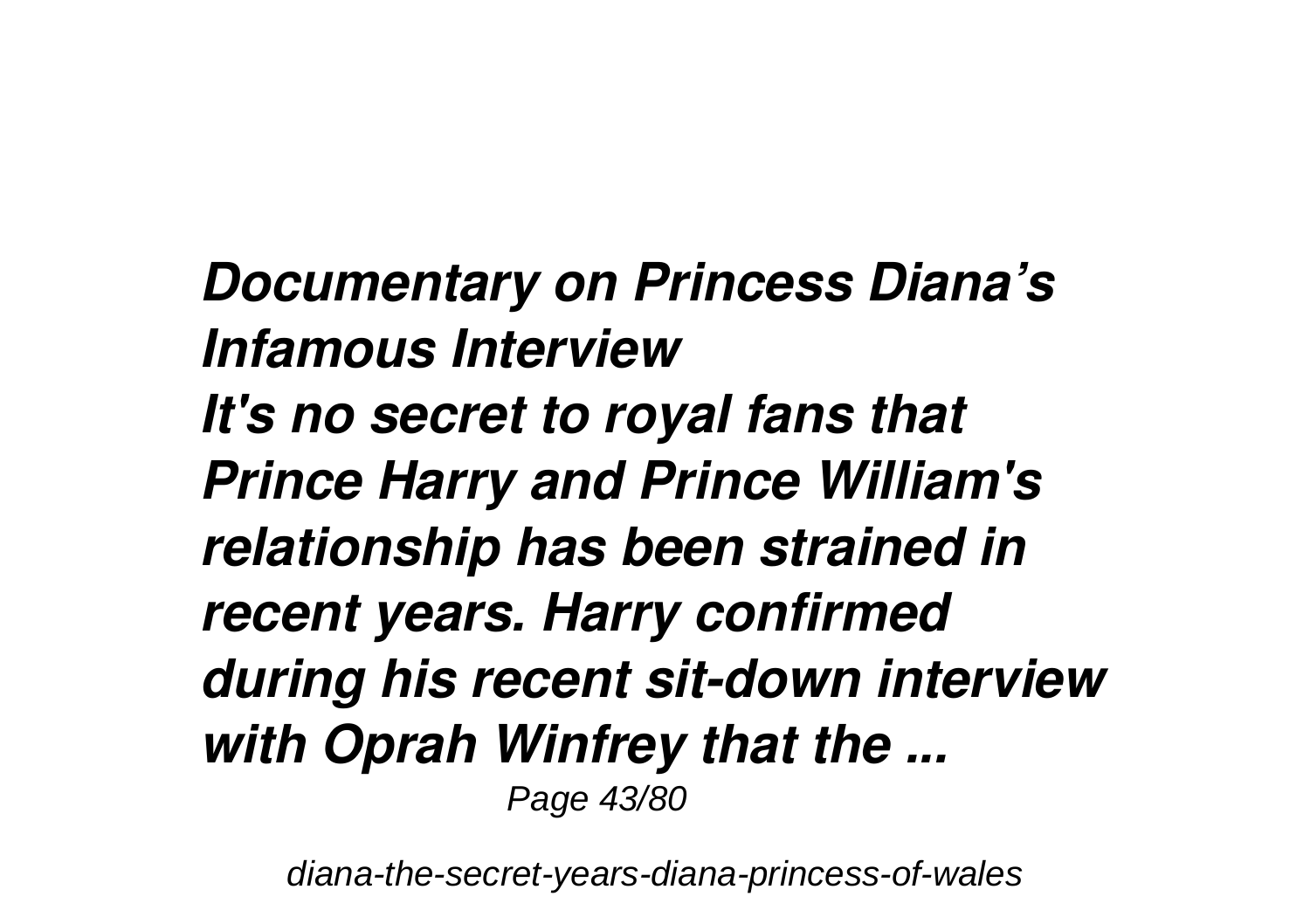*Prince William's Feud With Harry Is the "Hardest" Thing He's Faced Since Losing Princess Diana, Expert Says Kate, 39, who is currently based in Kensington Palace, London, has been a pillar of strength for her* Page 44/80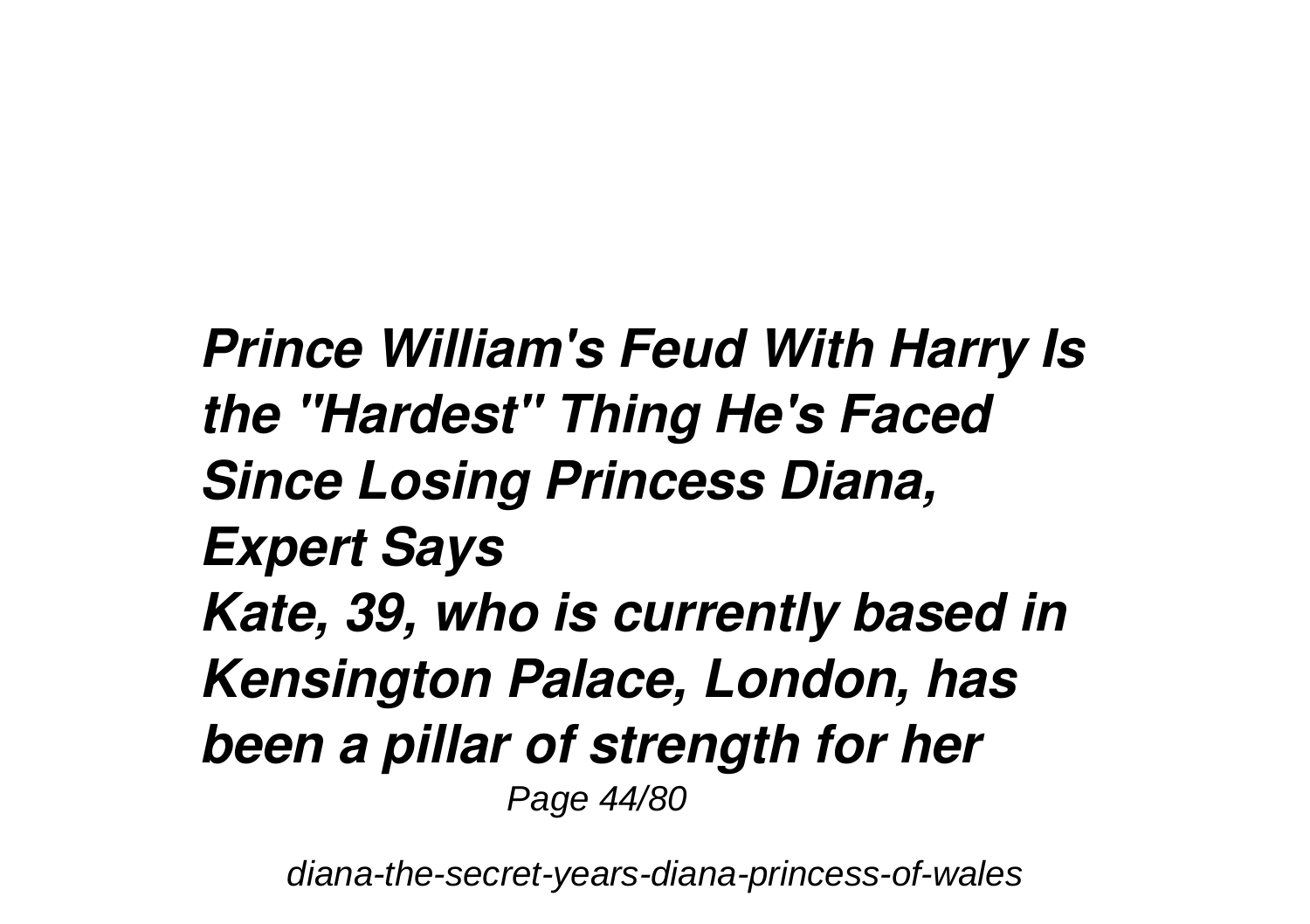## *husband during an 'exceptionally hard year for him', Katie Nicholl told OK!.*

#### *Kate Middleton is the 'silent power behind Prince William', royal experts claims Piers Morgan has claimed Princess* Page 45/80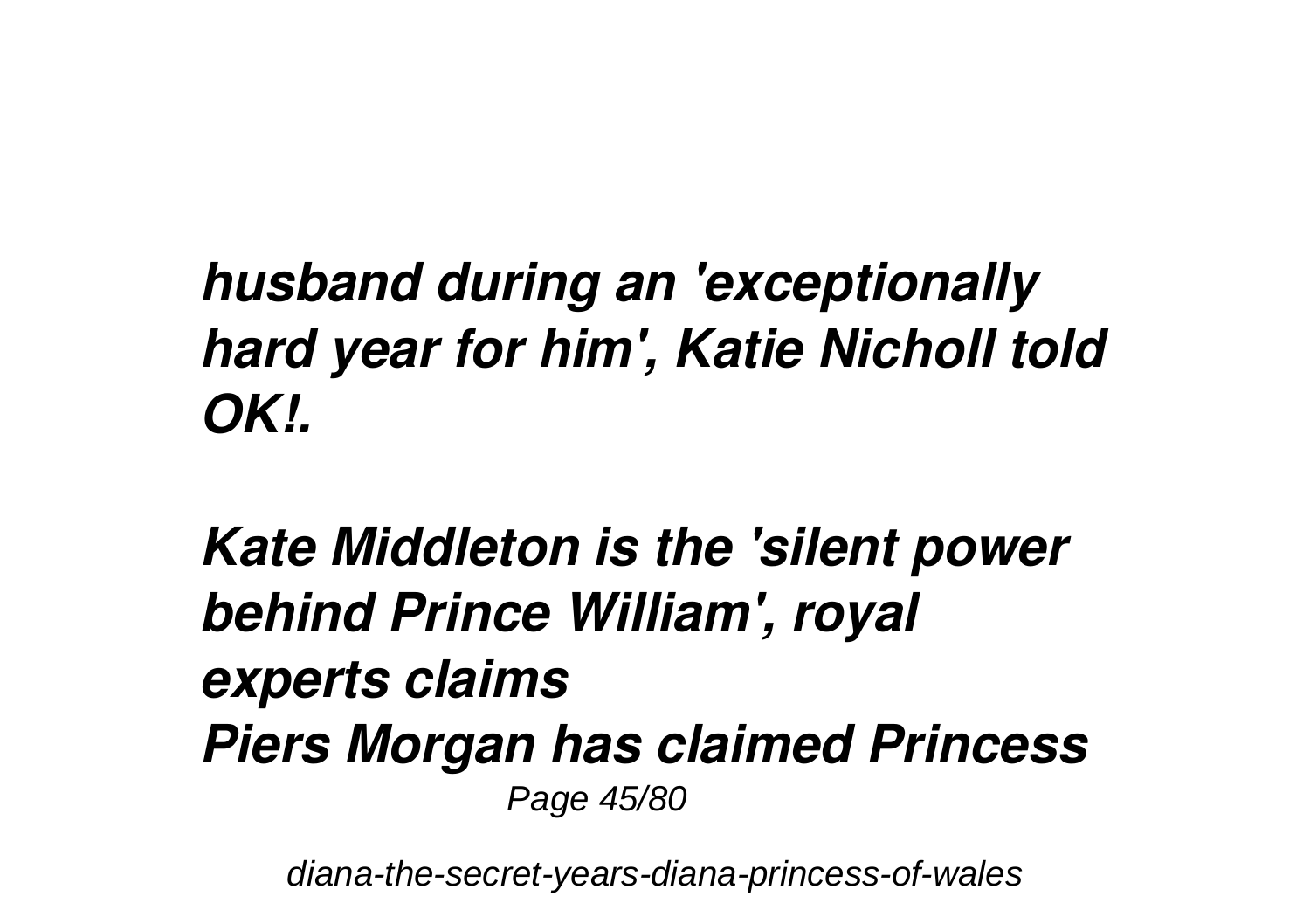## *Diana would be "horrified" by the rift between Prince Harry and the royal family. The 56-year-old presenter - who quit ITV's Good Morning Britain over comments he*

*...*

#### *Piers Morgan claims Princess Diana* Page 46/80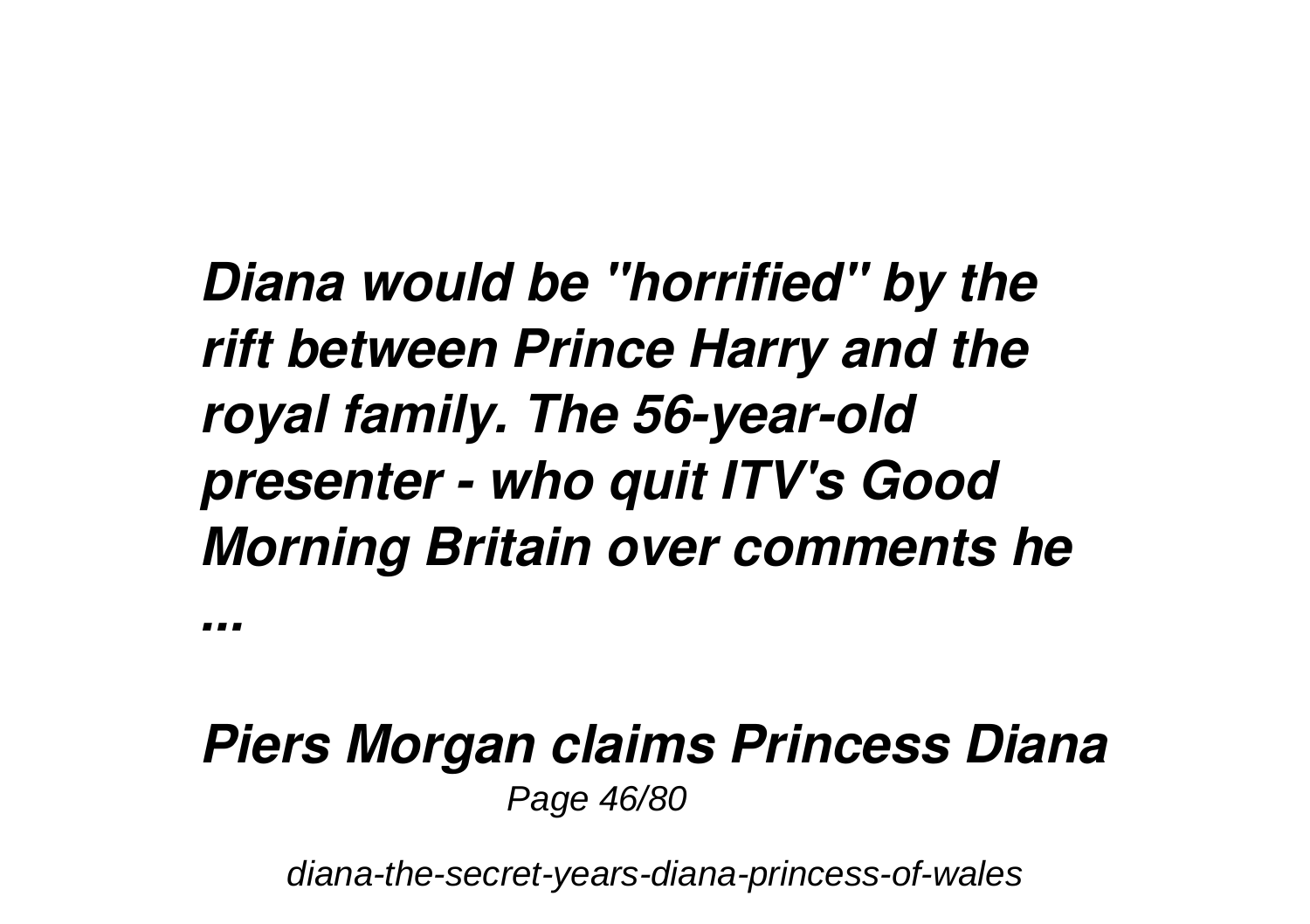# *would be horrified by Prince Harry's rift with royal family in his own tellall US interview*

*It is really no secret that the two princes ... and comforting each other for years after the death of their beloved mother, Princess Diana. However, shortly before* Page 47/80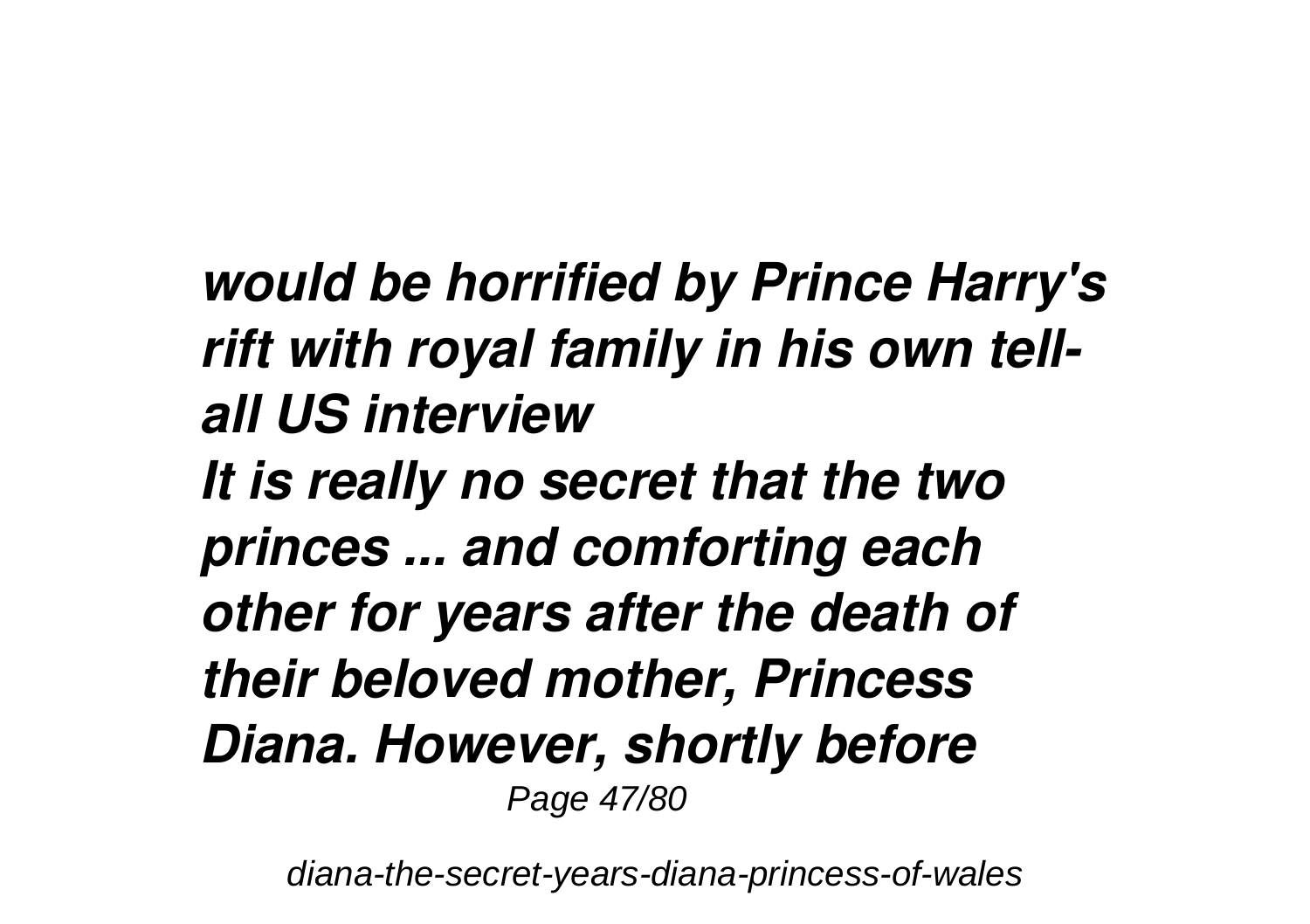#### *Harry and Meghan's 2018 wedding,*

*...*

### *Why Meghan Markle and Kate Middleton Have Reportedly Not Spoken 'Directly In Over a Year' Margaret encouraged the Queen of England to indulge Diana's as she* Page 48/80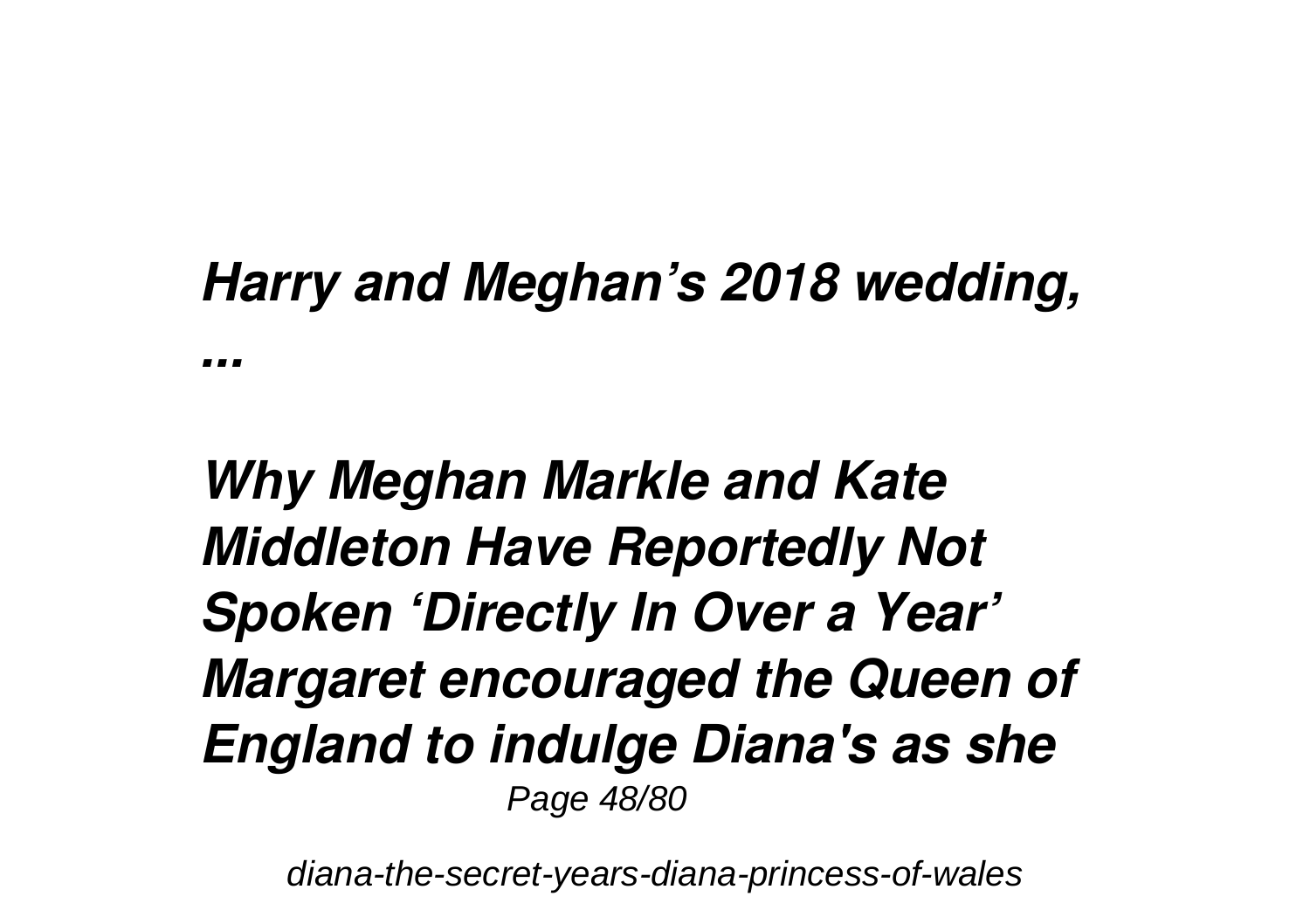## *settled into Royal life but as she saw it, Diana repaid them by airing dirty linen in public.*

*ANDREW MORTON: The Panorama interview changed everything as The Queen's sister cut Diana off Piers Morgan has claimed Princess* Page 49/80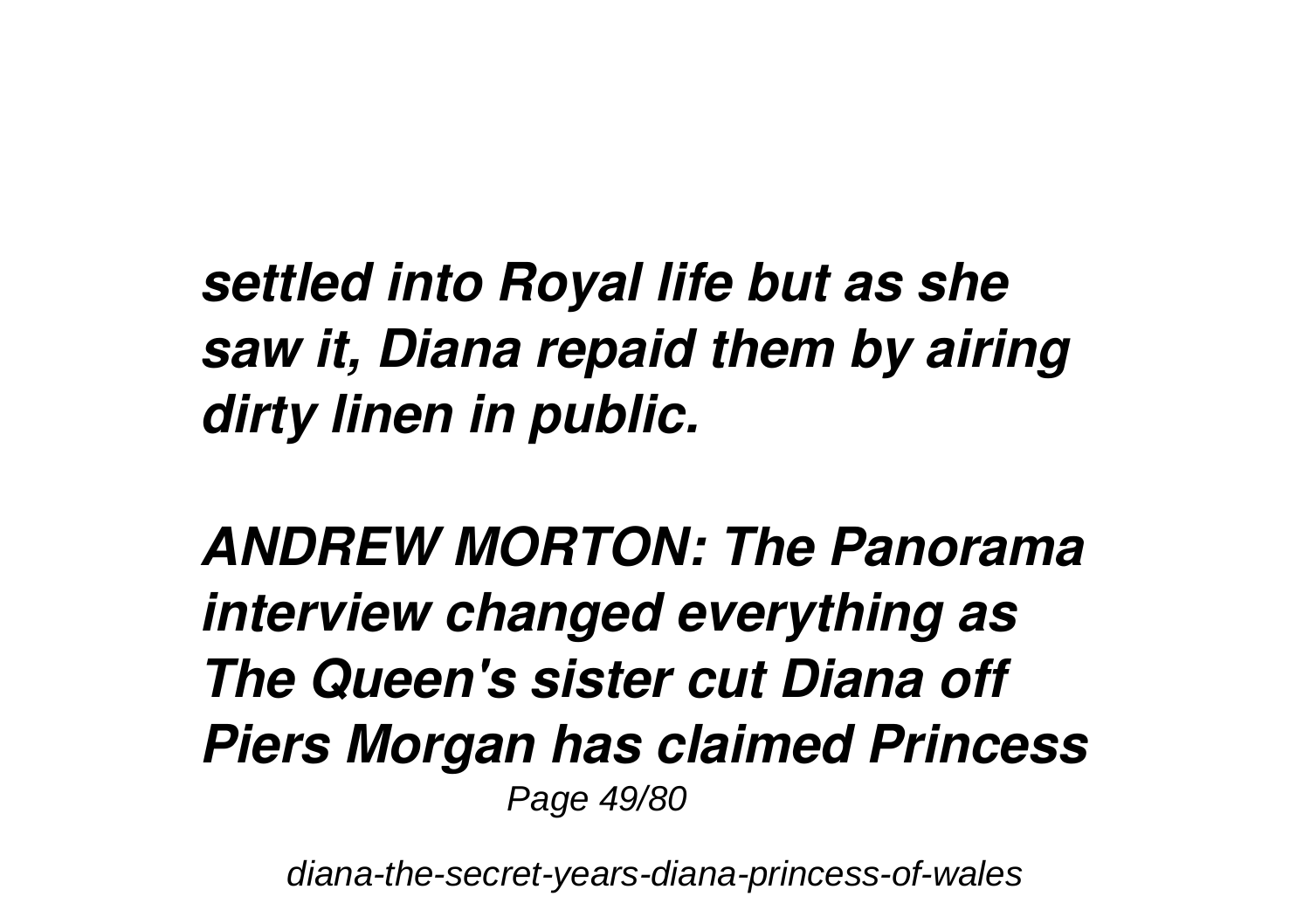*Diana would be horrified to see Prince Harry's "smearing" of the Queen and his "split" from brother Prince William. Speaking to US TV host Tucker Carlson in his first ...*

#### *Piers Morgan: 'I knew Princess Diana well. I think she would be* Page 50/80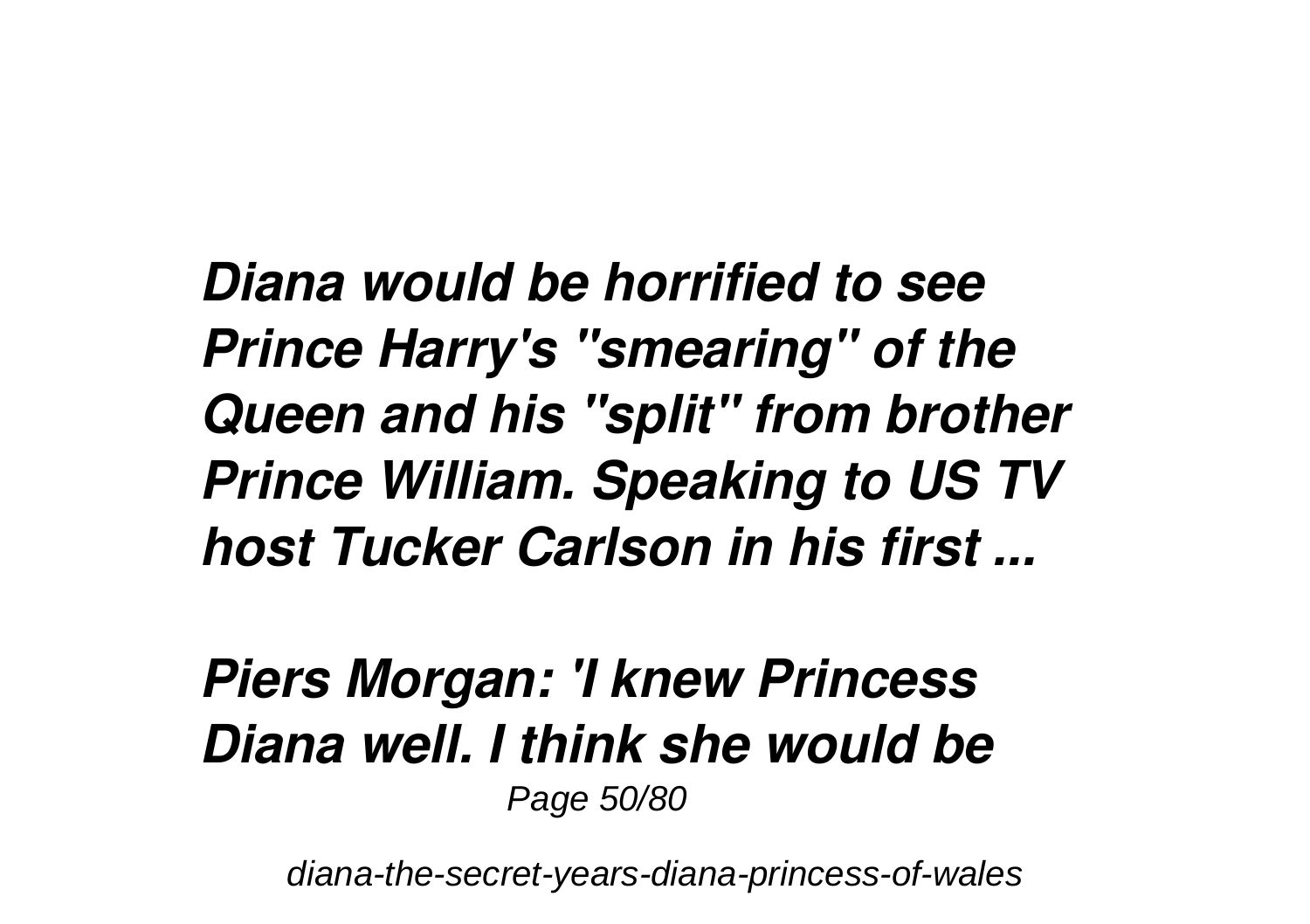*horrified' UPSHUR COUNTY Texas (KLTV) - Deputies with the Upshur County Sheriff's Office have arrested a Diana man in connection with the death of a 60-year-old man. Jeffrey David Swanner, 31, was arrested ...*

Page 51/80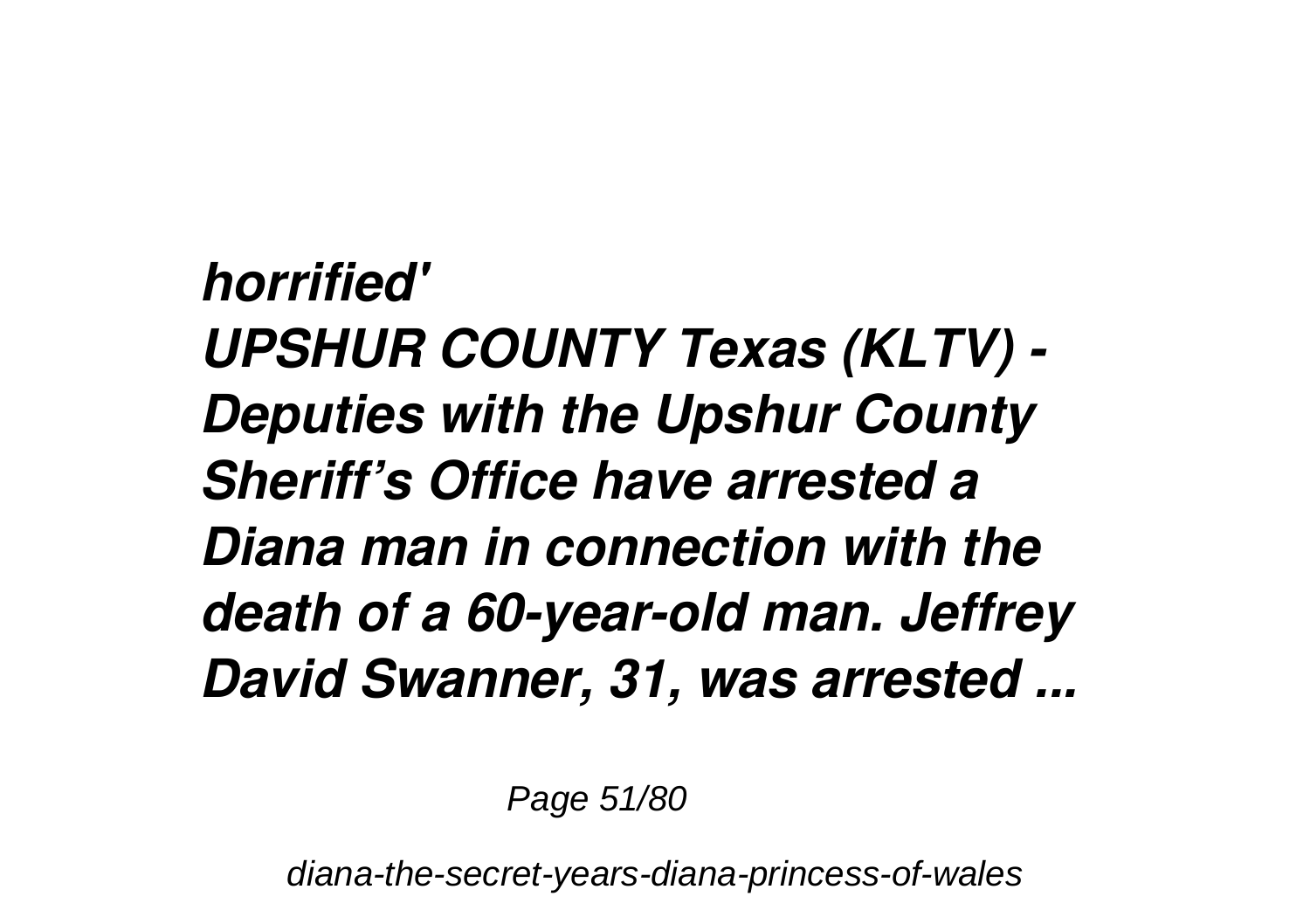*Diana man arrested in connection with death of 60-year-old man Princess Diana's former apartment is gaining some very special recognition this year. In early April, English Heritage, a charitable organization that looks after more than 400 historic buildings, ...* Page 52/80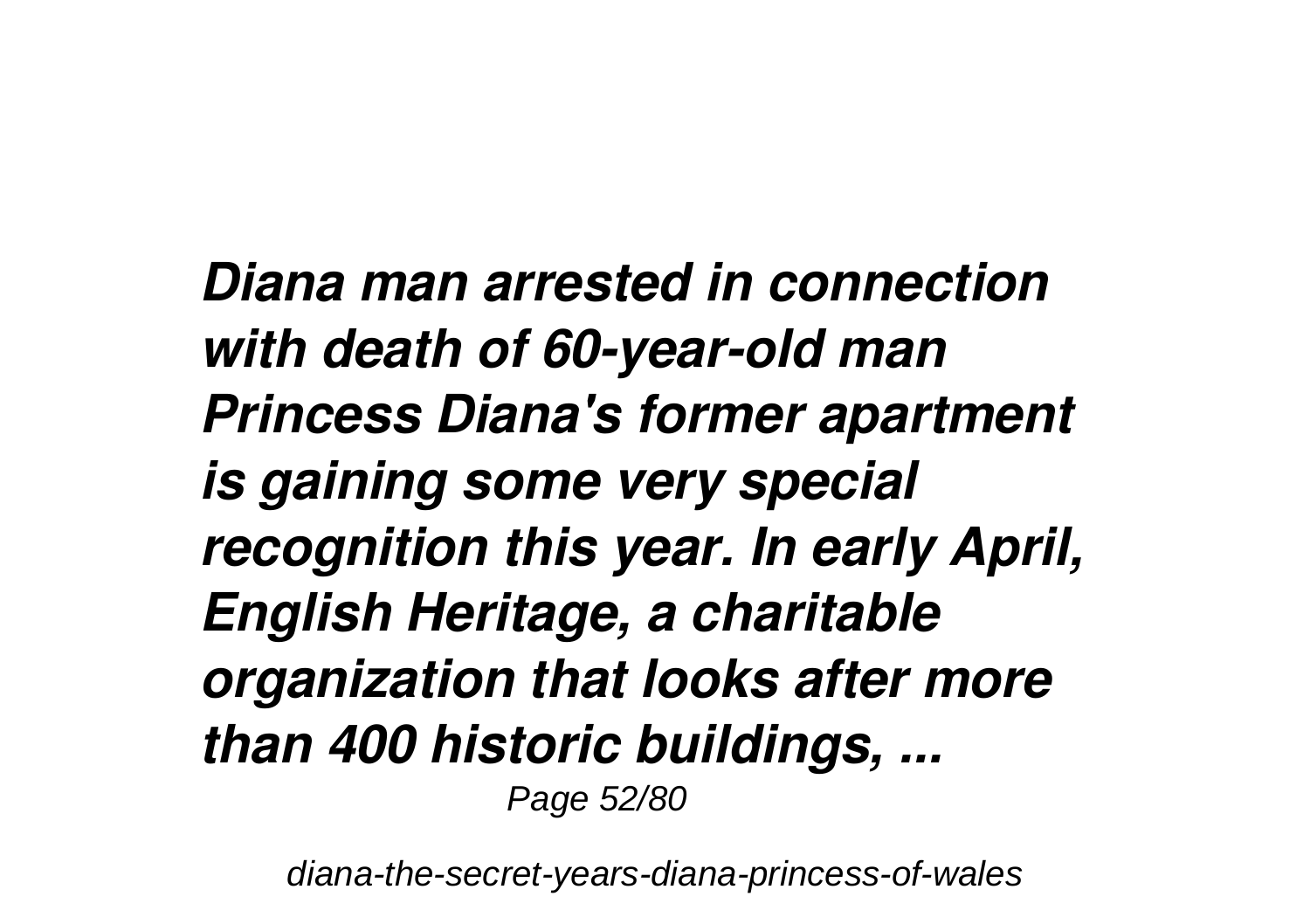*Princess Diana's 'Happy Place' Is Becoming an Official Heritage Site — and You Can Visit Princess Diana will be honored with a plaque at the London apartment where she lived with her friends before marrying Prince Charles. The* Page 53/80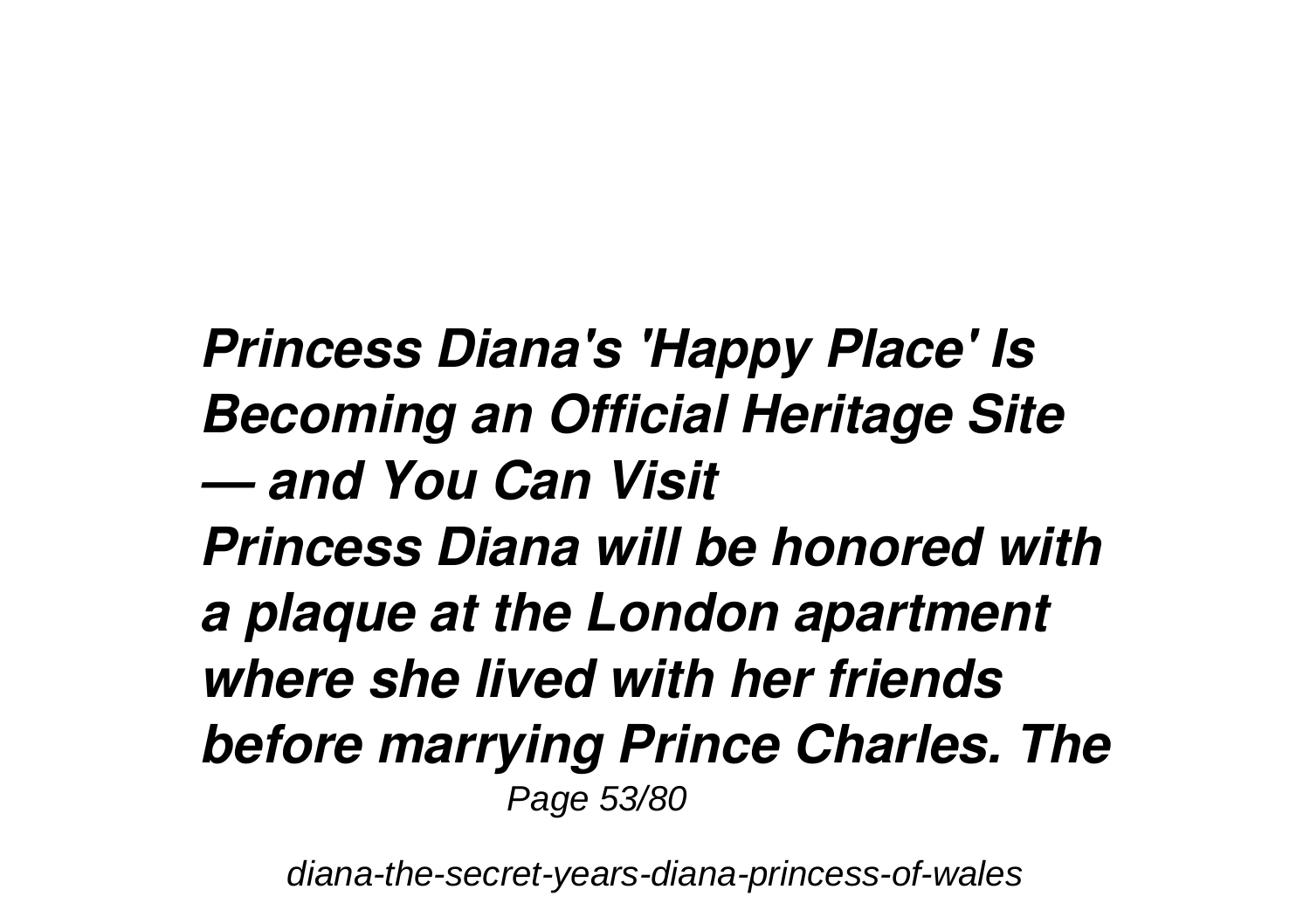*plaque will be installed this year, what would have been her ...*

*Princess Diana Will Be Honored With a Blue Plaque at Her London Apartment Kristen Stewart looks exactly like Princess Diana in new photos from* Page 54/80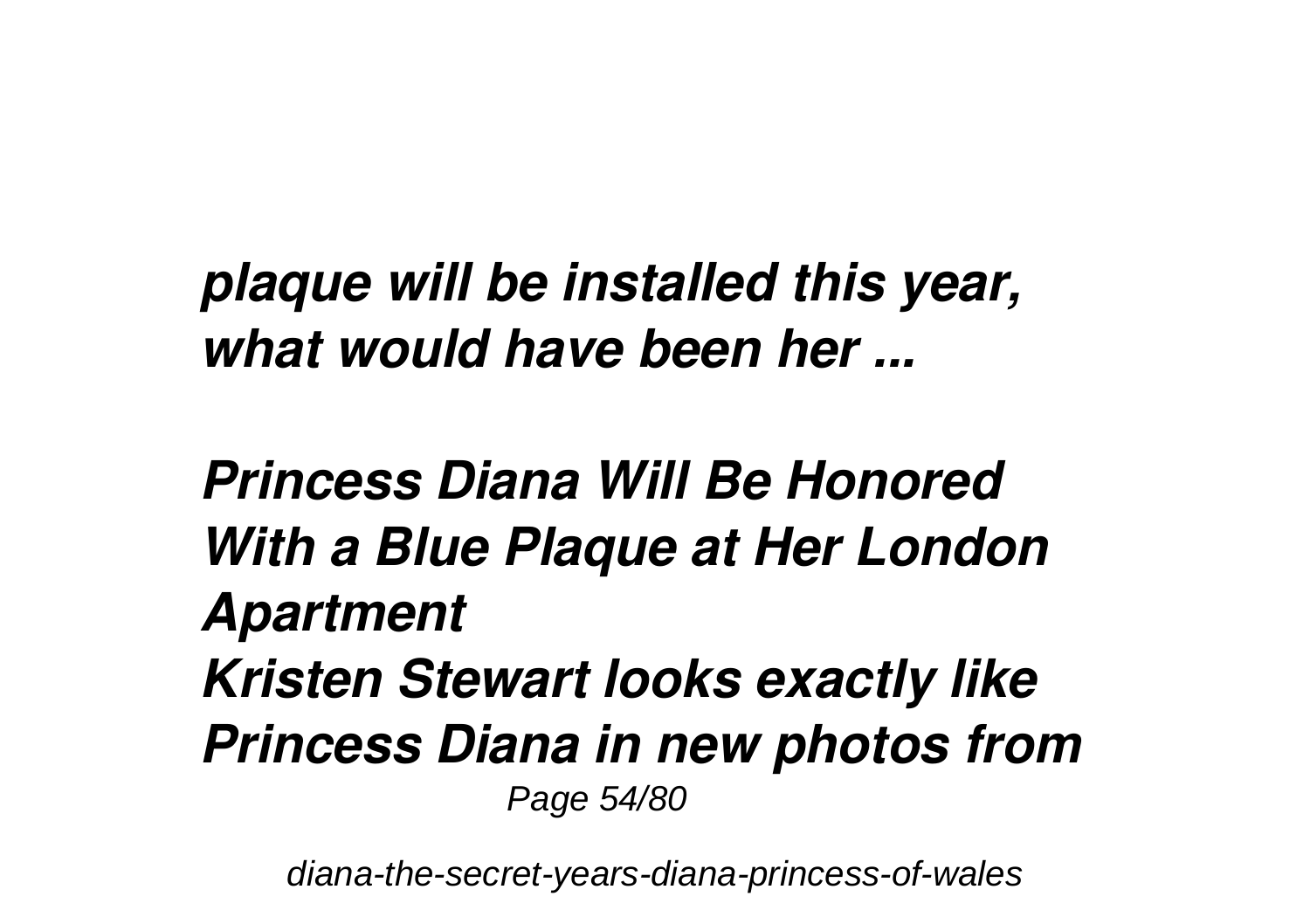*the set of her upcoming movie, Spencer. The 30-year-old actress is playing the iconic, late royal in the biopic, which is expected ...*

*Kristen Stewart Spotted in Character as Princess Diana with the Young Actors Playing William* Page 55/80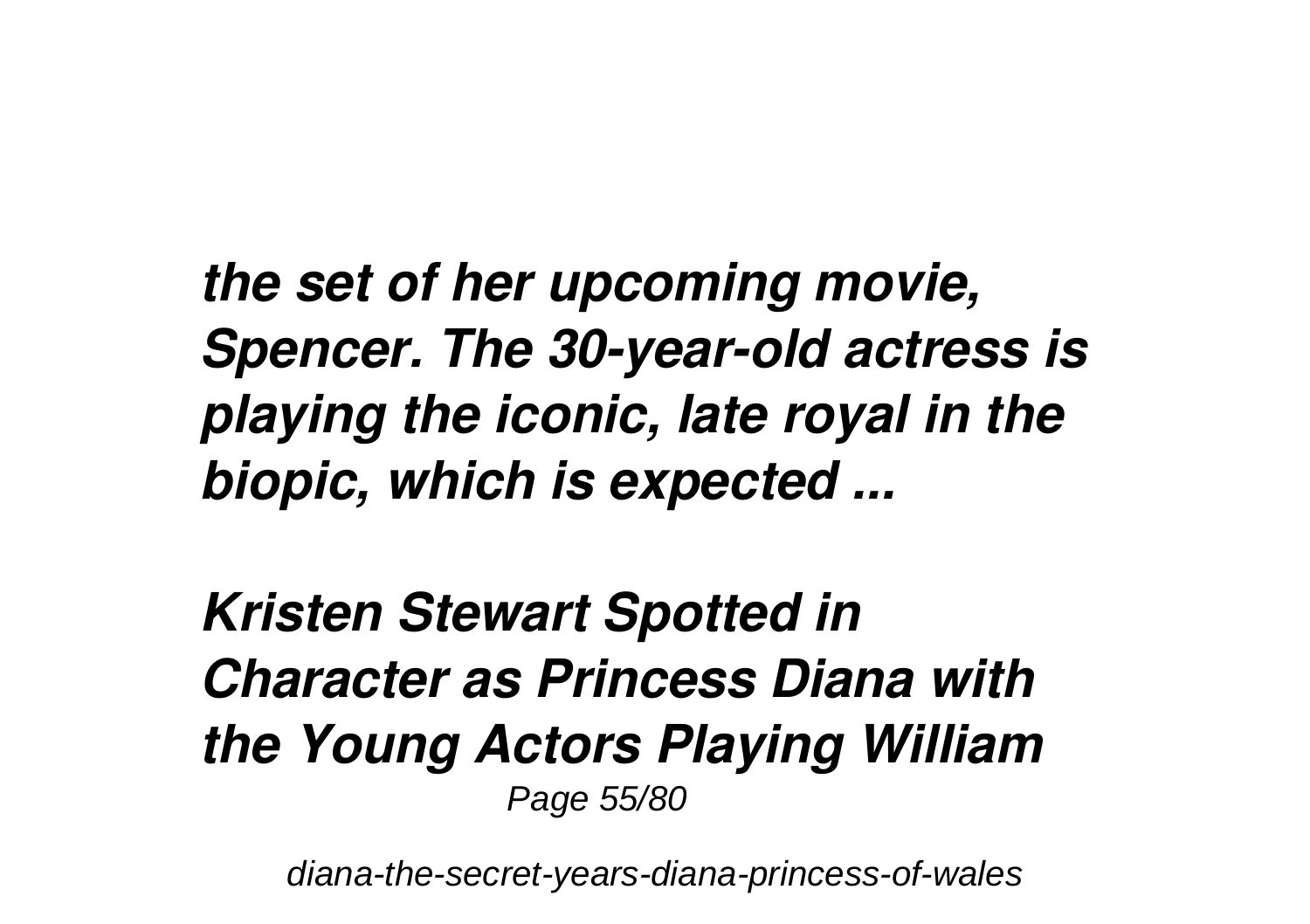*and Harry Daubed in bright colours and expressing love and affection for the grandmother they never knew, the Mother's' Day cards made for "Granny Diana" by Prince George, Princess Charlotte and ...*

Page 56/80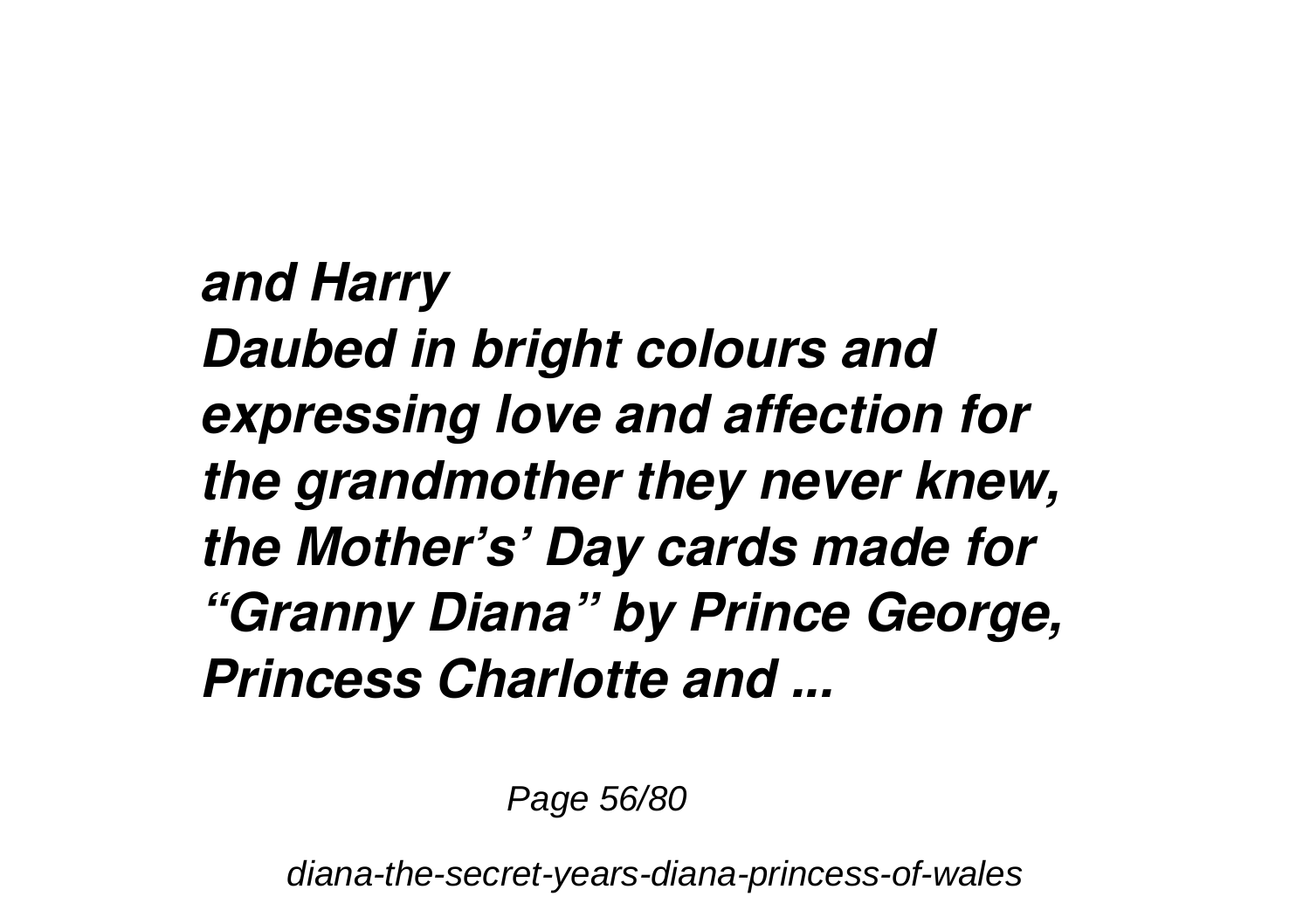*Prince William's message to the world: 'I am Diana's son too' English Heritage, which manages more than 400 historic houses and monuments, said it would erect the medallion in what would have been Diana's 60th year, after officials in London's local government ...* Page 57/80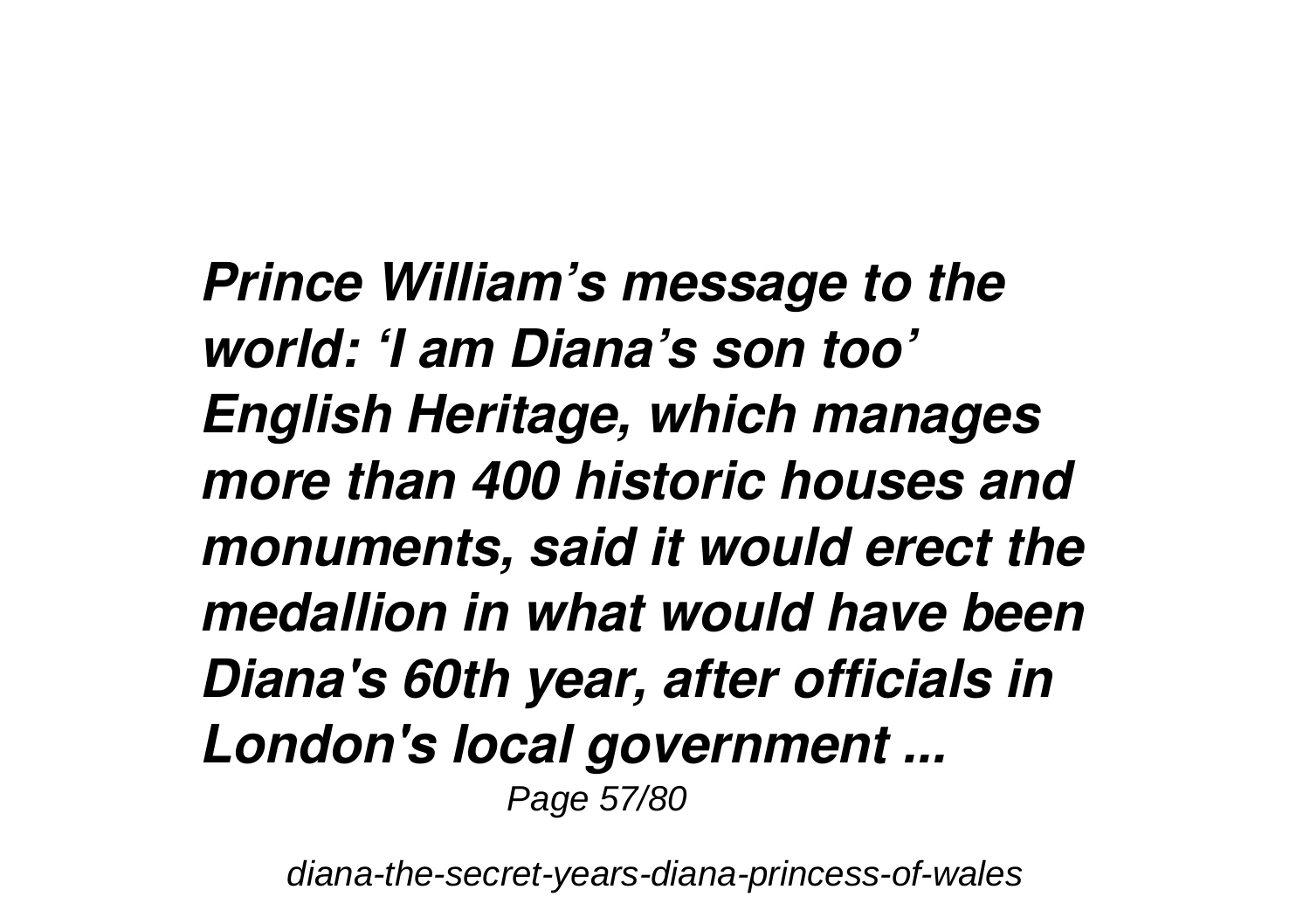*Princess Diana to receive plaque outside the London flat she lived in before marrying Charles Her participation in the novel was initially kept a secret, but Morton decided to ... The two royals filed for divorce in 1996. Diana died a* Page 58/80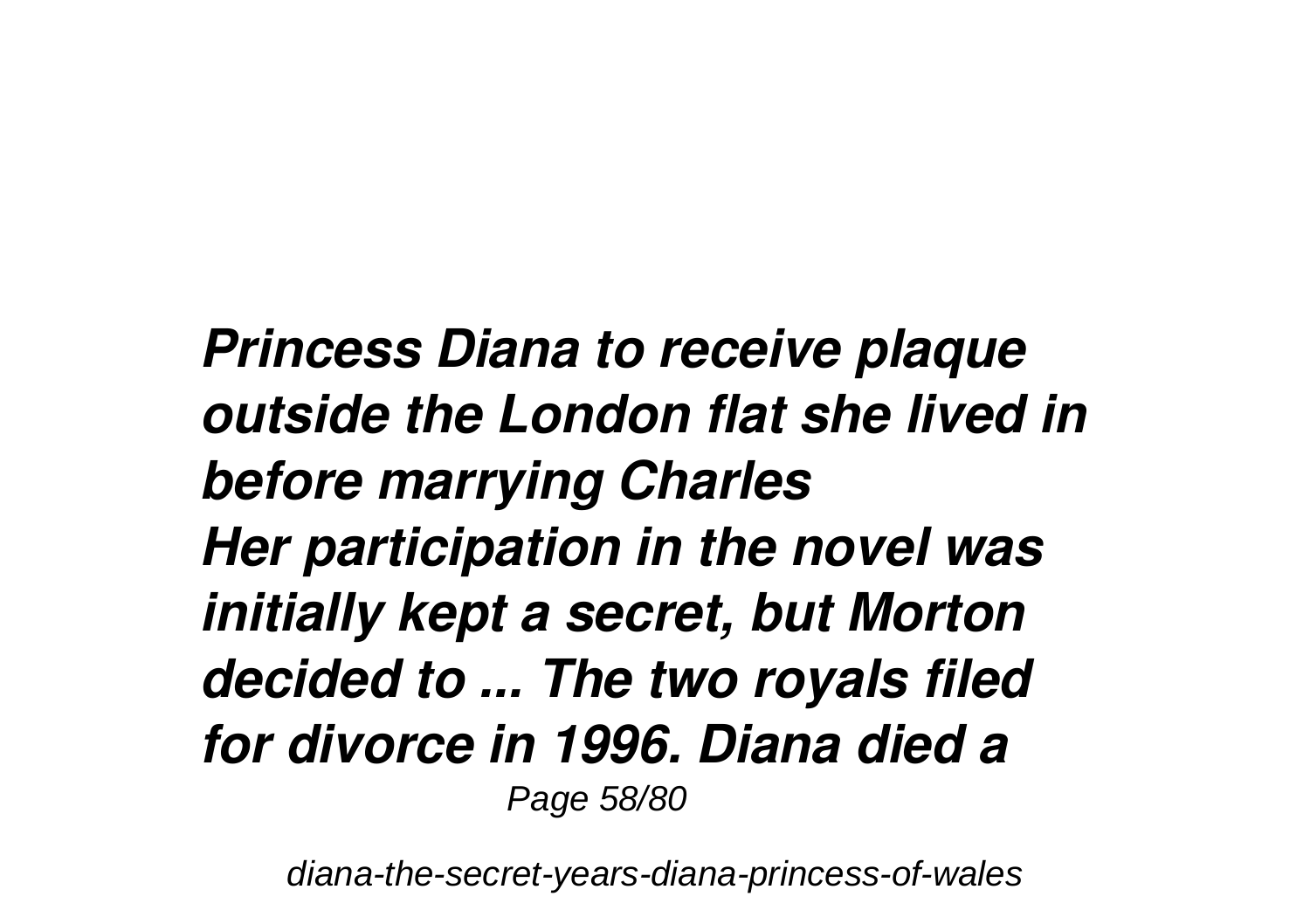*year later. The couple's stark age difference and ...*

*This Is What Really Happened Between Prince Charles and Princess Diana EXCLUSIVE Royal expert Andrew Morton exclusively reveals that* Page 59/80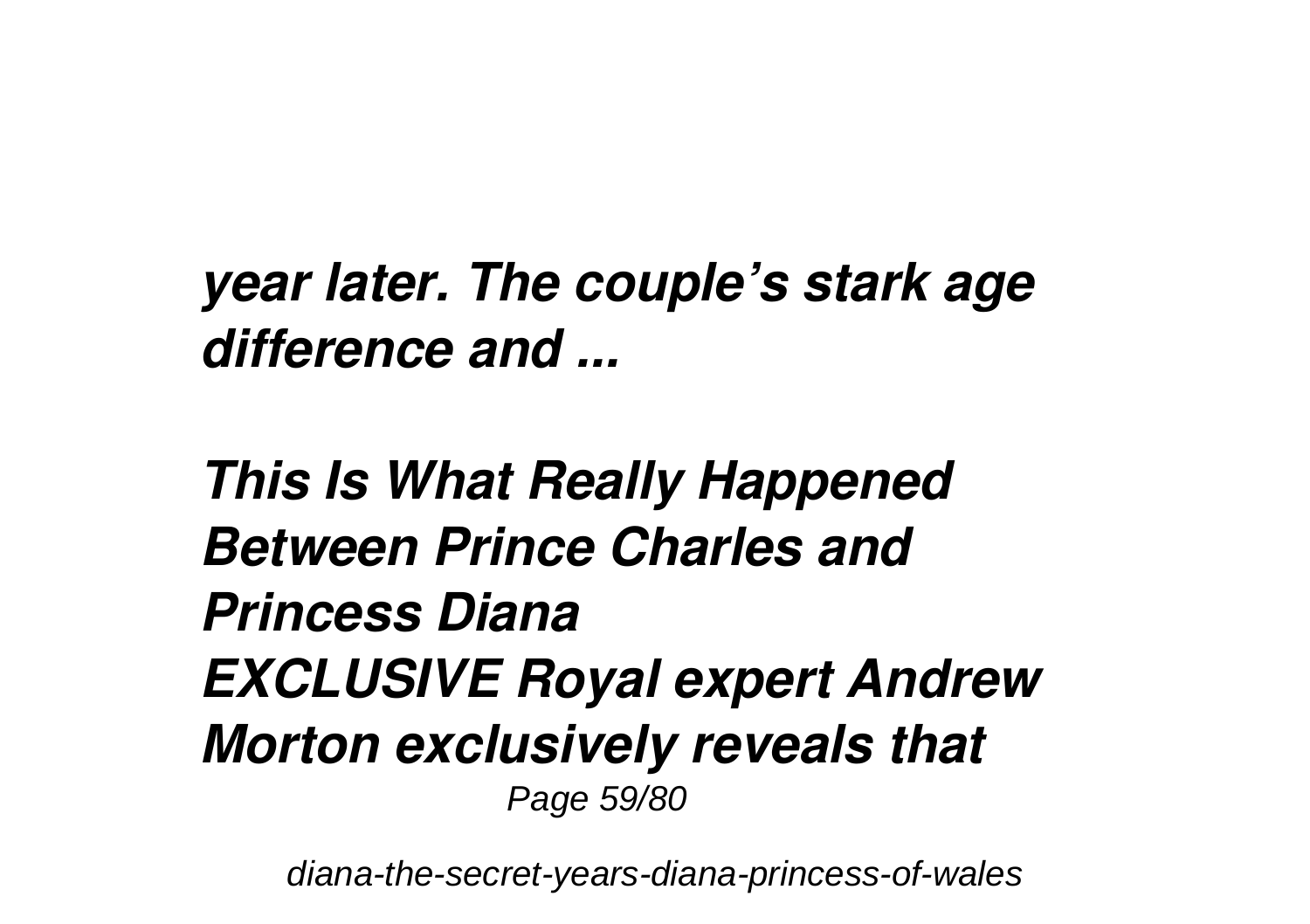*Prince Harry might not attend the unveiling of a statue of Princess Diana - leaving Prince William to mark the occasion without his brothe ...*

*Prince Harry and William to unveil statue of mother Diana - but Harry* Page 60/80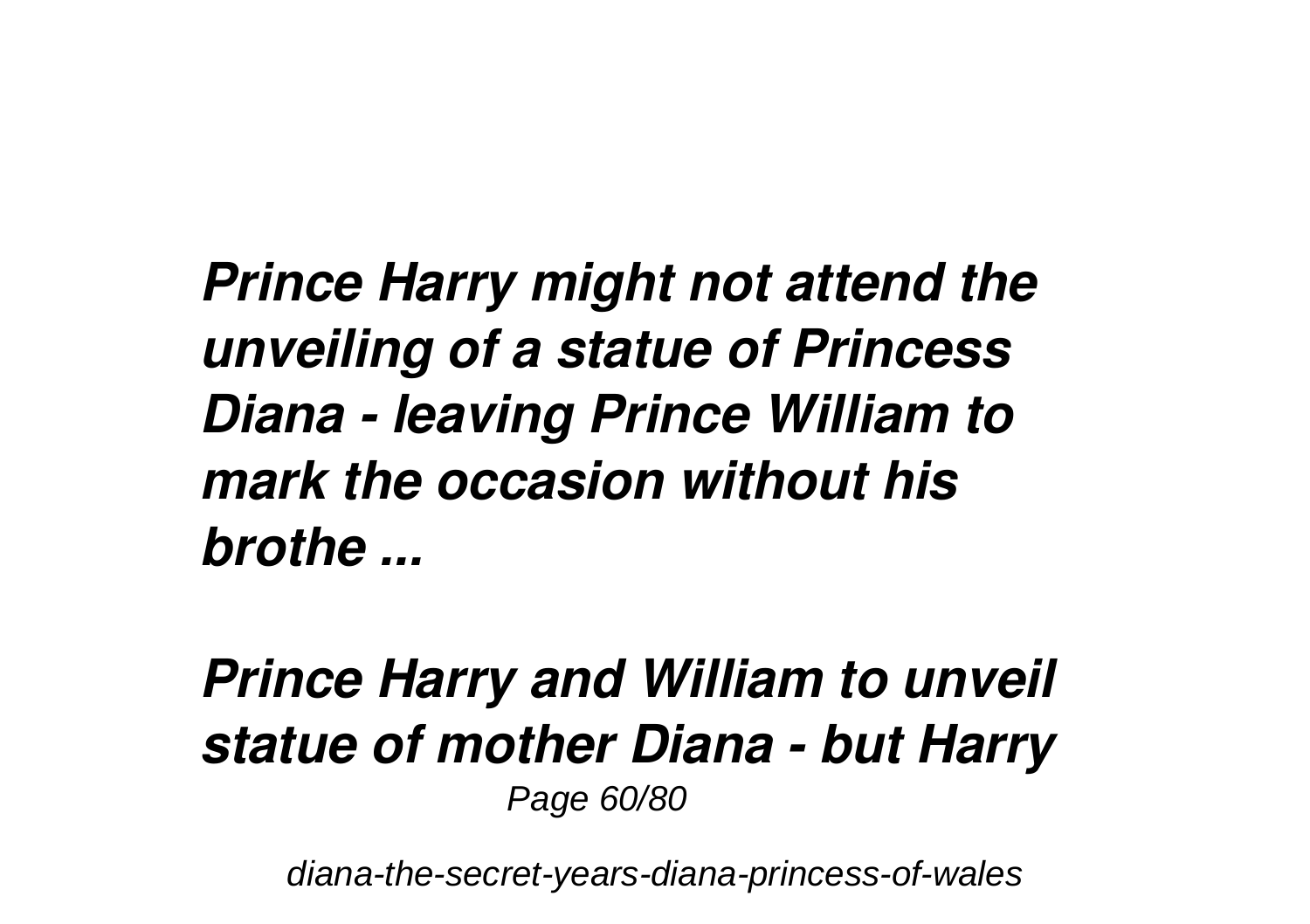*may not appear after public fallout The British charity English Heritage announced Thursday that it will honor the late Princess Diana and five other women with "blue plaques," a 155-year-old tradition that pays tribute to notable ...*

Page 61/80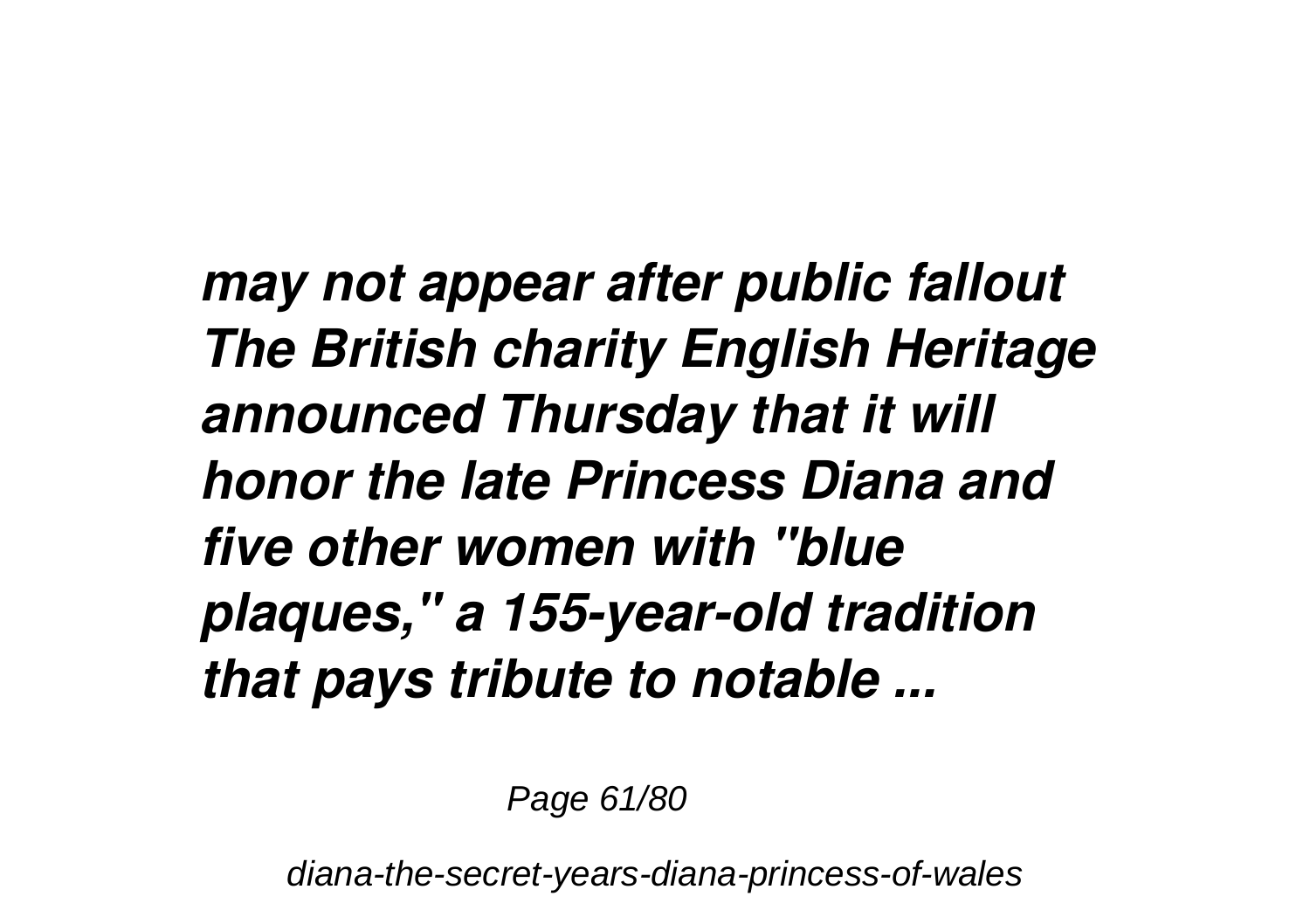*Britain's Princess Diana to receive historic blue plaque this year And we will be hanging on every insult hurled, every secret revealed ... The 99-year-old Duke was in hospital when Meghan, in her £3,300 Armani dress and Princess Diana bracelet, sat down with ...* Page 62/80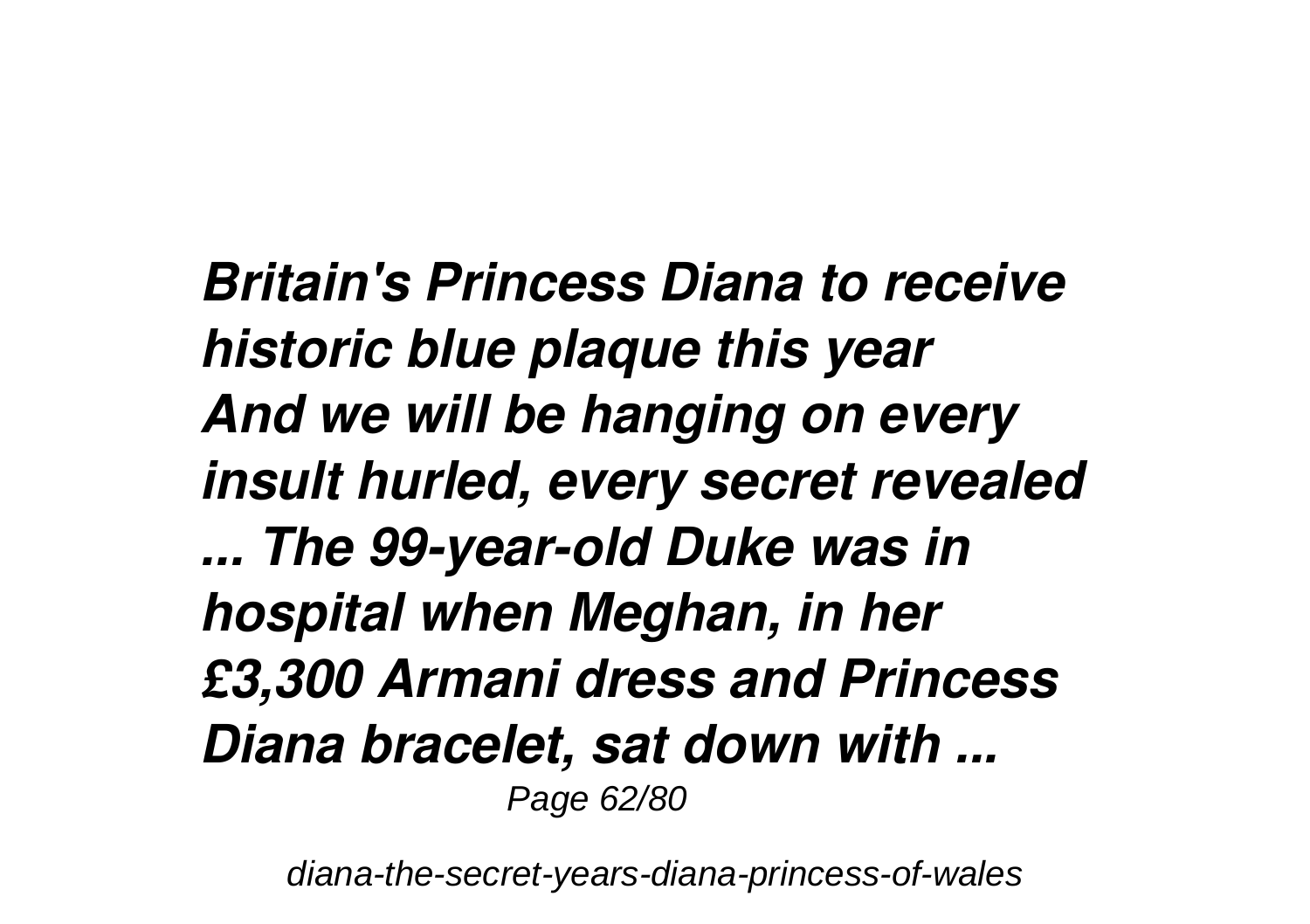*Royal Family facing possibly the most dramatic weekend since Princess Diana's death over 23 years ago She would turn them over." The royal expert added that "if Diana had lived for another 30 years, she* Page 63/80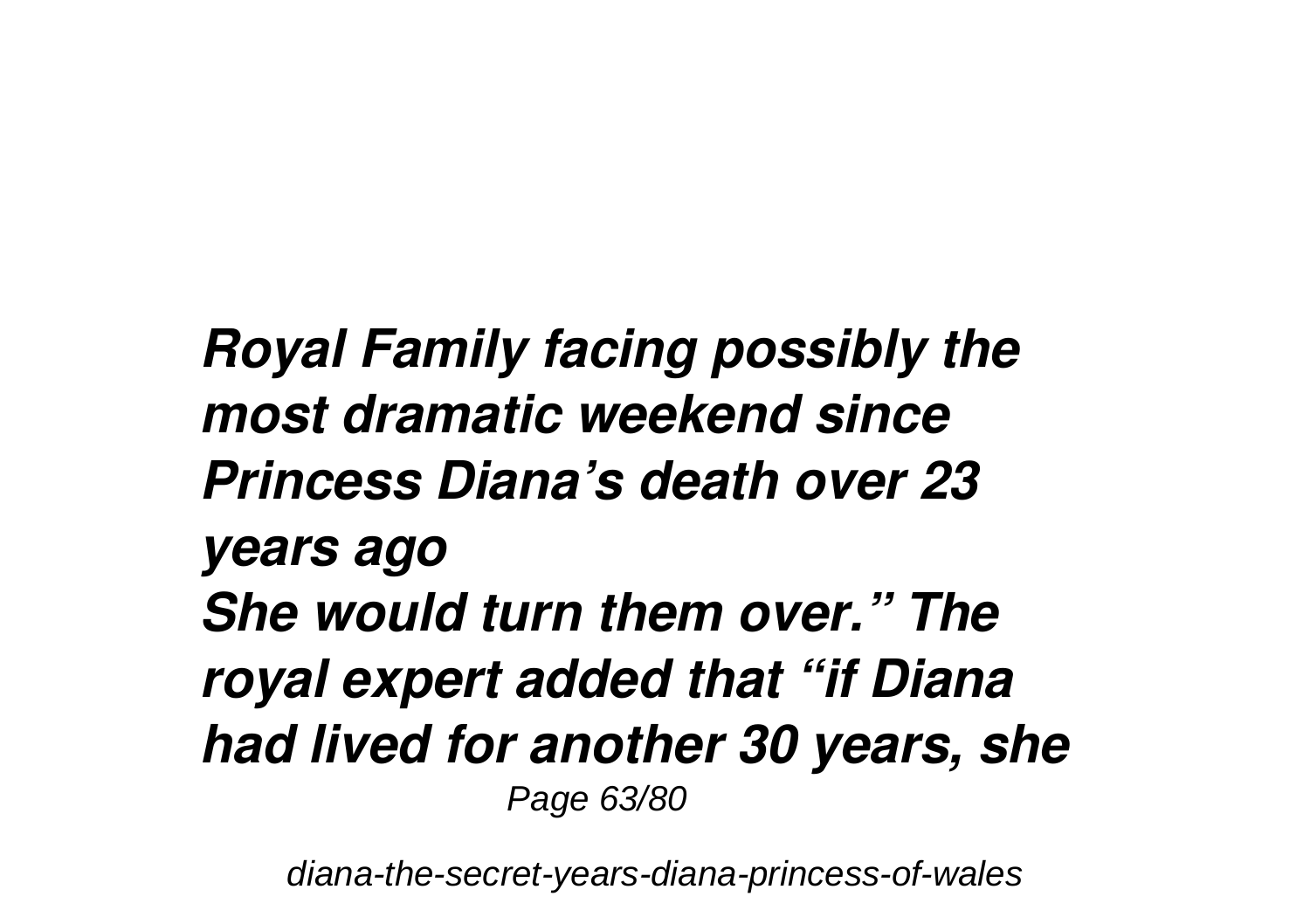*wouldn't have spoken to her." Another royal expert likened Meghan Markle and Prince ...*

*Princess Margaret 'would not have spoken to Diana if she had lived for another 30 years' A Discovery of Witches Season 2* Page 64/80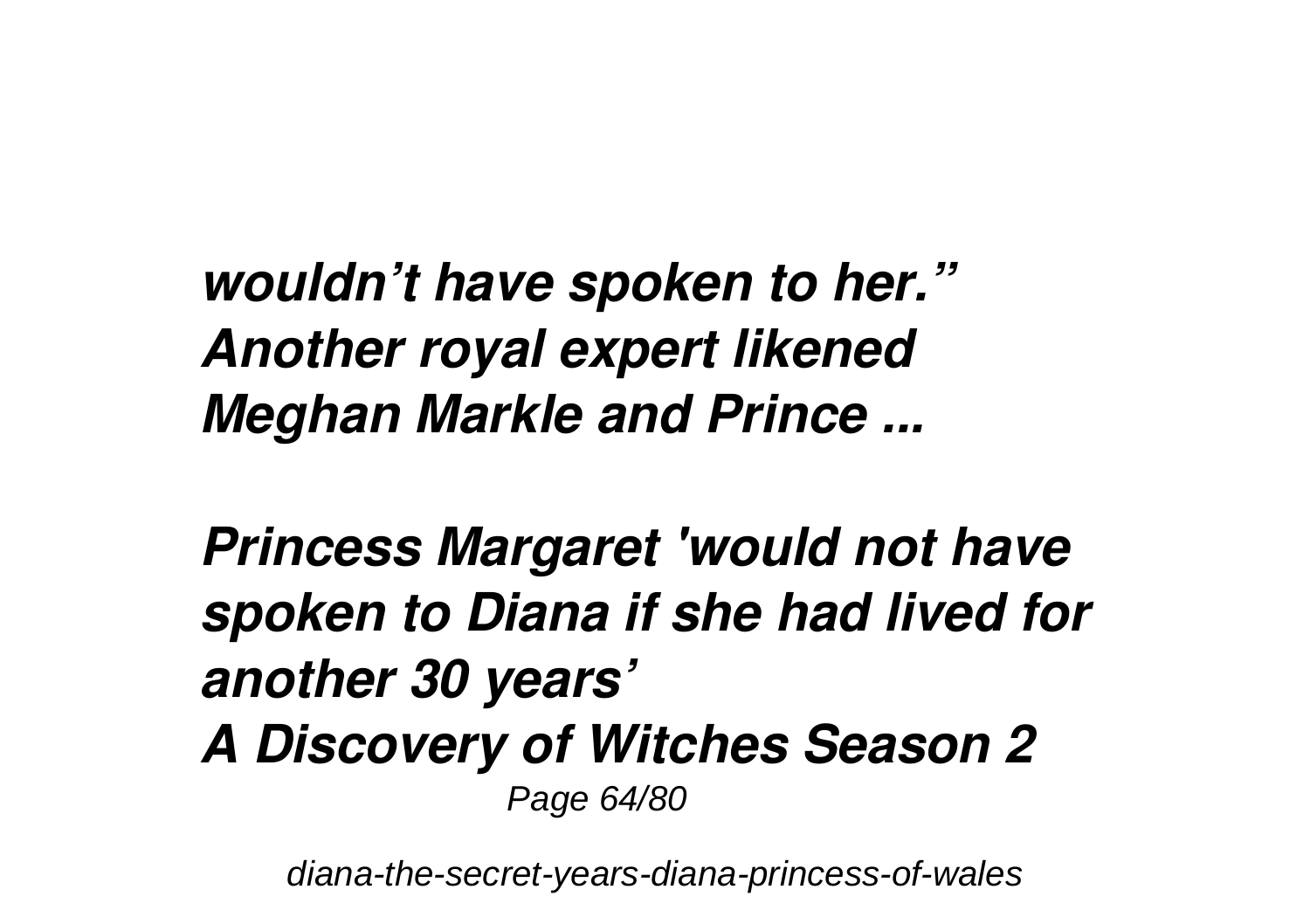*premiered this morning on Sundance Now, Shudder, and AMC+, leaving fans with their final glimpses of Matthew (Matthew Goode) and Diana (Teresa Palmer) in the 16th ...*

Page 65/80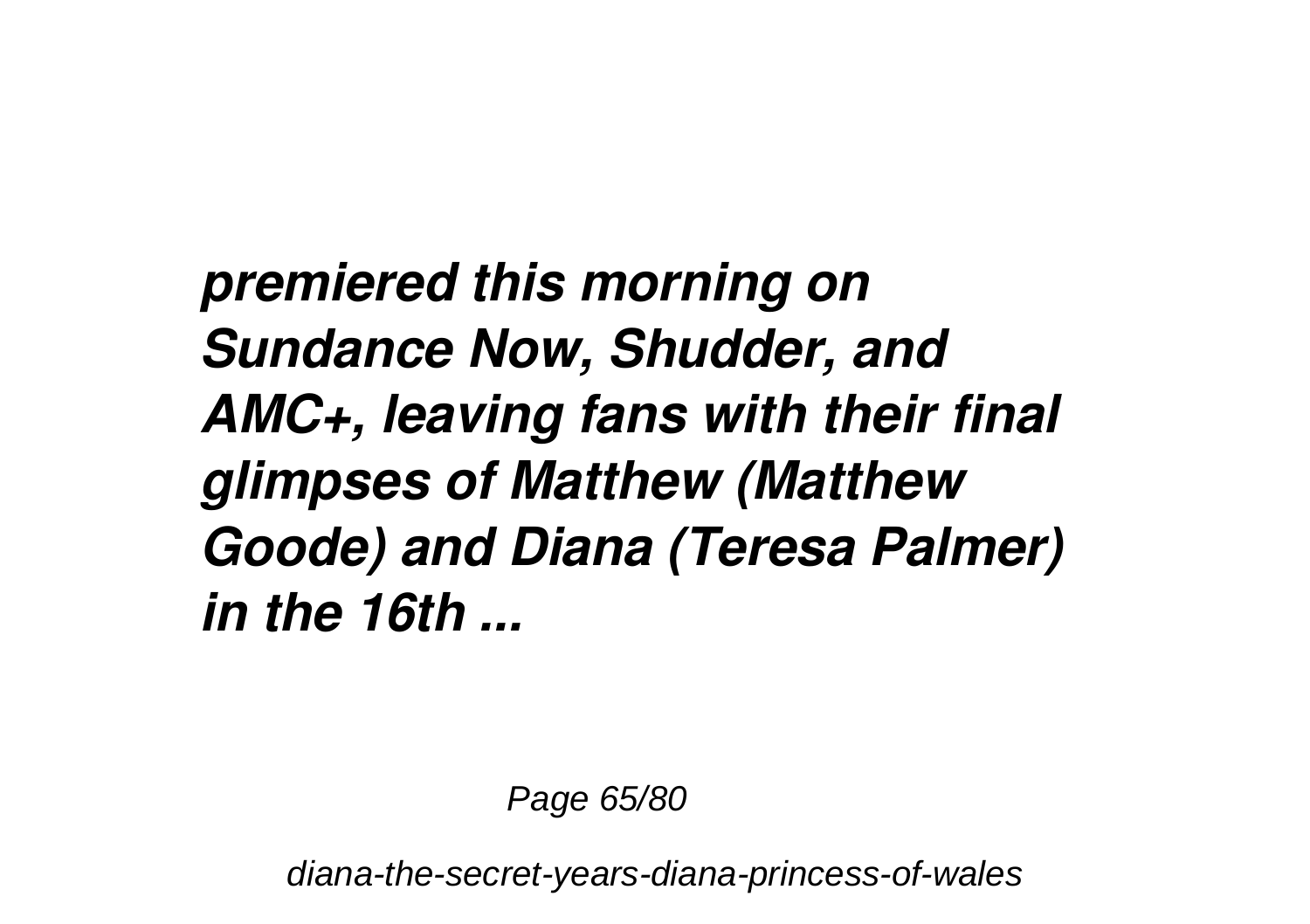**Daubed in bright colours and expressing love and affection for the grandmother they never knew, the Mother's' Day cards made for "Granny Diana" by Prince George, Princess Charlotte and ...**

Page 66/80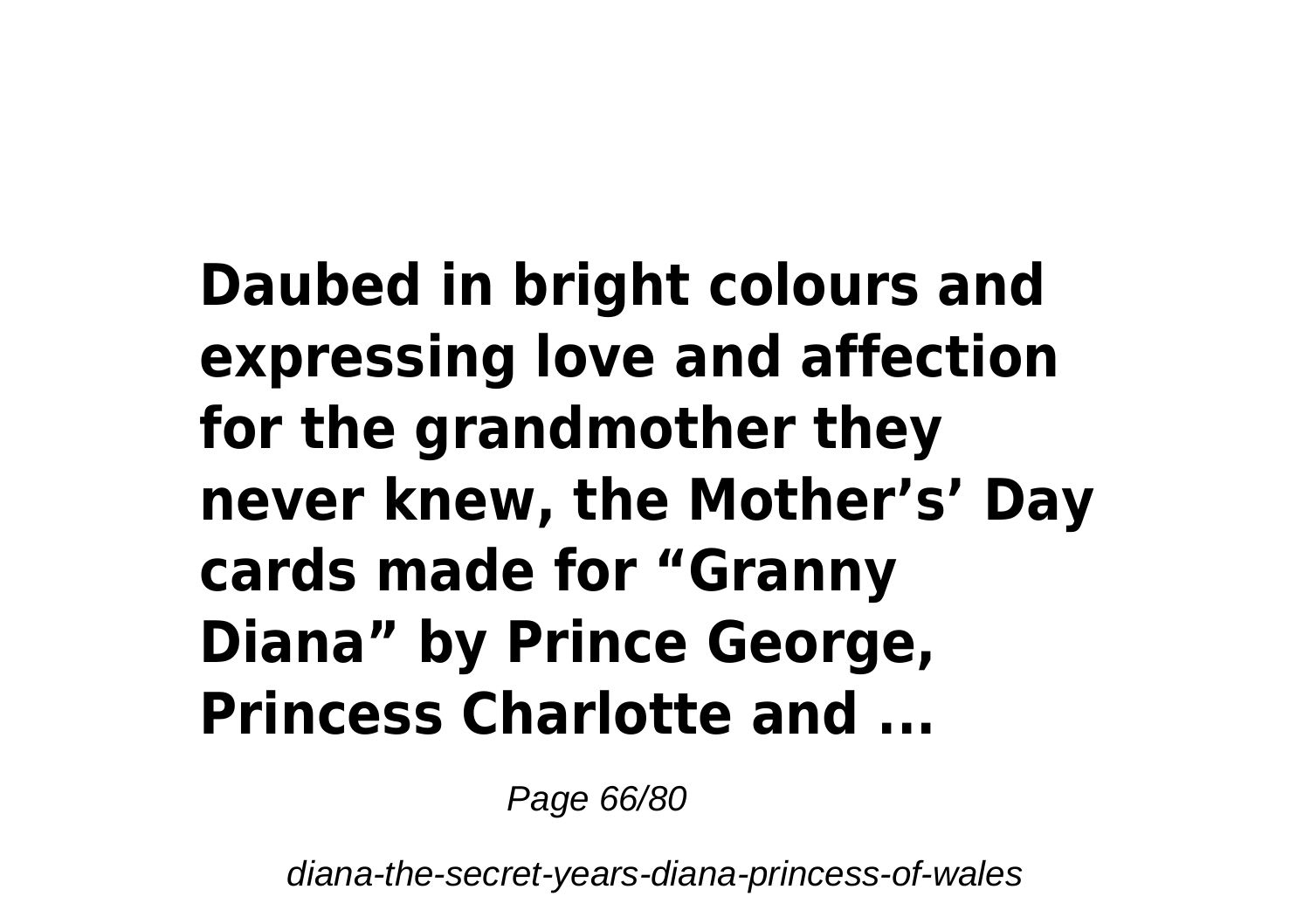# **Britain's Princess Diana to receive historic blue plaque this year UPSHUR COUNTY Texas (KLTV) - Deputies with the Upshur County Sheriff's Office have arrested a Diana man in**

Page 67/80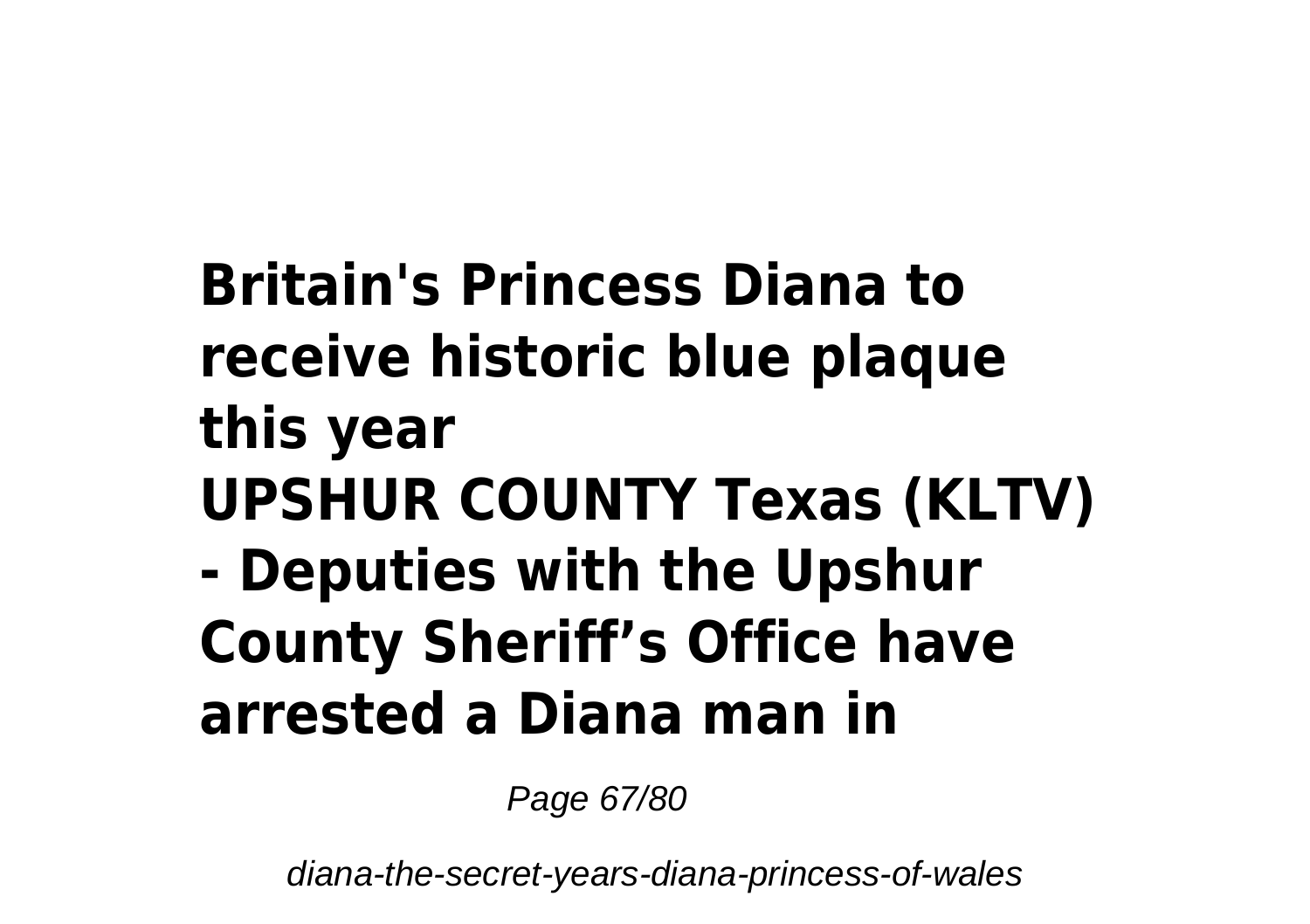# **connection with the death of a 60-year-old man. Jeffrey David Swanner, 31, was arrested ... Kristen Stewart Spotted in Character as Princess Diana with the Young Actors Playing William and Harry**

Page 68/80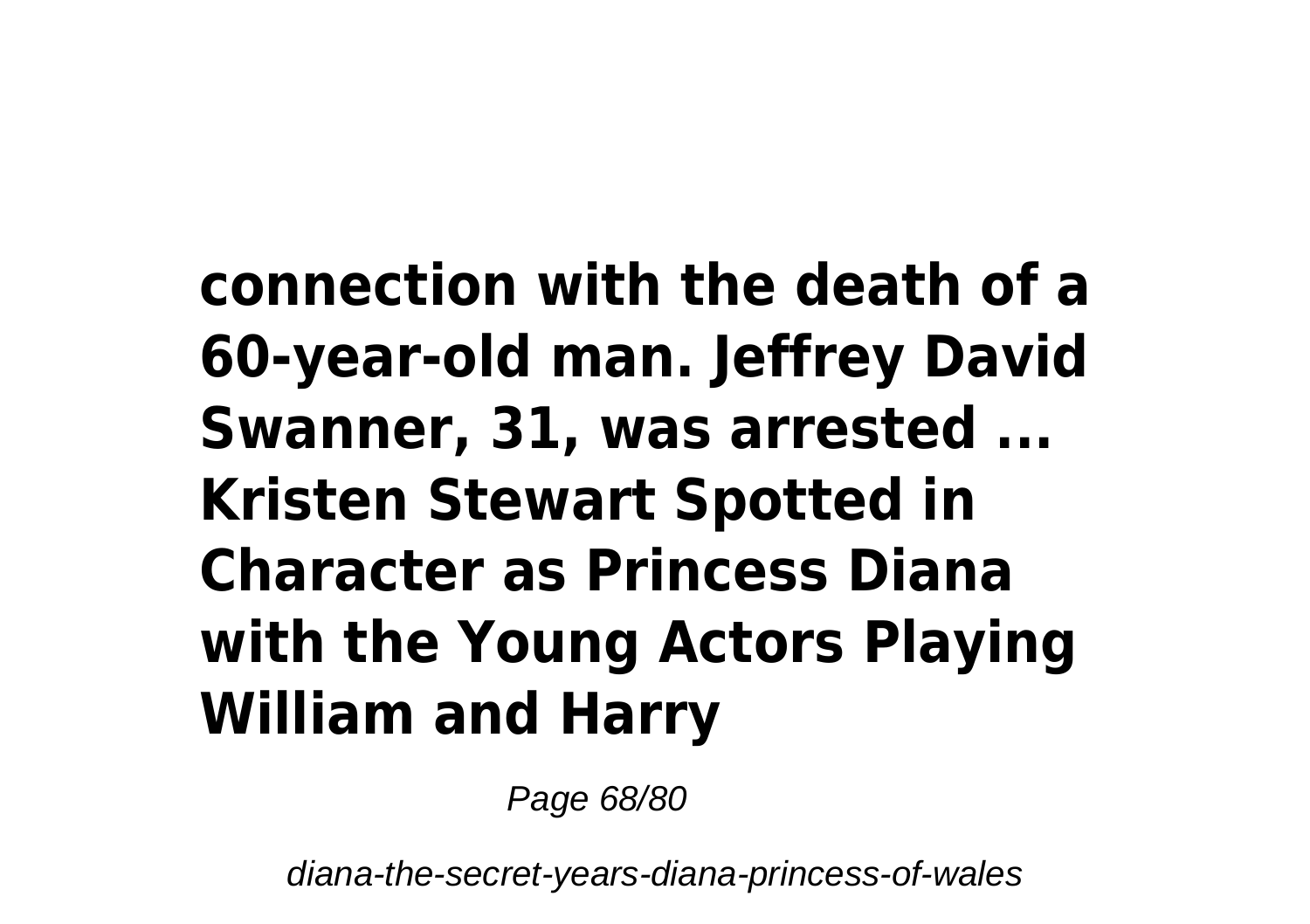# **Why Meghan Markle and Kate Middleton Have Reportedly Not Spoken 'Directly In Over a Year'**

# *Prince William's Feud With Harry Is the "Hardest" Thing*

Page 69/80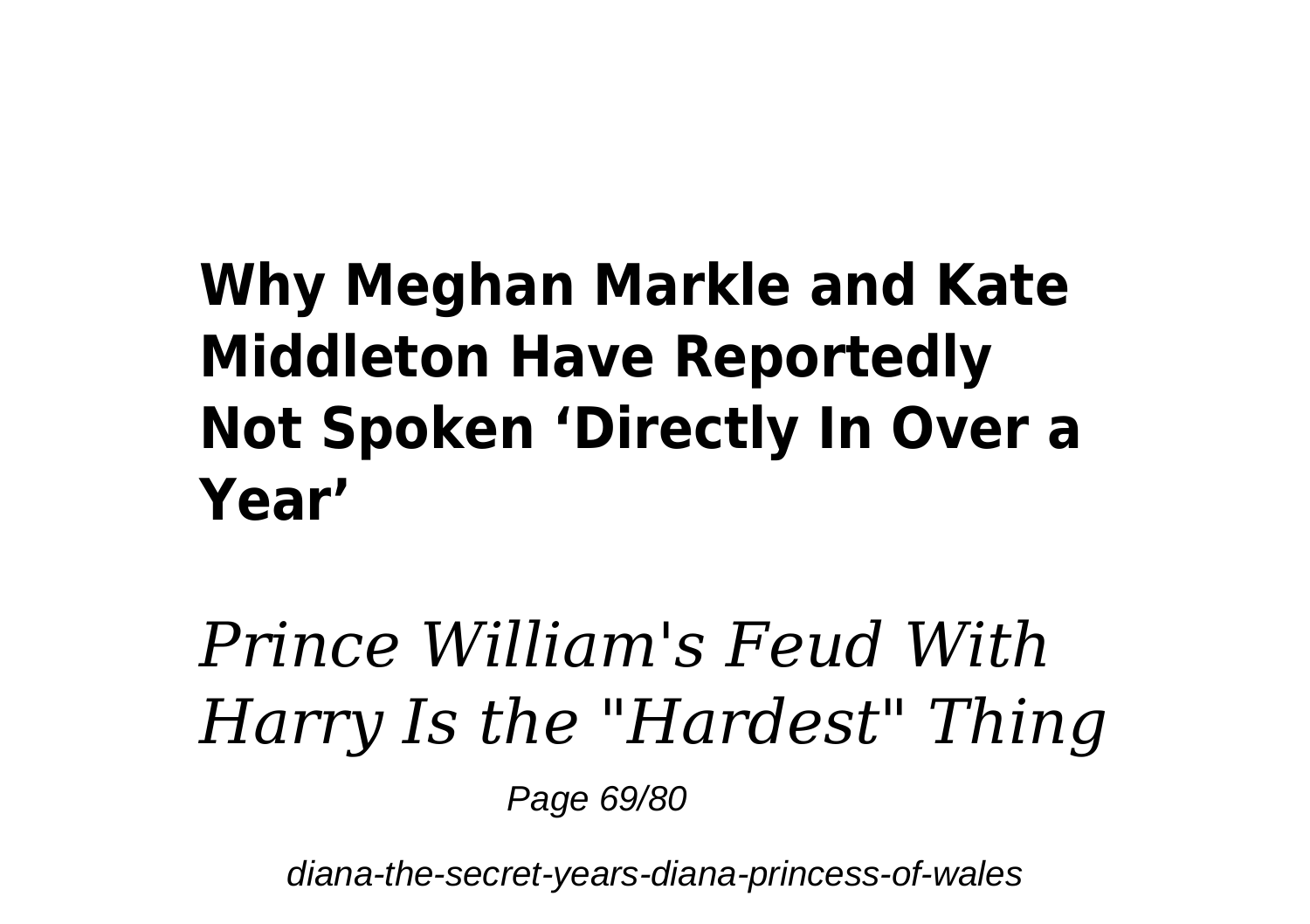*He's Faced Since Losing Princess Diana, Expert Says Piers Morgan: 'I knew Princess Diana well. I think she would be horrified' Margaret encouraged the Queen of England to indulge* Page 70/80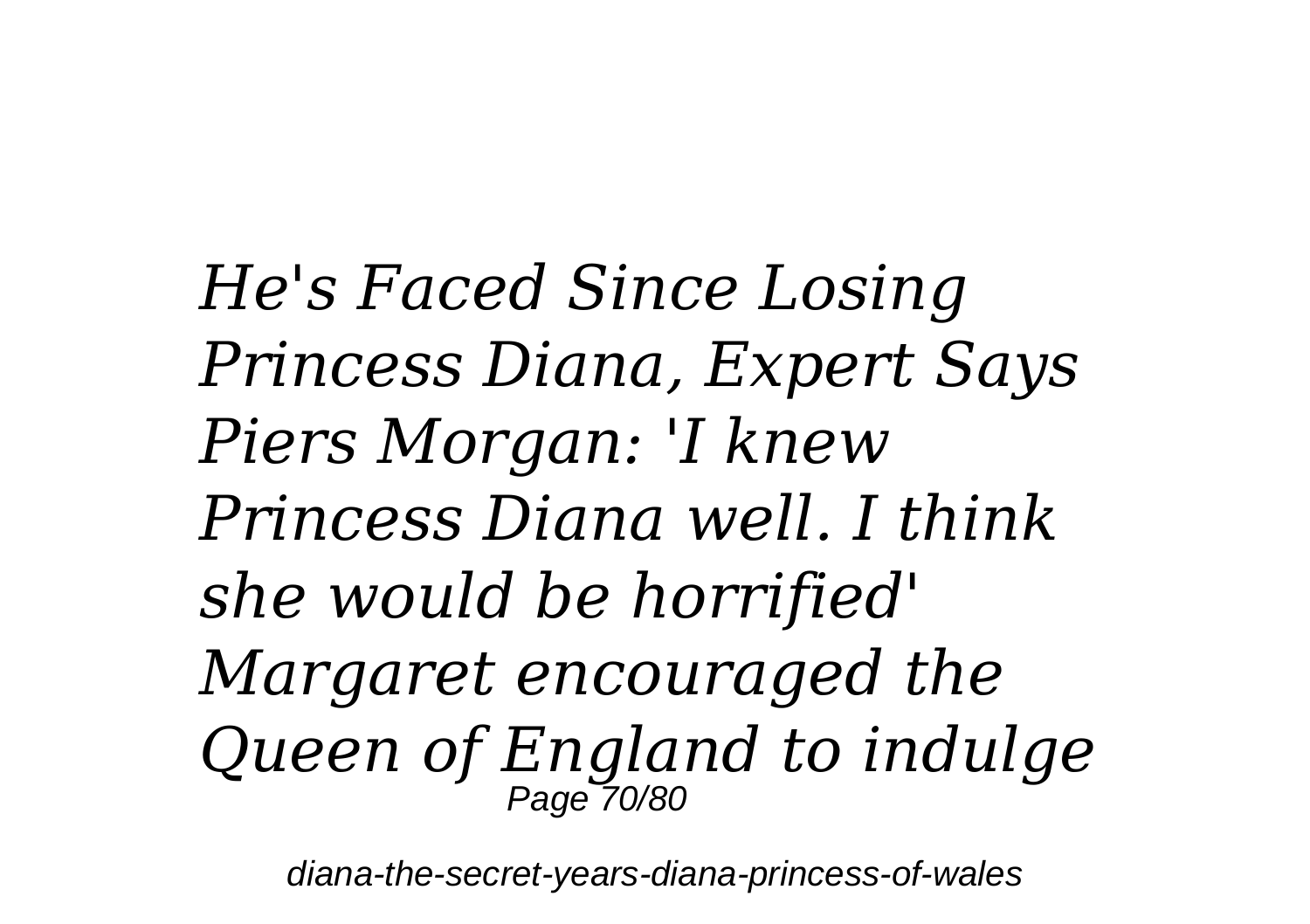*Diana's as she settled into Royal life but as she saw it, Diana repaid them by airing dirty linen in public. Piers Morgan has claimed Princess Diana would be horrified to see Prince* Page 71/80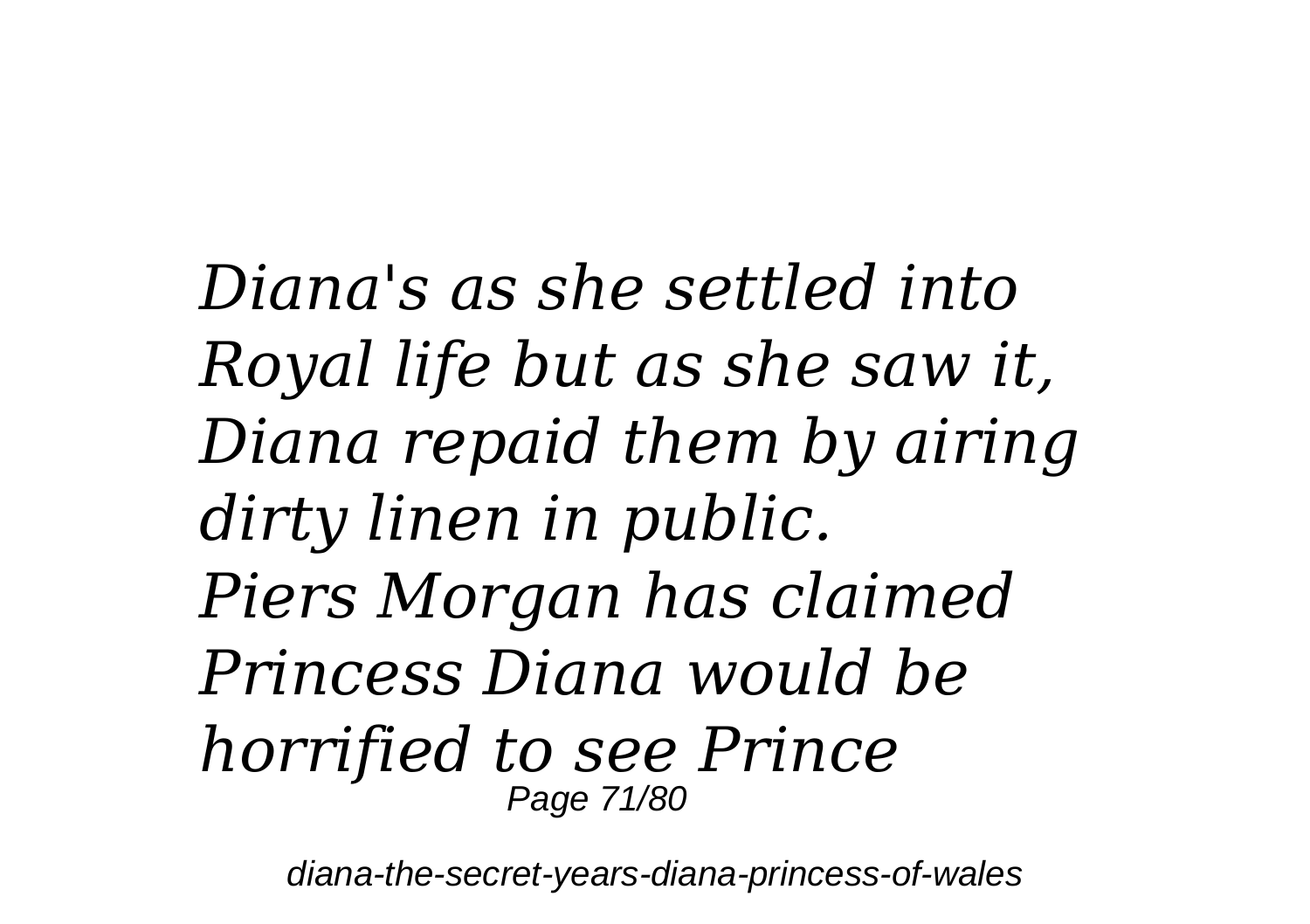*Harry's "smearing" of the Queen and his "split" from brother Prince William. Speaking to US TV host Tucker Carlson in his first ...*

Page 72/80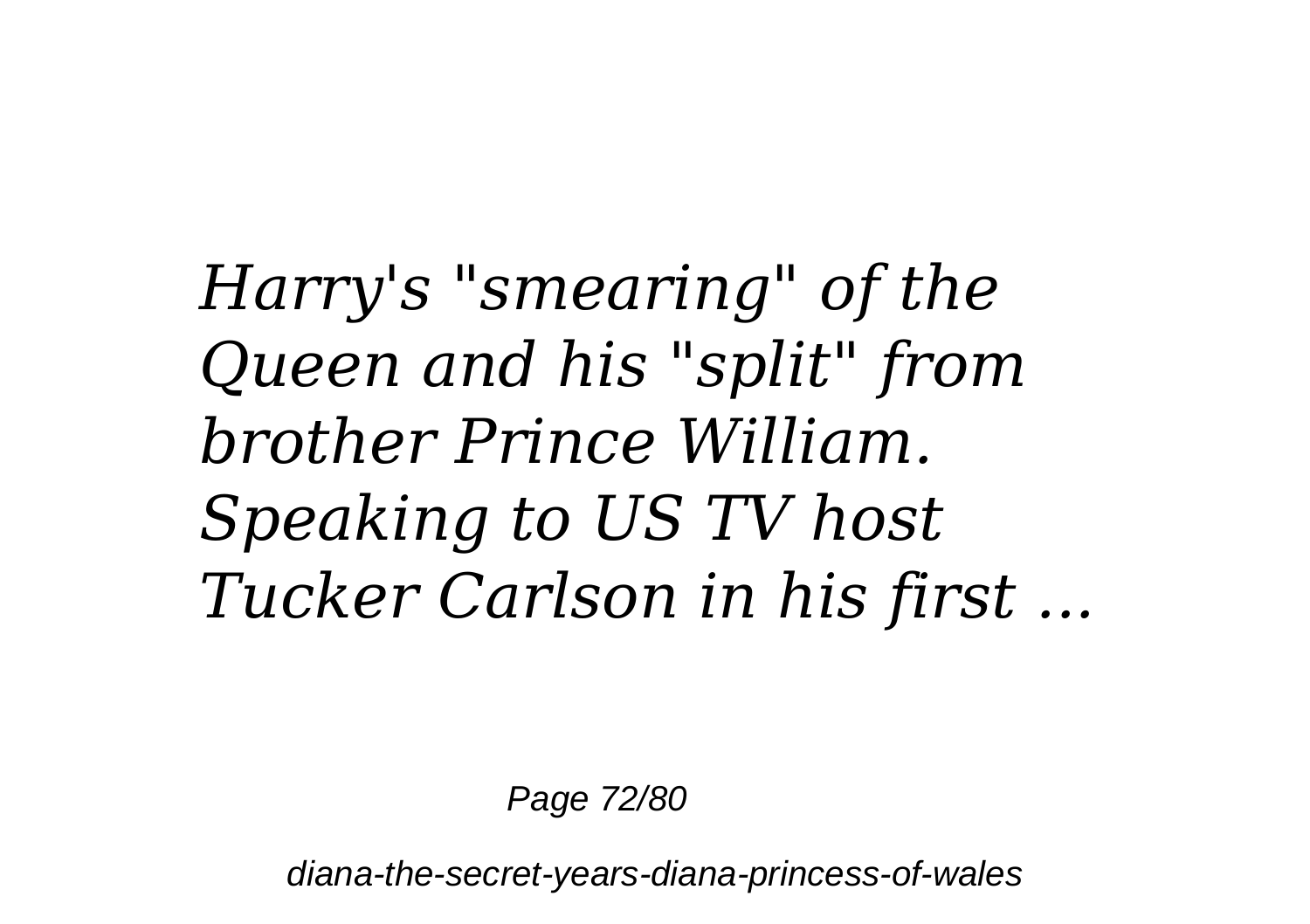*Piers Morgan has claimed Princess Diana would be "horrified" by the rift between Prince Harry and the royal family. The 56-year-old presenter who quit ITV's Good Morning Britain over comments he ...*

*Prince William's message to the* Page 73/80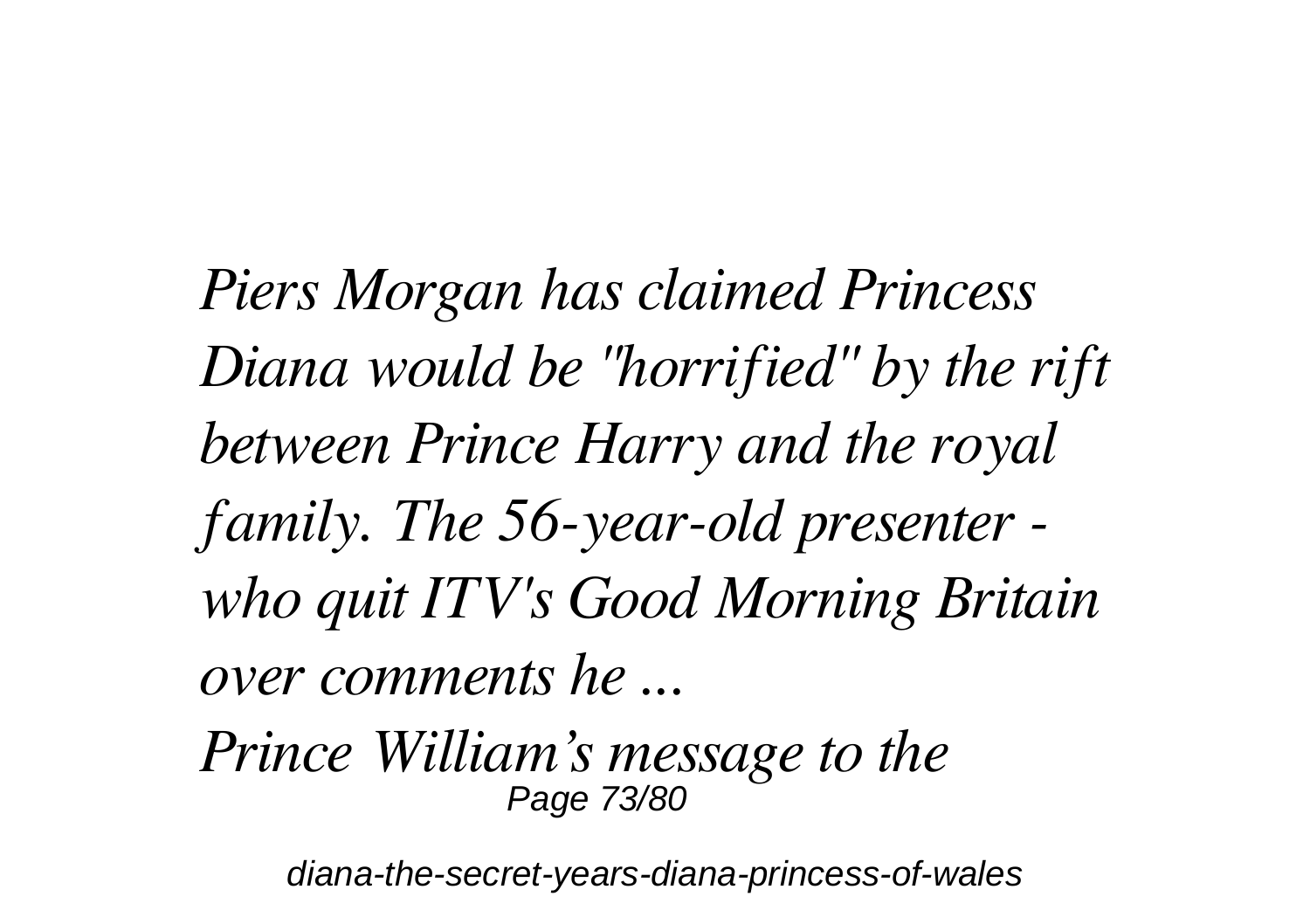*world: 'I am Diana's son too' Royal Family facing possibly the most dramatic weekend since Princess Diana's death over 23 years ago Princess Diana's 'Happy Place' Is Becoming an Official Heritage Site — and You Can Visit* Page 74/80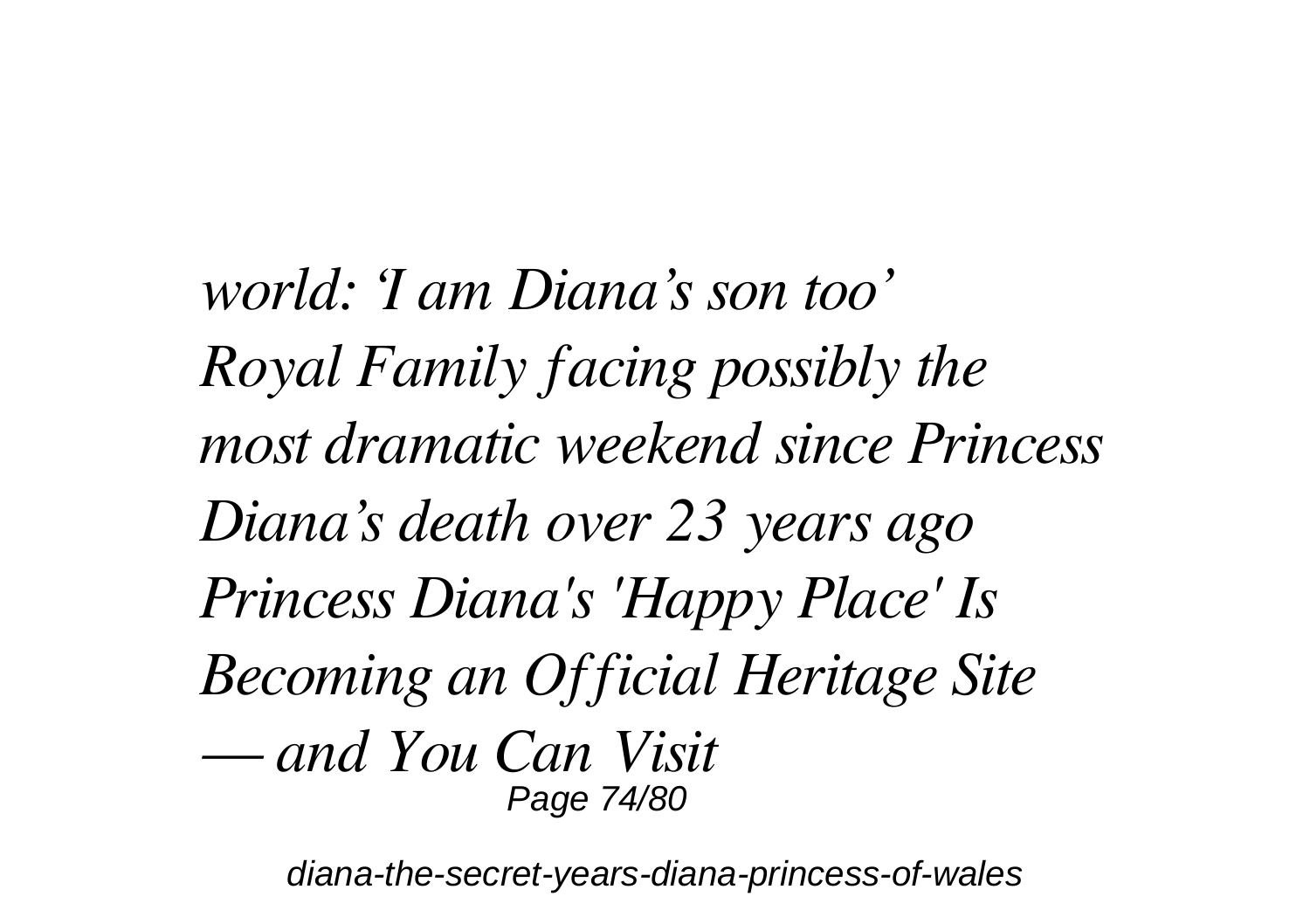*Kate Middleton is the 'silent power behind Prince William', royal experts claims*

*Diana man arrested in connection with death of 60-year-old man Long before Prince Harry and* Page 75/80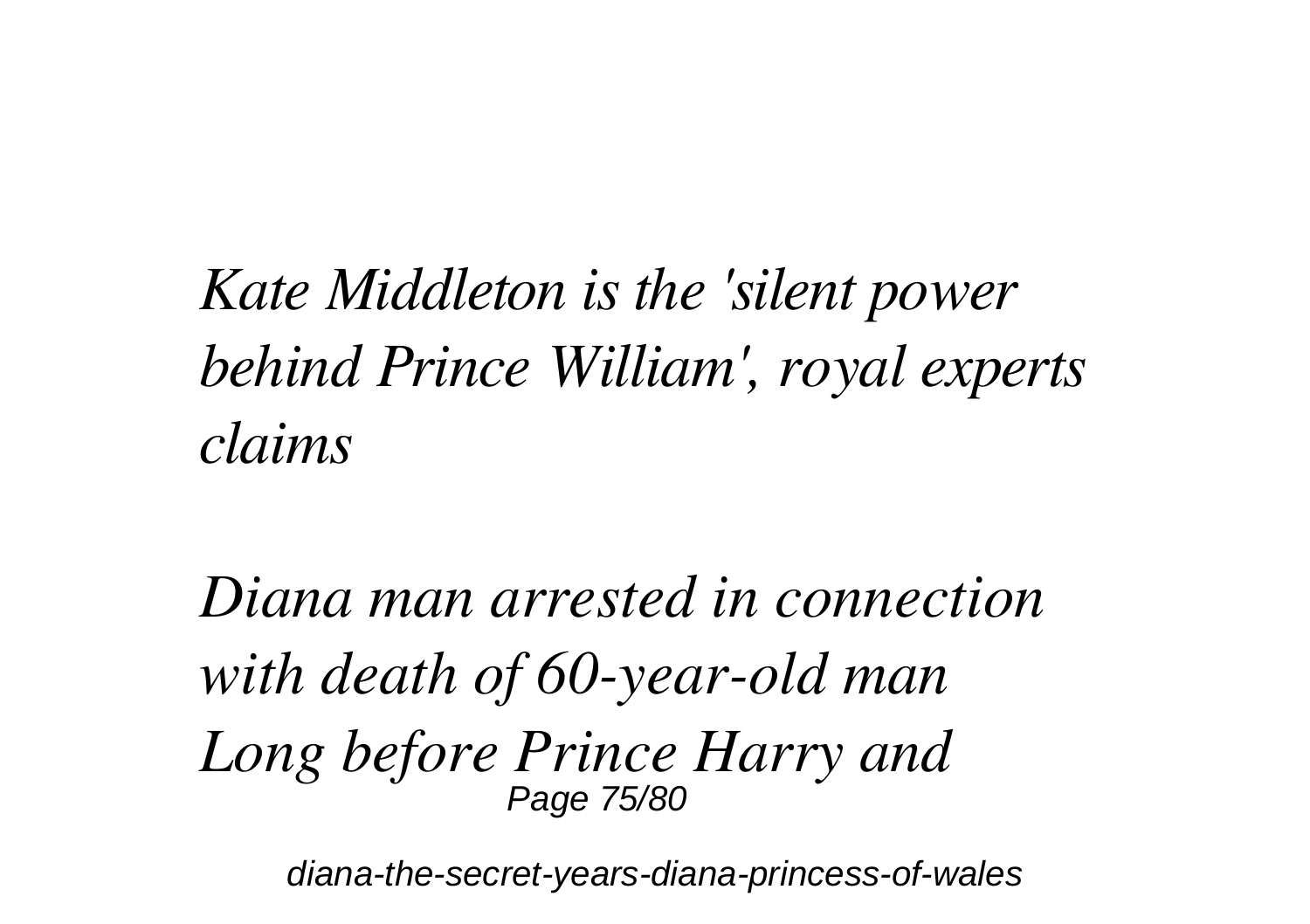*Meghan, Duchess of Sussex sat down for an interview special with media personality Oprah Winfrey, Princess Diana gave an explosive interview about her life as a royal and ...*

*Prince Harry and William to unveil* Page 76/80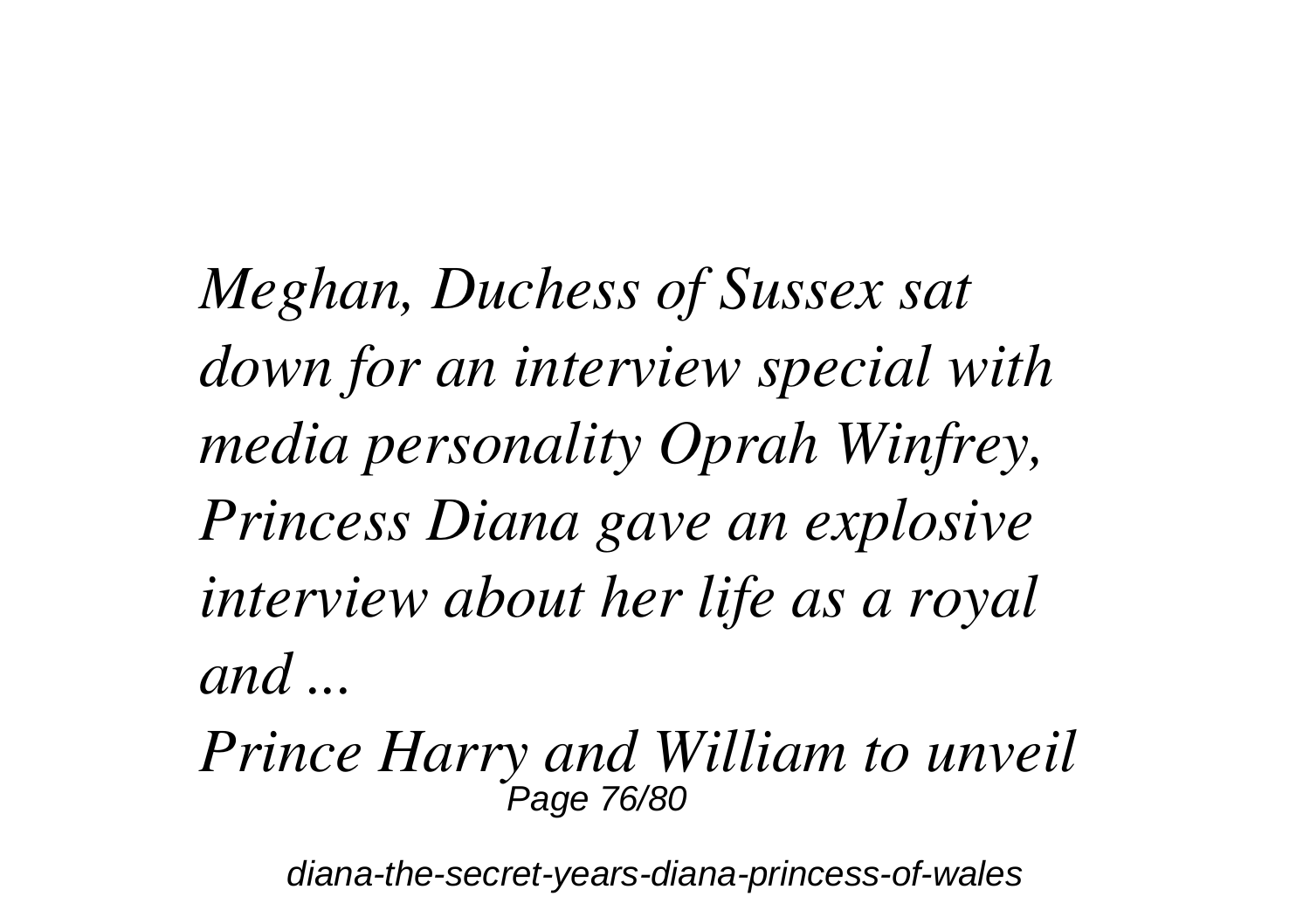*statue of mother Diana - but Harry may not appear after public fallout English Heritage, which manages more than 400 historic houses and monuments, said it would erect the medallion in what would have been Diana's 60th year, after officials in* Page 77/80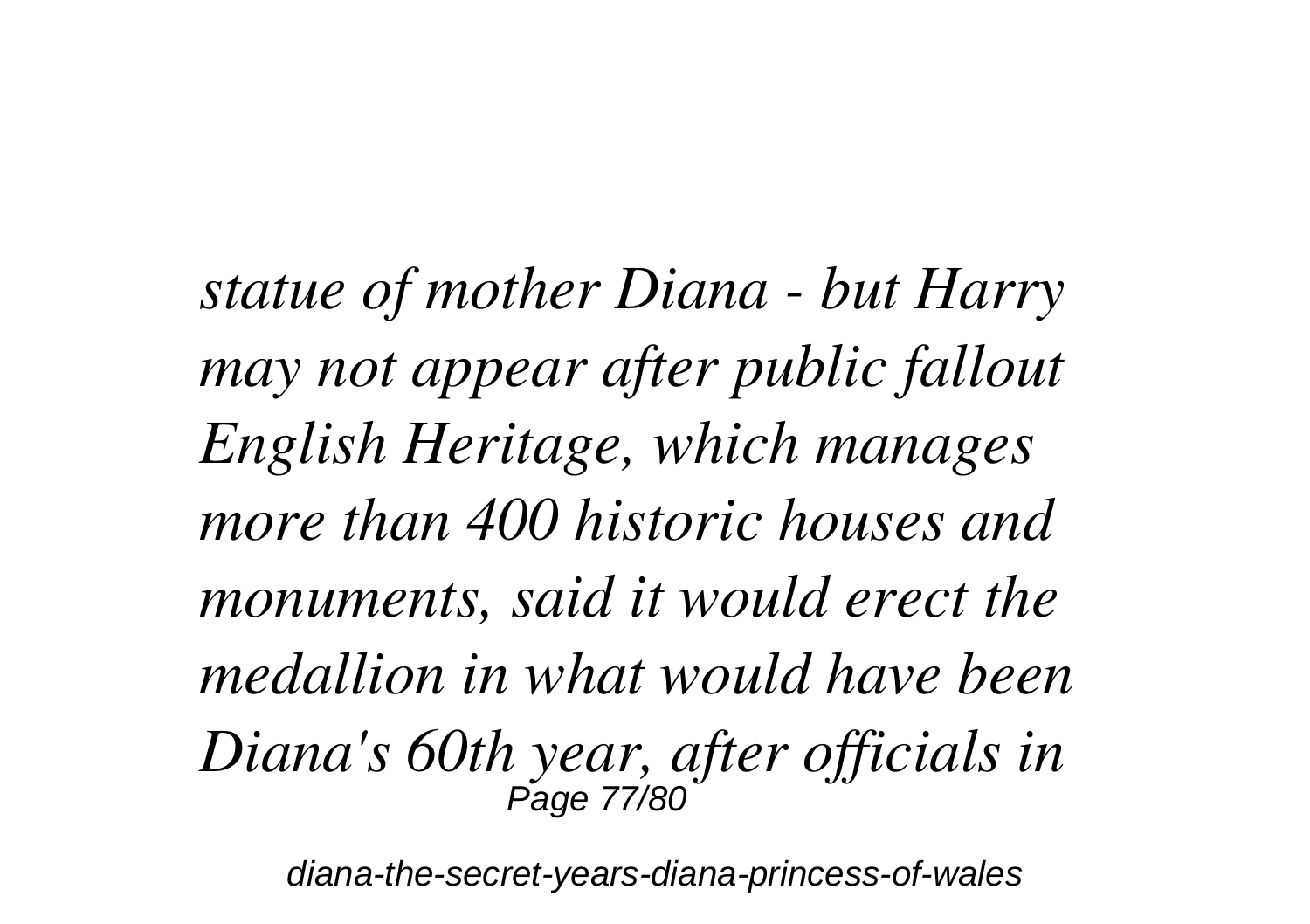*London's local government ... When You Can Watch Netflix's Documentary on Princess Diana's Infamous Interview*

Princess Margaret 'would not have spoken to Diana if she had lived for Page 78/80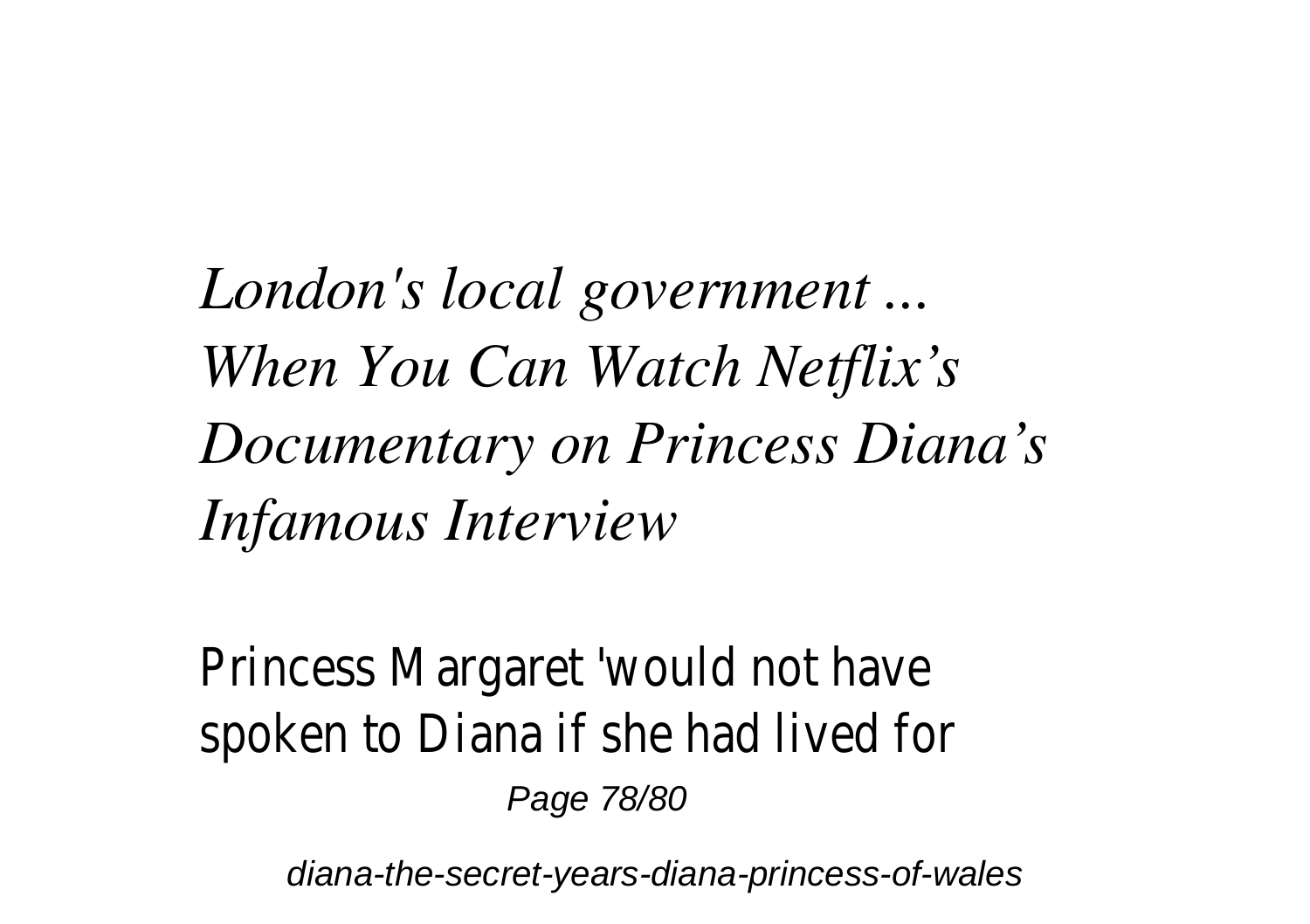another 30 years' Princess Diana's former apartment is gaining some very special recognition this year. In early April, English Heritage, a charitable organization that looks after more than 400 historic buildings, ...

Princess Diana Will Be Honored With a Page 79/80